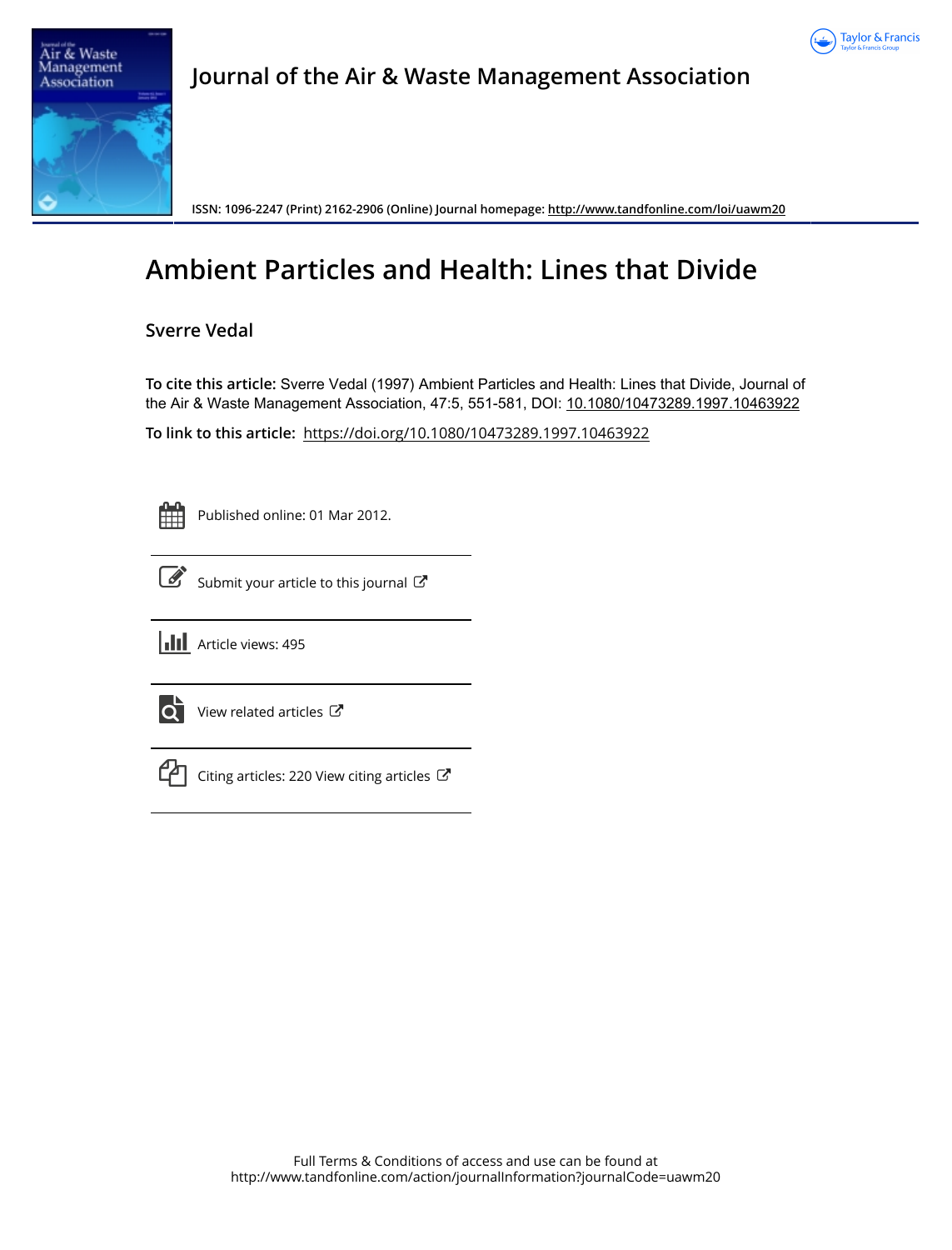## Ambient Particles and Health: Lines that Divide

## **Sverre Vedal**

*University of British Columbia, Vancouver, Canada*

## **INTRODUCTION**

Increases in ambient particle concentrations are associated with an array of adverse health outcomes. These outcomes range from the least adverse, such as increases in symptoms of respiratory irritation and small decreases in level of lung function, to the most adverse, mortality. Because the vast majority of the data supporting the association is generated by observational studies, there has been legitimate concern that the association may not reflect a causal association. Arguments against the association being causal have been based on some of the following: use of inappropriate statistical methodology, inability to account for other factors (e.g., meteorology, co-pollutants, or other time-varying factors) that may result in the observation of spurious associations, and lack of biological plausibility. Arguably the most significant criticism, lack of biological plausibility, was shored up by observations that the associations between particle concentration and ill health were present at concentrations measurable in almost any urban area, and that there was little evidence that a lower threshold concentration existed below which no association was observable.

Attempts have been made to attribute the observed associations to specific features of the ambient particles. Arguments have supported the role of such features as particle size, particle acidity, and particle emission source. Since much of the observational data supporting the role of these particle features have come from studies performed in the eastern United States, the potential lack of generalizability of these observations to other settings is also a reasonable concern.

This Critical Review will begin with a discussion of the relevant epidemiologic study designs and how the data generated from the observational studies are used to argue for a causal relationship between an exposure and a health effect. This will be followed by a brief review of the relevant health studies. The focus of this Critical Review will be on the "lines" of division that characterize much of the discussion on particle health effects. Specifically, the review will address divisions due to significant differences of opinion as to the interpretation of the health studies and the methods that should be used in analyzing

them (Line One). Then, the review will address attempts to divide particles into those with lesser or greater pathogenicity based either on particle size or composition (Line Two). This segment will include discussion of differences associated with geography, dividing East from West in North America and dividing North America from Europe. These differences include sources of particle emissions, differences in particle characteristics, and some differences in the results of the health studies. Finally, the review will address attempts to agree upon a "line" defined by particle concentration that, for the purpose of setting an air quality standard or objective, in effect divides concentrations into those thought to cause adverse effects from those that do not (Line Three). It is hoped that this review of "lines that divide" will provide insight into the role of epidemiology, the elusive concept of causation, professional and geographic perspective, and, finally, alternative approaches to expressing air quality standards or objectives.

## **HOW WE KNOW WHAT WE KNOW Epidemiology and Causation**

The notion of causation is a thorny one. Even though one might accept the philosophical argument of David Hume that a strict cause and effect relationship can never be proven using inductive reasoning (that is, using empirical data), we still act as if it is meaningful to speak of causal relationships, and find such a concept useful. Some have therefore felt it necessary to propose definitions of what a cause is. An example of a recent attempt to provide a general definition posits that "a factor is a cause of an event if its operation increases the frequency of the event."1 In the biomedical arena, one recent attempt defines "a cause of a disease as an event, condition, or characteristic that plays an essential role in producing an occurrence of the disease."<sup>2</sup> Such definitions appear to be general enough to allow different concepts of causation to be credible. A deterministic approach to causation holds that any outcome can theoretically be predicted given enough information about the starting conditions and the application of scientific laws. A more stochastic approach allows a role for chance, which will not permit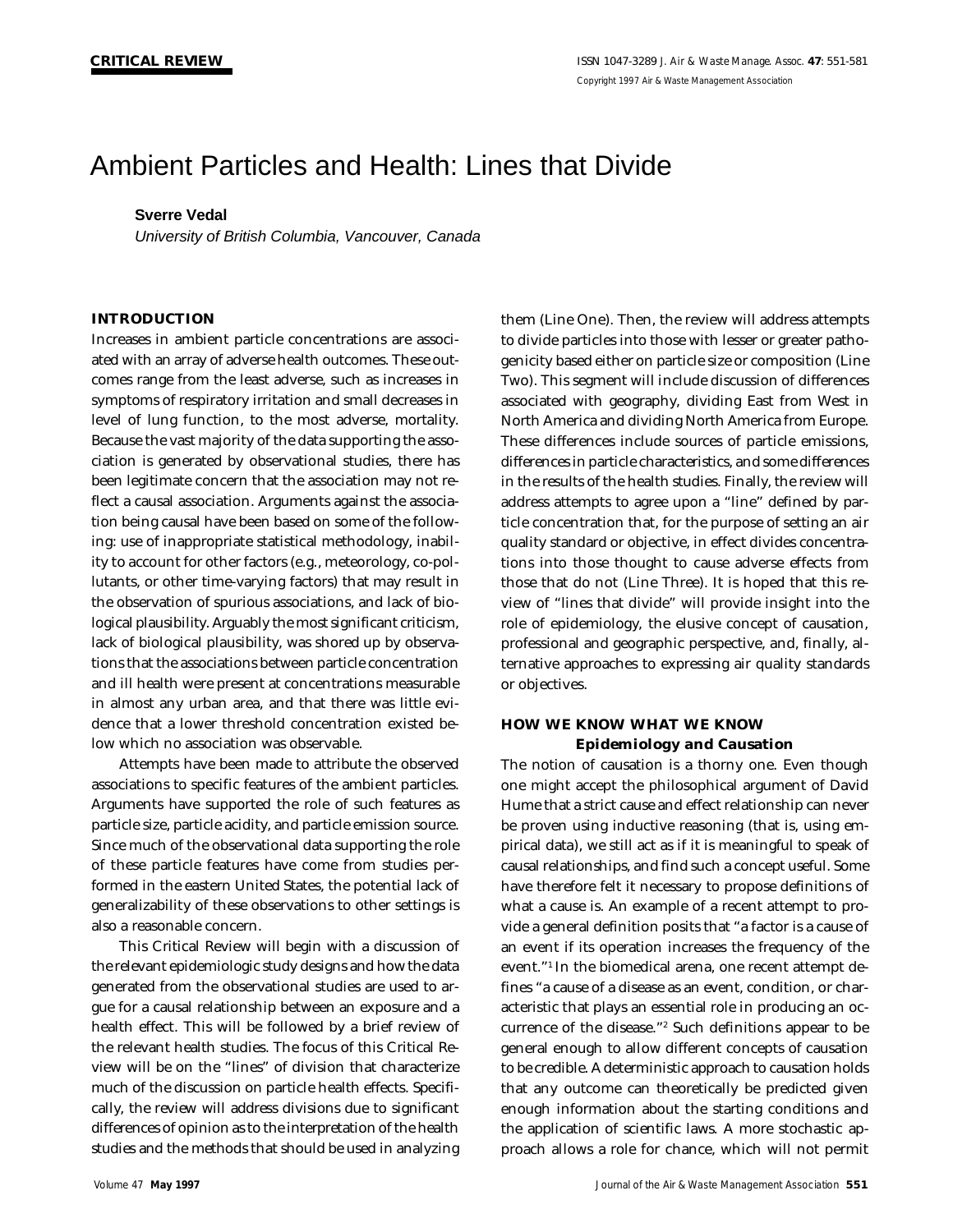even theoretical strict predictability.<sup>2</sup> However, if concepts of complexity theory are credible, as they seem to be, then many events in nature are neither random nor predictable.<sup>3</sup>

In population research, associations between an "event, condition, or characteristic" and a health outcome are observed. In order to argue that these associations reflect causal relationships, it must first be argued that the purported causes play an "essential" role in producing disease. That is, information must be provided that would argue against the observed associations being merely spurious associations. Criteria have been proposed to allow judgments as to the causal nature of observed associations, the most well known being the Bradford Hill criteria.<sup>4</sup> These required that the association: (1) be strong, (2) exhibit consistency across study, (3) be specific for a few diseases or illnesses, (4) exhibit the appropriate temporal relationship, (5) exhibit an exposure-response relationship, (6) be biologically plausible, and (7) be coherent with other observations. Other ways of enhancing the case for causality, it was suggested, was to appeal to relevant experimental data, or "natural" experiments, and to argue by analogy. The unifying feature of these criteria was the application of "common sense" to any argument for causality. Attempts have been made to apply the Bradford Hill criteria to the case for the causal association between particle pollution and adverse health effects (see What the Health Studies Tell Us [Longitudinal Time Series Data] section).<sup>5</sup>

The motivation for proposing criteria such as that of Bradford Hill is that often action to protect the public health is deemed necessary in the absence of certainty as to the causal nature of an association. In fact, rarely do we have such certainty. The philosophy behind the entire enterprise of risk assessment is to accept uncertainty as a given and to make use of relevant scientific data to calculate estimates of risk for the purpose of guiding public health policy.<sup>6</sup> Epidemiological data often plays a central role in guiding health policy. This has required the use of *judgment* and generation of *consensus* in interpreting the epidemiological data. Some (taking the determinist's perspective) have bemoaned the relative lack of rigor used in arguing for causation when epidemiology serves the interests of public health policy.<sup>7,8</sup> Further, this lack of rigor has, it is argued, critically weakened the more fitting role of epidemiology in contributing to our knowledge of disease. When serving policy interests, the validity of each individual study does not become critical in making a case for causation. Instead, arguments are advanced that involve judgment, and apply some of the Bradford Hill criteria such as consistency, coherence, and plausibility to the entire body of research in an area. Reference to the sheer bulk of studies in support of such criteria therefore has value in this setting. Well-performed studies in which no associations are observed, if they happen to be relatively uncommon, can no longer successfully refute arguments of causality. The different modes of causal reasoning have been contrasted by describing the more traditional mode as attempting to build a *chain* of well-validated causes as opposed to the more modern mode of building a *mosaic* of evidence, no single element of which need be indisputable.<sup>7</sup>

An attempt has been made recently to categorize (caricature) some epidemiologists crudely into two extreme groups: "pragmatists" and "biostatisticians."<sup>9</sup> The pragmatist is described as using epidemiology primarily as a tool for influencing public health policy. The biostatistician, alternatively, engages data largely from a biostatistical perspective, with biostatistical criteria used to assess the validity of observed associations. A preferred alternative, it is suggested, is to view epidemiologists as clinical scientists whose primary interest is understanding disease. This role requires an appreciation of the complexity of biological processes, at both the individual and population level, as well as an understanding that the most significant challenges to the validity of observed associations are biases (or spurious associations) that reflect this complexity. As will be seen, the study of the health effects of ambient particles is plagued by a weak biological foundation. This makes it tempting to base what understanding we have on the results of statistical modeling, but which should, in addition, heighten our healthy suspicion that biases are at work. In addition, the epidemiology of particle pollution health effects has, out of necessity, been subject to the demands of policymakers, demands that bring with them the temptation to use the observational findings to address questions for which the available data are not adequate. Our "pragmatist" and "biostatistician" sides, then, find ready application in the study of particle health effects.

Another dimension to the debate concerning the roles of epidemiology that is relevant to the discussion of particle health effects is that of so-called "black box" epidemiology.10 It is argued that epidemiology can make meaningful contributions, and is in fact best suited to make such contributions, in settings where there is ignorance or inadequate understanding of biological mechanisms (the mechanisms in a "black box"). Epidemiology has contributed significantly to understanding in such situations; the work on cigarette smoking and lung cancer comes to mind most readily. According to the determinist's perspective, the work of epidemiology without a biological foundation tends to deteriorate into the trivial task of identifying "risk factors" that, although sometimes useful from a public health perspective, contribute little to our understanding of disease (that is, to "dismantling the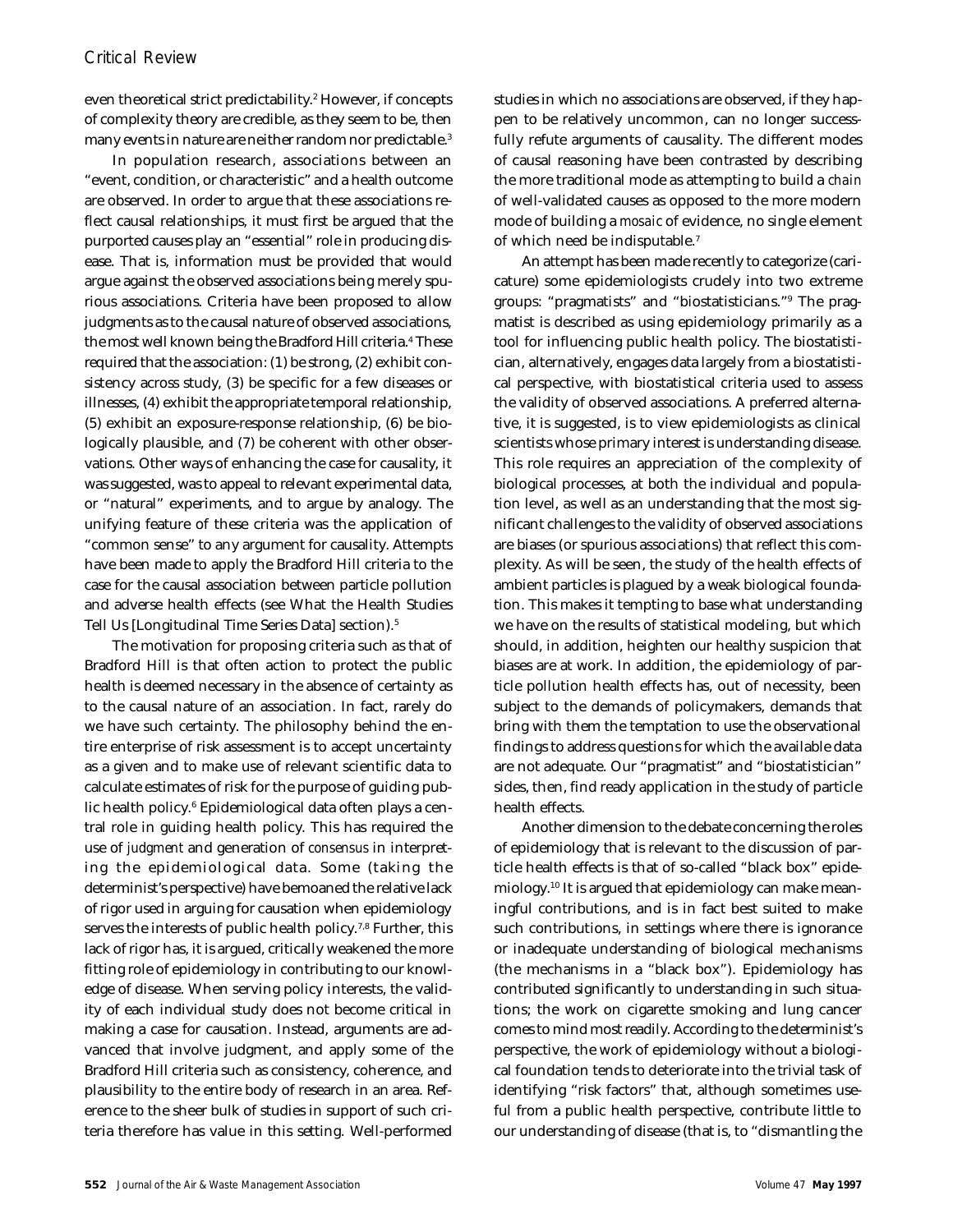'black box'").<sup>11</sup> It is apparent that the epidemiological work on particle health effects is attempting to make contributions to both health policy and understanding disease in the absence of an adequate biological foundation. Cognizance of the issues and perspectives introduced above may help to provide some perspective in assessing the data on particle-associated health effects.

#### **Observational and Experimental Studies**

An observational study is one in which the investigator does not control assignment of the exposure (or treatment) in the study subjects. In an experimental study, in contrast, the investigator is free to determine how exposure is distributed among the study subjects. Random assignment of the exposure (randomization) is a common way of distributing exposure in an experimental study since, if successful, it counters potential biases resulting from subjects with varying exposures harboring important differences in characteristics other than the differences in exposure.

For example, respiratory mortality can be compared in relatively polluted and non-polluted cities. If residents of the more polluted cities are more likely to smoke cigarettes than residents of non-polluted cities, the apparent increased respiratory mortality observed in the polluted cities might be due solely to the higher prevalence of smoking. This is an example of a type of bias known as confounding, with the confounder (in this case, cigarette smoking) being associated with both the health outcome (respiratory mortality) and the exposure (air pollution) thereby resulting in a spurious association between pollution and mortality. Random assignment of the air pollution exposure to study subjects would prevent this confounding by distributing the prevalence of cigarette smoking equally among those exposed to high levels of pollution and those exposed to lower levels.

The strength of randomizing exposure, however, is not merely in preventing bias caused by factors the investigator is aware of and can measure (such as cigarette smoking), but in preventing bias caused by factors the investigator is either unaware of or cannot measure. These "hidden" confounders cannot be accounted for in an observational study, whereas analytic techniques are available for countering the effects introduced by the known and measured confounders in observational studies. When successful, randomization equalizes the distribution of *all* confounding factors across exposure levels, whether these are known or "hidden."

In the example above, suppose that the prevalence of exogenous estrogen use was higher in the more polluted cities, resulting in a higher rate of death from pulmonary embolic disease, which results in higher respiratory mortality. If this is neither known nor considered by the investigator, even though the higher prevalence of cigarette smoking is accounted for in the analysis of the data, nothing can be done to account for the effect of exogenous estrogen use. A spurious association between higher air pollution exposure and increased respiratory mortality will be observed. Randomization, if it had been possible, would have removed the association between pollution exposure and exogenous estrogen use whether or not the investigator was aware of the potential bias.

It can be argued that an observational study would be as valid as an experimental study if all confounding factors in an observational study could be accounted for. This is rarely, if ever, possible. The inability to account for all potential confounders causes uncertainty as to the causal nature of any observed association between a health outcome and an exposure in an observational study. How this uncertainty is perceived is the source of basic disagreement between the epidemiologist and the experimentalist. The use of "observational" is preferred to "epidemiological" in this setting because some would consider a clinical trial a type of epidemiological study in which the exposure (the treatment in this case) is randomly assigned.<sup>12</sup> This randomization would make a clinical trial a type of experimental study, as well as, arguably, an epidemiological study.

## **Epidemiological Study Designs in Air Pollution Research**

Most of the study designs available to epidemiologists have been applied in observational studies of the health effects of particle air pollution, although as will become obvious, the majority of recent studies have been of one particular design. Designs used in the past have included both longitudinal designs where study subjects are followed over time, and cross-sectional designs where the association between particle exposure and a health outcome is assessed at one point in time. The longitudinal study designs have largely been of two types: time series studies and cohort studies. In a *time series* study, a time series of particle concentrations is obtained from measurements made frequently on a regular schedule, typically daily. In the type of time series study design utilized in air pollution health research, this pollution time series is compared to another time series that consists of frequent and regular measurements of an adverse health outcome. This type of time series design has become the most commonly used design for the observational study of particle effects. A typical example consists of one series of daily, 24-hour particle concentration measurements and another series of daily counts of deaths. The goal of the analysis of such a time series study is to evaluate the association between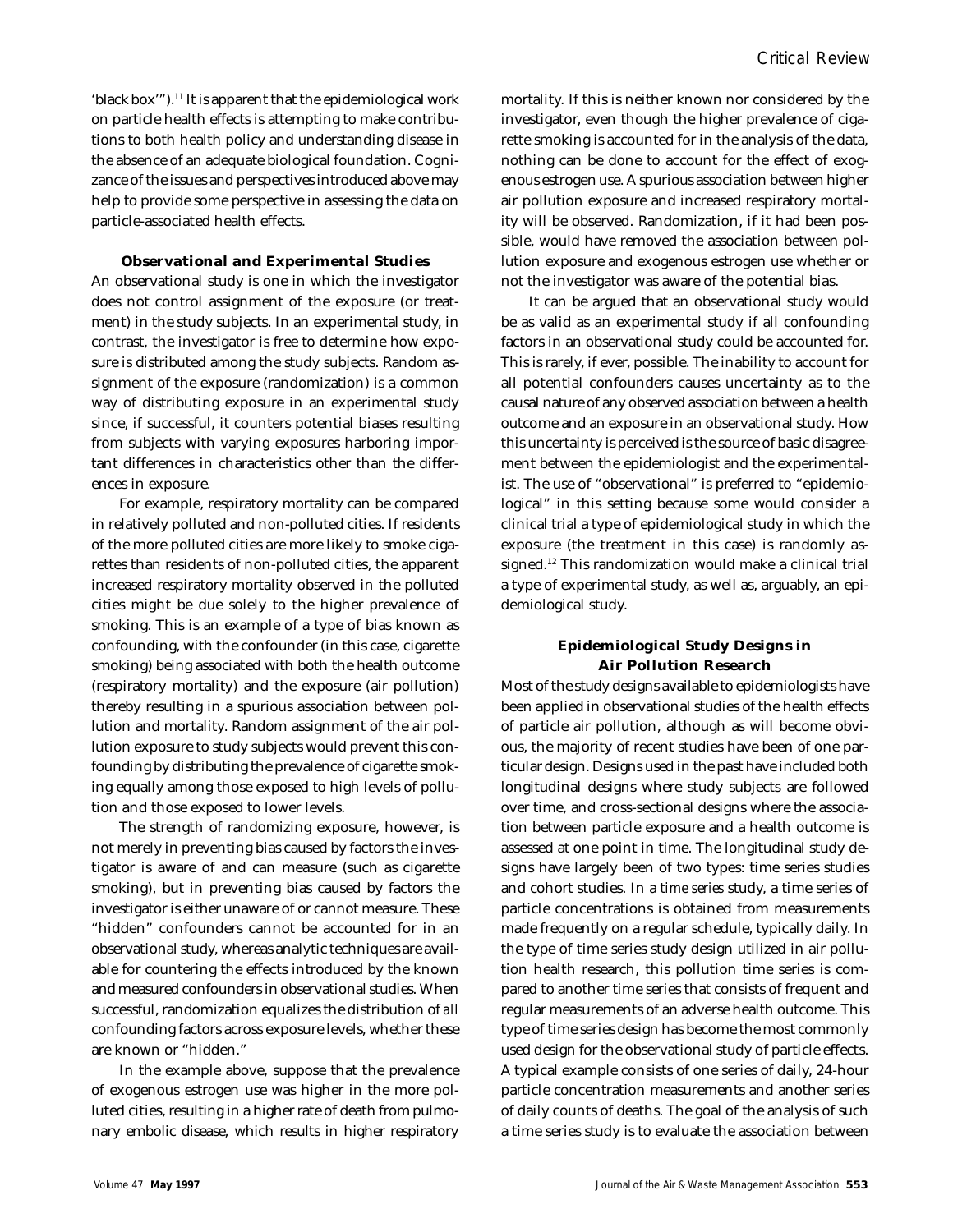## *Critical Review*

the particle series and the mortality series while attempting to control for effects of other time-varying factors that might result in a spurious association between the two time series. Methodologic considerations in the analysis of these time series designs have been reviewed recently64,125 and are discussed later (see Line One section).

In a *cohort* study a sample population is identified, exposure is measured and estimated for the members of the sample, which is then observed over a period of time for the occurrence of an adverse health outcome in the individual sample subjects. For example, a sample population from geographic regions experiencing different particle concentrations is followed for a period of time to identify the individuals who die during the follow-up as well as the point in time that deaths occur. The mortality rate observed during the follow-up period is then compared across the different regions characterized by different air pollution concentrations. Less commonly, members of the cohort undergo repeated ascertainment for the occurrence of an outcome or repeated measurement of an outcome. In this variation of the more traditional cohort design, cohort members are surveyed once or several times regarding, for example, respiratory symptoms or illnesses, or undergo measurement of lung function on one or more occasions during the follow-up period. In more traditional cohort studies it is possible to estimate exposure of each subject in the study. This is not typically possible for studies of ambient air pollution effects.

Other longitudinal study designs that would not typically be considered either time series or cohort studies have also been used. These include studies in which a change in particle concentrations occurs in a community and persists for a longer period of time (for example, one year or possibly for the duration of follow-up) than the time scale considered for exposure concentration changes in time series studies. For example, a community might experience a marked drop in particle concentrations due to a significant change in emissions. An outcome, such as hospitalization rate, for example, is then compared for the time periods having different concentrations. Other longitudinal studies include those in which an attempt is made to correlate changes in particle concentrations over other time spans, such as seasons of a year, with seasonal outcome measures such as symptom prevalence and level of lung function. A final variant is the longitudinal study in which an air pollution "episode" is experienced in a community, with the health outcomes of interest measured before, during, and after the episode. These health outcomes can then be compared across these periods of time, and if possible, contrasted with outcomes in a comparison community that had experienced no such episode.

A *cross-sectional* study involves assessing the sample population at one point in time when, for example, data on past or current symptoms or illnesses could be obtained, or level of lung function measured. Exposure could be estimated from concurrent measurements of pollutant concentrations or a history of exposure could be estimated from previous concentration measurements, depending on the hypothesis of interest.

Finally, the concept of an *ecologic* study is also relevant in the context of air pollution health studies. Any of the study designs mentioned above can also be ecologic study designs, either in total or in part. An observational study is also an ecologic study if data on the exposure, the covariates, or the health outcomes is available only at the level of the population.<sup>13</sup> That is, in an ecologic study, no data from individuals in the study are available for all or part of the data used in the analysis. A time series study as presented above is ecologic when particle concentration data (the exposure data) are not available for individuals, but only at an aggregate (or population) level. In this sense, a time series study is ecologic when the entire population is assigned an aggregate particle concentration value for each single day in the study. Not only does this result in measurement error of each individual's exposure, but timevarying covariates that cannot be measured at the population level can confound the association of interest. For example, if study subjects closed their windows on days with higher levels of pollution, exposure to indoor pollutants might increase and actually be responsible for the increase in adverse health outcomes, and therefore confound the particle and health effect association. Such an ecologic study will not allow control for these sources of potential confounding. A cohort study is ecologic in part when exposure is aggregated over the population. For example, in the mortality cohort studies to be described, even though data are available at the individual level on some of the covariates such as cigarette smoking, the particle concentration data are assigned to all individuals residing in a city in aggregate. A potential risk factor for mortality, such as some lifestyle factor, could easily vary across city in concert with the pollution concentrations. When these are not measured at the individual level, there are no good methods for controlling for their effects, with resultant confounding of the particle and mortality association. Therefore, when exposure is assigned in aggregate, not only is there a problem of measurement error with misclassification of exposure, but uncontrolled confounding is also a serious concern.

## **WHAT THE HEALTH STUDIES TELL US Observational Data**

#### **1. Introduction**

It is accepted with little argument that increases in ambi-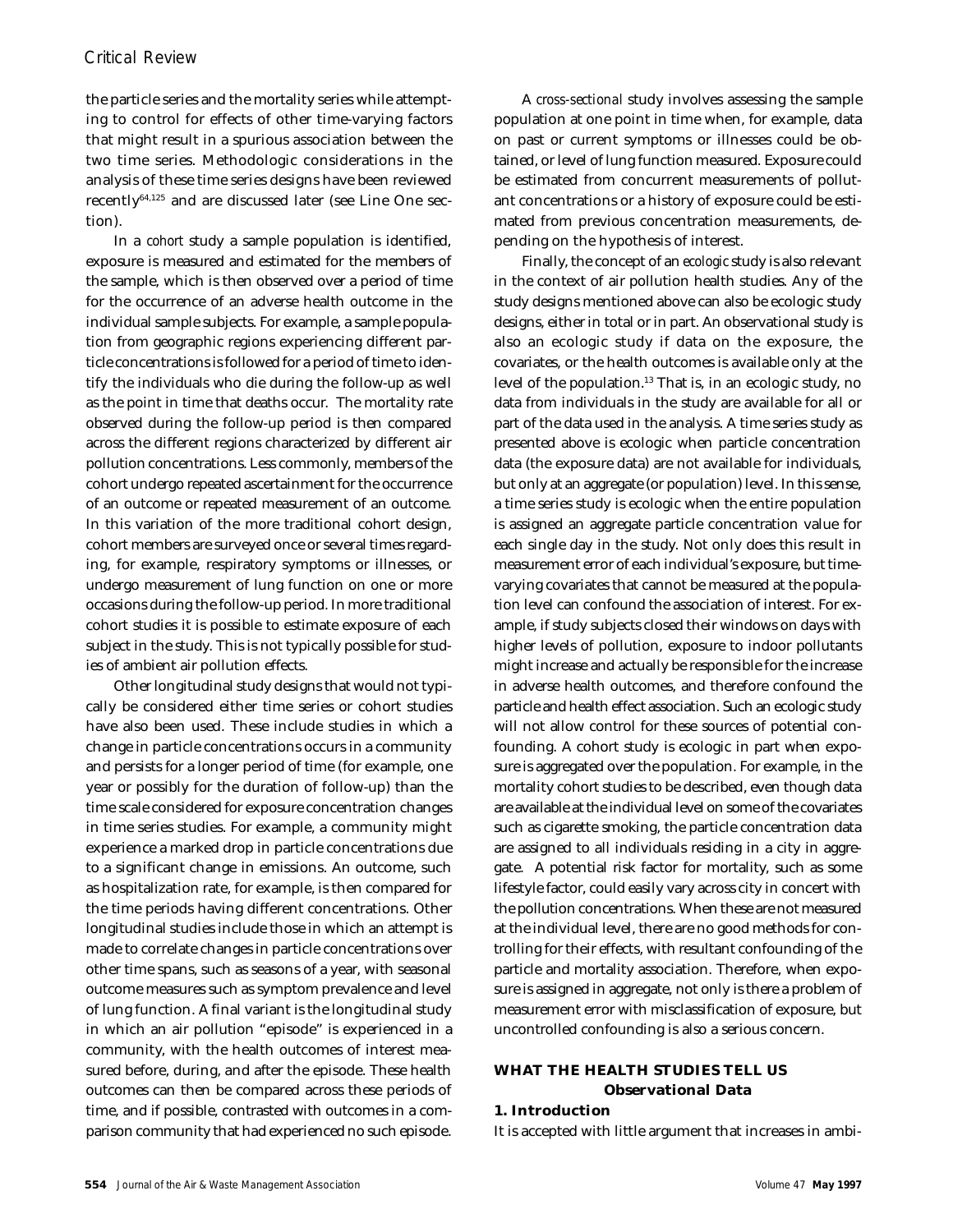ent air pollution concentrations can result in death in susceptible individuals, as well as cause lesser adverse health outcomes, as is dramatically demonstrated by a few historical air pollution "episodes" characterized by very high pollutant concentrations.<sup>14</sup> Whether much lesser pollution concentration increases also can cause the same severity and spectrum of outcomes, albeit affecting fewer individuals, remains to be settled.

In the brief review of the health studies that follows, study findings will be classified by study design, and within each design, by health outcome. An attempt will also be made to group North American studies together when appropriate. Tables 1 to 6 list most of the relevant epidemiological studies performed since 1980. Only studies that allowed an estimate of effect to be calculated for a 10  $\mu$ g/m<sup>3</sup> increase PM<sub>10</sub> were included. Since many relevant studies did not include direct measurements of  $PM_{10}$ concentrations, crude conversion factors between other particle concentration measures and  $PM_{10}$  were used. For the sake of consistency, the conversion factors chosen were similar to those used in a previous review of particle health effects:<sup>15</sup>

$$
PM_{10} = PM_{13}
$$
  
\n
$$
PM_{10} = BS (British Smoke)
$$
  
\n
$$
PM_{10} = TSP * 0.55
$$
  
\n
$$
PM_{10} = COH (coefficient of haze) / 0.55
$$
  
\n
$$
PM_{10} = PM_{2.5} / 0.60
$$
  
\n
$$
PM_{10} = SO_4 * 4
$$

It is realized that these conversion factors are inexact, and undoubtedly vary considerably across the settings (and over time within a given setting) where the studies were performed, especially for BS, CoH, and SO<sub>4</sub>. Even for these conversions, however, most effect estimates calculated in this way should be within a factor of 2 or 3 of the effect estimate calculated using the "correct" conversion factor. For studies in which the logarithmic transformation of the particle concentration was used in the regression models, an effect estimate for a 10  $\mu$ g/m $^3$  PM $_{_{10}}$  increase above the mean particle concentration was calculated, as was also done in the previous review.<sup>15</sup> Often, several effect estimates from one study will be reported, including estimates from different regression models that include different covariates (different combinations of co-pollutants, for example) or models for different strata defined by time (often season of the year) or population subgroup. When possible, the overall effect estimates from such studies were chosen; when these were not available, the estimate chosen is identified in the table. When inclusion of co-pollutant covariates resulted in changes in the particle effect estimate from those estimated from the model containing only the particle concentration variable, estimates based on the model containing the pollutant covariates only are presented.

### **2. Longitudinal Time Series Data**

Because of the recent spate of particle pollution studies that used the time series design, the large majority of observational studies on particle pollution health effects are time series studies. Tables 1-5 provide a listing of these time series studies from the modern era (since 1980), listing separately the studies on mortality, hospitalizations, emergency room visits, respiratory symptoms, and level of lung function. It is obvious that most have been studies of mortality, which is likely because of the ready availability of mortality data, although almost all of the relevant health outcomes have been studied using this design. Other features of the studies listed in these tables are that: (1) most often particle pollution is but one of several components of air pollution present in any area, with most studies also making use of serial measurements of these other pollution components, (2) the duration of the time series in the different studies ranges from less than one year to over one decade, and (3) a variety of ways of measuring particle concentrations have been used.

*Mortality.* The mortality time series studies are listed in Table 1.16-42 Most but not all of the U.S. studies have reported an association between short-term increases in ambient particle concentrations and daily mortality; most were statistically significant associations with the respective 95% confidence intervals not including an effect estimate of no effect. Several reviews of this group of studies have been published.5,15,43-49

The U.S. studies as a group have been used to make some compelling arguments in support of a causal link between short-term increases in particle pollution and increases in daily mortality.5,15,43,46,47 Because this series of studies has covered a wide spectrum of settings characterized by substantial variability in the types and concentrations of co-pollutants and by variability in meteorology, it has been argued that the one common factor that is associated with mortality in this series of studies, as measured by concentrations of particles, is in fact the particle concentration itself.<sup>46</sup>

For example, studies from the eastern United States and Canada have necessarily had to contend with a mix of summer pollutants that includes, in addition to particle pollution, SO<sub>2</sub> and O<sub>3</sub>, as well as acid aerosol. Concentrations of these pollutants are correlated to a greater or lesser extent depending on the setting. Attempts to attribute effects to only one component of this mix have prompted expressions of doubt that doing so is possible.<sup>26</sup> The term "acid summer haze" was coined to refer to this specific mix of pollutants, reflecting the difficulty in separating the effects of the individual components.<sup>50,55</sup> However, the series of U.S. studies includes those performed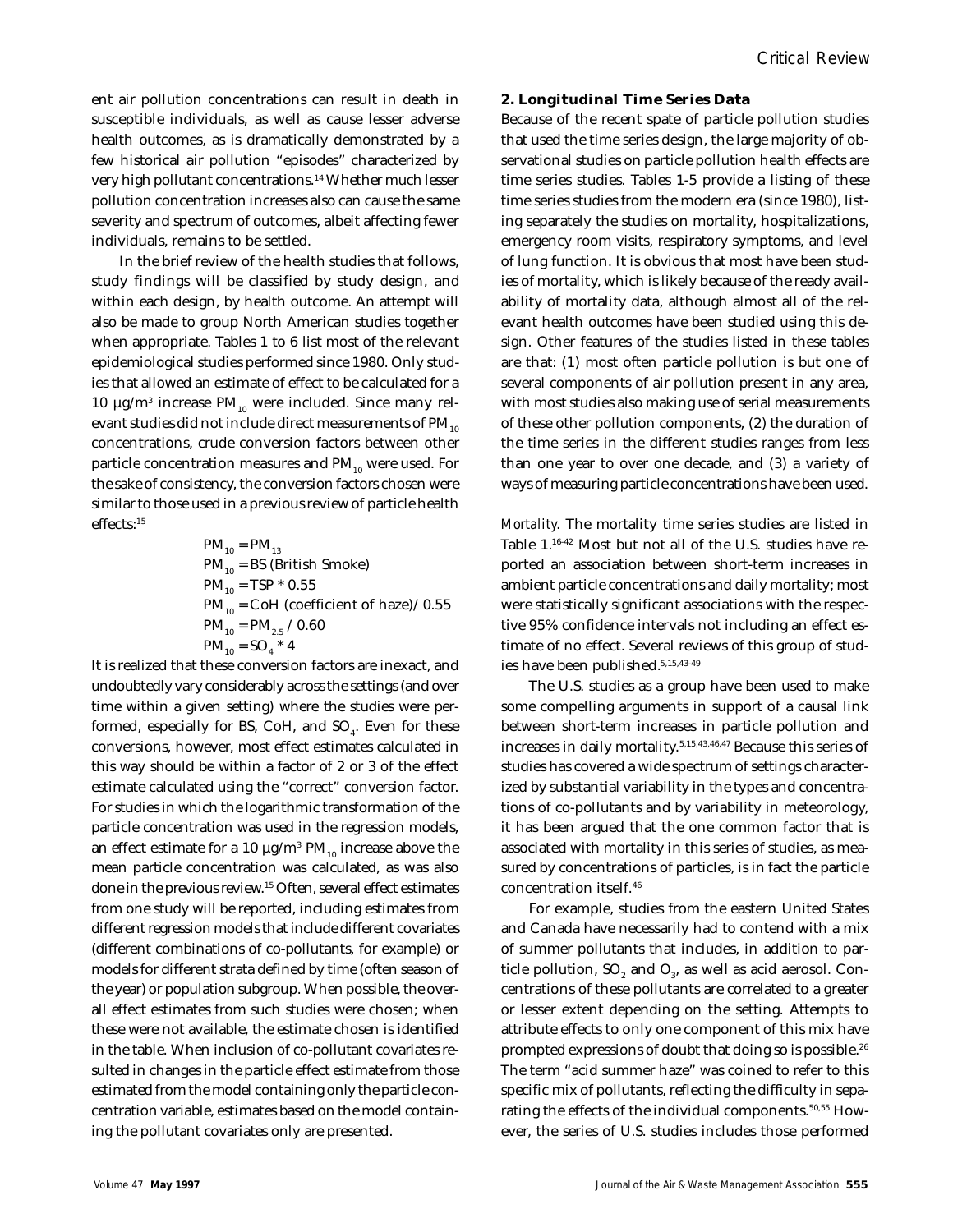## *Critical Review*

## **Table 1.** Longitudinal time series studies: mortality.

| Location and time                                   | Particle<br>measure      | $PM_{10}$<br>mean (range) | Co-pollutants<br>also analyzed <sup>++</sup>             | % change in mortality<br>for each $10 \mu g/m^3$<br>increase in PM <sub>10</sub> (95%CI)                 | Reference                                                      |
|-----------------------------------------------------|--------------------------|---------------------------|----------------------------------------------------------|----------------------------------------------------------------------------------------------------------|----------------------------------------------------------------|
| Santa Clara, CA<br>$(1980 - 82, 84 - 86)$           | CoH                      | 35 (N/A)                  | none                                                     | $0.8\%$ $(0.2, 1.5)$ total<br>3.5% (1.5, 5.6) respiratory<br>0.8% (0.1, 1.6) cardiac                     | Fairley, 1990 <sup>16</sup>                                    |
| Los Angeles, CA                                     | KM                       | N/A                       | $SO_2$ , $\underline{NO}_2$ , $CO$ , $\underline{O}_2$   | particles pollution associated<br>with total mortality but not cardiac<br>or respiratory mortality       | Kinney, 1991 <sup>17</sup>                                     |
| Detroit, MI<br>$(1973 - 82)$                        | <b>TSP</b>               | 48 (32-73)**              | $SO_{2}$                                                 | $1.0\%$ $(0.5, 1.6)$                                                                                     | Schwartz, 1991 <sup>18</sup>                                   |
| St. Louis, MO<br>$(1985 - 86)$                      | $PM_{10}$                | 28 (1-97)                 | $SO_2$ , NO <sub>2</sub> , O <sub>3</sub>                | $1.5\%$ (0.1, 2.9)                                                                                       | Dockery, 1992 <sup>19</sup>                                    |
| Kingston, TN<br>$(1985 - 86)$                       | $PM_{10}$                | $30(4-67)$                | $SO_2$ , NO <sub>2</sub> , O <sub>3</sub>                | $1.6\%$ (-1.3, 4.6)                                                                                      | Dockery, 1992 <sup>19</sup>                                    |
| Utah Valley, UT<br>$(1985 - 89)$                    | $PM_{10}$                | 47 (1-365)                | none                                                     | 1.5% (0.9, 2.1) total<br>3.7% (0.7, 6.7) respiratory<br>1.8% (0.4, 3.3) cardiac                          | Pope, 1992 <sup>20</sup>                                       |
| Philadelphia, PA<br>$(1973 - 80)$                   | <b>TSP</b>               | $42(20-73)$ **            | SO <sub>2</sub>                                          | 1.2% (0.7, 1.7) total<br>3.3% (0.1, 6.6) respiratory<br>1.7% (1.0, 2.4) cardiac                          | Schwartz, 1992 <sup>21</sup>                                   |
| Steubenville, OH<br>$(1978 - 84)$                   | <b>TSP</b>               | 61 (22-125)***            | $SO_{2}$                                                 | $0.7\%$ $(0.4, 1.0)$                                                                                     | Schwartz, 1992 <sup>22</sup>                                   |
| Birmingham, AL<br>$(1985 - 88)$                     | $PM_{10}$                | 48 (21-80)**              | none                                                     | 1.0% (0.2, 1.9) total<br>1.5% (-5.8, 9.4) respiratory<br>1.6% (-0.5, 3.7) cardiac<br>$0.6\%$ $(0.3,1.0)$ | Schwartz, 1993 <sup>23</sup>                                   |
| Cincinnati, OH<br>Steubenville, OH<br>$(1974 - 84)$ | <b>TSP</b><br><b>TSP</b> | 62 (21-117)**             | SO <sub>2</sub>                                          | $0.3\%$ (-0.1, 0.8)                                                                                      | Schwartz, 1994 <sup>24</sup><br>Moolgavkar, 1995 <sup>25</sup> |
| Philadelphia, PA<br>$(1973 - 88)$                   | <b>TSP</b>               | $37(8-186)$               | $\underline{\mathsf{SO}}_2$ , $\underline{\mathsf{O}}_3$ | $0.3\%$ (-0.1, 0.7)                                                                                      | Moolgavkar, 1995 <sup>26</sup>                                 |
| Cook County, IL<br>$(1985 - 92)$                    | $PM_{10}$                | $37*(4-365)$              | none                                                     | $0.5\%$ $(0.1, 0.9)$                                                                                     | Styer, 1995 <sup>27</sup>                                      |
| Salt Lake City, UT<br>$(1985 - 90)$                 | $\mathsf{PM}_{_{10}}$    | $48*(9-194)$              | none                                                     | $-0.2\%$ $(-1.1, 0.7)$                                                                                   | Styer, 1995 <sup>27</sup>                                      |
| Erfurt, East Germany<br>$(1988 - 89)$               | <b>TSP</b>               | $58*(6-358)$              | SO <sub>2</sub>                                          | $0.7\%$ (N/A; $p = 0.04$ )                                                                               | Spix, 1993 <sup>28</sup>                                       |
| Athens, Greece<br>$(1984 - 88)$                     | BS                       | 83 (N/A)                  | CO, SO <sub>2</sub>                                      | $0.4\%$ $(0.1, 0.8)$                                                                                     | Touloumi, 1994 <sup>29</sup>                                   |
| Beijing, China<br>(1989)                            | <b>TSP</b>               | 206 (85-552)**            | $\underline{\text{SO}}_{2}$                              | 0.9% (0.0, 1.8) only in summer                                                                           | Xu, 1994 <sup>30</sup>                                         |
| Sao Paulo, Brazil<br>$(1990 - 91)$                  | $\mathsf{PM}_{_{10}}$    | 82                        | $SO_2, O_3, CO, NO_2$                                    | 1.2% (0.6, 1.7) (age 65+)                                                                                | Saldiva, 199531                                                |
| Bratislava, Slovak<br>Republic<br>$(1987 - 91)$     | <b>TSP</b>               | 49 (0-396)                | $SO_{2}$                                                 | $0.0\%$ (-0.7, 0.7)                                                                                      | Bacharova, 1996 <sup>32</sup>                                  |
| Paris, France<br>$(1987 - 92)$                      | $PM_{13}$                | 51 (19-137)*              | $\underline{SO}_{2}$ , NO <sub>2</sub> , O <sub>3</sub>  | 1.5% (0.4, 2.7) respiratory                                                                              | Dab, 1996 <sup>33</sup>                                        |
| Mexico City, Mexico                                 | <b>TSP</b>               | $112*(36-251)$            | $0_{3}$ , SO <sub>2</sub>                                | $0.3\%$ $(0.2, 0.4)$                                                                                     | Borja-Aburto, 1996 <sup>34</sup><br>$(1990 - 92)$              |

Continued on next page.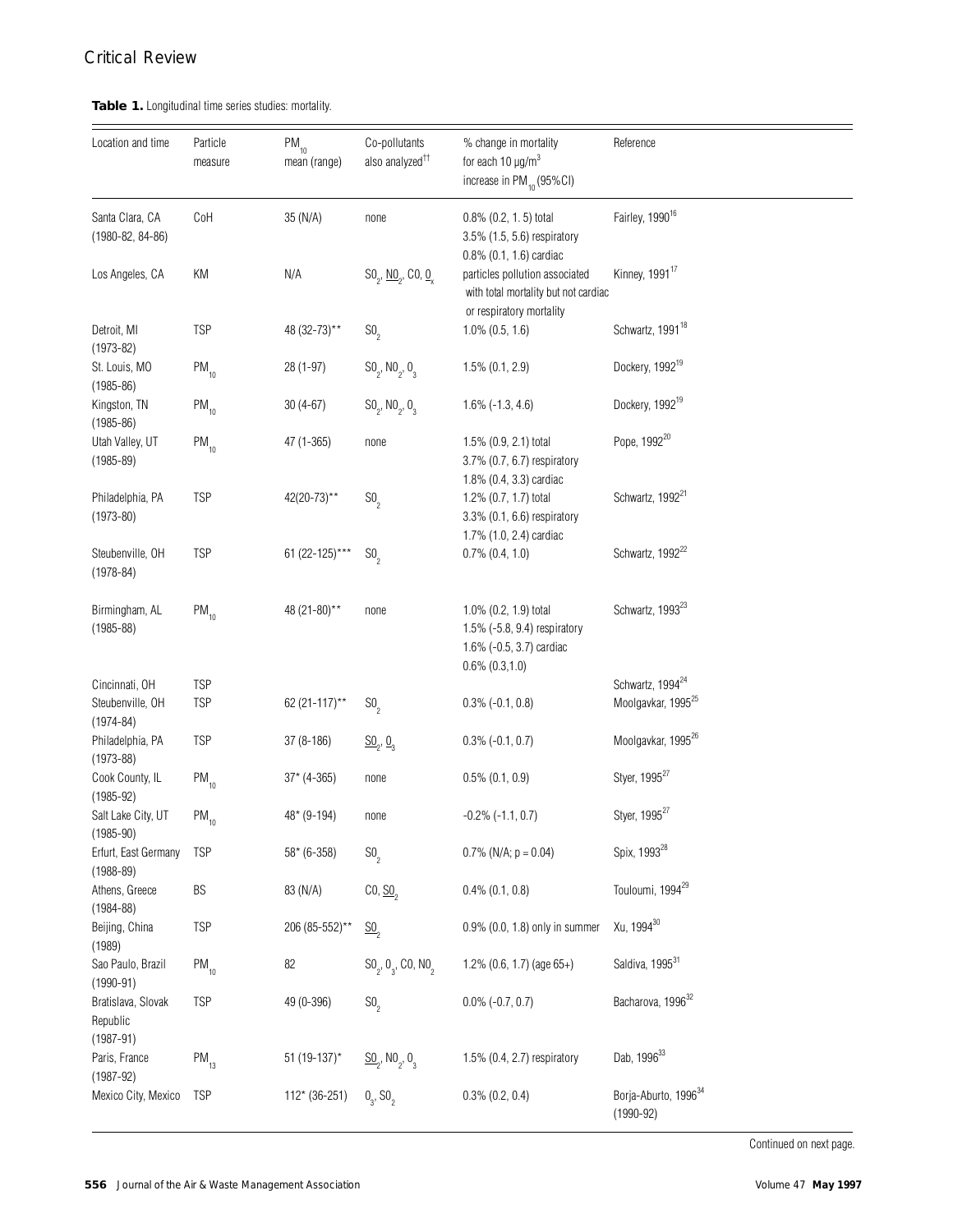|  |  |  |  |  |  | <b>Table 1.</b> Longitudinal time series studies: mortality. (Continued from page 556) |
|--|--|--|--|--|--|----------------------------------------------------------------------------------------|
|--|--|--|--|--|--|----------------------------------------------------------------------------------------|

| Location and time                          | Particle<br>measure         | $PM_{10}$<br>mean (range) | Co-pollutants<br>also analyzed <sup>++</sup>            | % change in mortality<br>for each 10 $\mu$ g/m <sup>3</sup><br>increase in $PM_{10}(95\%CI)$ | Reference                     |
|--------------------------------------------|-----------------------------|---------------------------|---------------------------------------------------------|----------------------------------------------------------------------------------------------|-------------------------------|
| Santiago, Chile<br>$(1989-91)$             | $PM_{10}$                   | 115 (32-367)              | $NO_2$ , $O_3$ , $SO_2$                                 | $0.7\%$ $(0.5, 1.0)$ total<br>1.2% $(0.7, 1.8)$ respiratory<br>$0.8\%$ $(0.3, 1.1)$ cardiac  | Ostro, 1996 <sup>35</sup>     |
| Köln, Germany<br>$(1975 - 85)$             | <b>TSP</b>                  | $37*(N/A-167)$            | $\underline{\text{SO}}_2$ , NO <sub>2</sub>             | $0.3\%$ (-0.2, 0.7)                                                                          | Spix, 1996 <sup>36</sup>      |
| Barcelona, Spain<br>$(1985 - 91)$          | BS                          | N/A (11-126)              | $\underline{0}_{3}$ , NO <sub>2</sub> , S <sub>0</sub>  | $0.7\%$ $(0.3, 1.1)$ total<br>0.9% (-0.1, 2.0) respiratory<br>0.9% (0.4, 1.4) cardiac        | Sunyer, 1996 <sup>37</sup>    |
| Athens, Greece<br>$(1987 - 89)$            | BS                          | 84 (9-333)                | $\underline{CO}$ , $\underline{SO}$ <sub>2</sub>        | $0.5\%$ $(0.3, 0.7)$                                                                         | Touloumi, 1996 <sup>38</sup>  |
| Amsterdam,<br>Netherlands<br>$(1986 - 92)$ | $\mathsf{PM}_{_{10}}$<br>BS | 38 (N/A-163)              | $\underline{0}$ , S0 <sub>2</sub> , C0                  | $0.6\%$ (-0.1, 1.4)                                                                          | Verhoef, 1996 <sup>39</sup>   |
| Milan, Italy<br>$(1980 - 89)$              | <b>TSP</b>                  | 76 (2-291)                | $\underline{\text{SO}}_{2}$                             | $0.7\%$ $(0.1, 1.6)$                                                                         | Vigotti, 1996 <sup>40</sup>   |
| Wraclaw, Poland<br>$(1979-89)$             | BS                          | $54*(26-141)***$          | SO <sub>2</sub>                                         | $0.1\%$ (-0.2, 0.3)                                                                          | Wojtyniak, 1996 <sup>41</sup> |
| Poznan, Poland<br>$(1983 - 90)$            | BS                          | 34* (9-92)***             | SO <sub>2</sub>                                         | $0.1\%$ (-0.1, 0.3)                                                                          | Wojtyniak, 1996 <sup>41</sup> |
| Cracow, Poland<br>$(1977-89)$              | BS                          | 73* (26-247)***           | $\underline{\text{SO}}_2$                               | $0.2\%$ (0.0, 0.5)                                                                           | Wojtyniak, 1996 <sup>41</sup> |
| Lodz, Poland<br>$(1977-90)$                | <b>BS</b>                   | $57*$ (20-151)***         | $\underline{\text{SO}}_2$                               | $0.2\%$ $(0.1, 0.4)$                                                                         | Wojtyniak, 1996 <sup>41</sup> |
| Lyon, France<br>$(1985 - 90)$              | $PM_{13}$                   | 38 (3-180)                | $\underline{SO}_{2}$ , NO <sub>2</sub> , O <sub>3</sub> | $0.2\%$ (-0.6, 1.0) total<br>$0.8\%$ (0.0, 1.7) respiratory<br>$0.8\%$ (-0.2, 1.9) cardiac   | Zmirou, 1996 <sup>42</sup>    |

\* median \*\* (5th to the 95th percentile) \*\*\*(10th to the 90th percentile)  $^{\dagger}$ (5th to the 99th percentile)  $^{\dagger}$  (underlined pollutant(s) showed statistically significant effect) N/A = not available

in settings where there is only minimal concern about the effects of these co-pollutants. The Utah Valley, for example, experiences only very low concentrations of SO $_{\textrm{\tiny{\it 2}}}$ , and because the increases in particle concentrations occur mainly in the winter, as opposed to the East where the high particle concentrations are largely a summertime phenomenon, also very low  $\mathrm{O}_3^{}$  concentrations. $^{51}$ Very low concentrations of acid aerosol in the Utah Valley have also been documented. The effects on mortality and other outcomes associated with particle concentration increases in Utah Valley have been similar to those reported in the eastern U.S. studies, a finding that has led to the reasonable argument that the effects associated with increases in particle concentrations are in fact due to the particles themselves, rather than reflecting the effects of another component of the pollution mix or being dependent on the presence of another pollutant acting in concert with particles. Because the effects are related to increases in particle concentrations that occur largely in the wintertime, rather than during the summertime as in the East, it has also been reasonably argued that it is unlikely some effect of meteorology not adequately accounted for in the analyses is

rology is unlikely.15,43,46

the effect estimates are small even for relatively large shortterm increases in PM $_{10'}$  such as for a 50  $\mu$ g/m $^3$  increase. Although a small effect may nevertheless be a real effect, the importance of observing only small effects is that a small estimate of effect is more likely to be due to confounding by factors not controlled by the investigators. In order for large effects to be due to confounding, the effect of the confounder must also be large. Such strong confounders are generally easier to detect and control. *Second*, is the association consistent? Certainly for the U.S. studies, it appears that there is substantial consistency

responsible for what appear to be effects of particles. Given these observations, it has been argued that confounding of the association by either a co-pollutant or by meteo-

Another approach to supporting the argument for causality is to determine whether the association between particle pollution and mortality can satisfy the Bradford Hill criteria. *First*, is the association strong? There is general agreement that the associations are weak, with estimates of effect being very small. Table 1 presents estimated effects for an arbitrarily chosen 10  $\mu$ g/m $^3$  increase in PM $_{_{10}},$ for which the estimated effects are very small. However,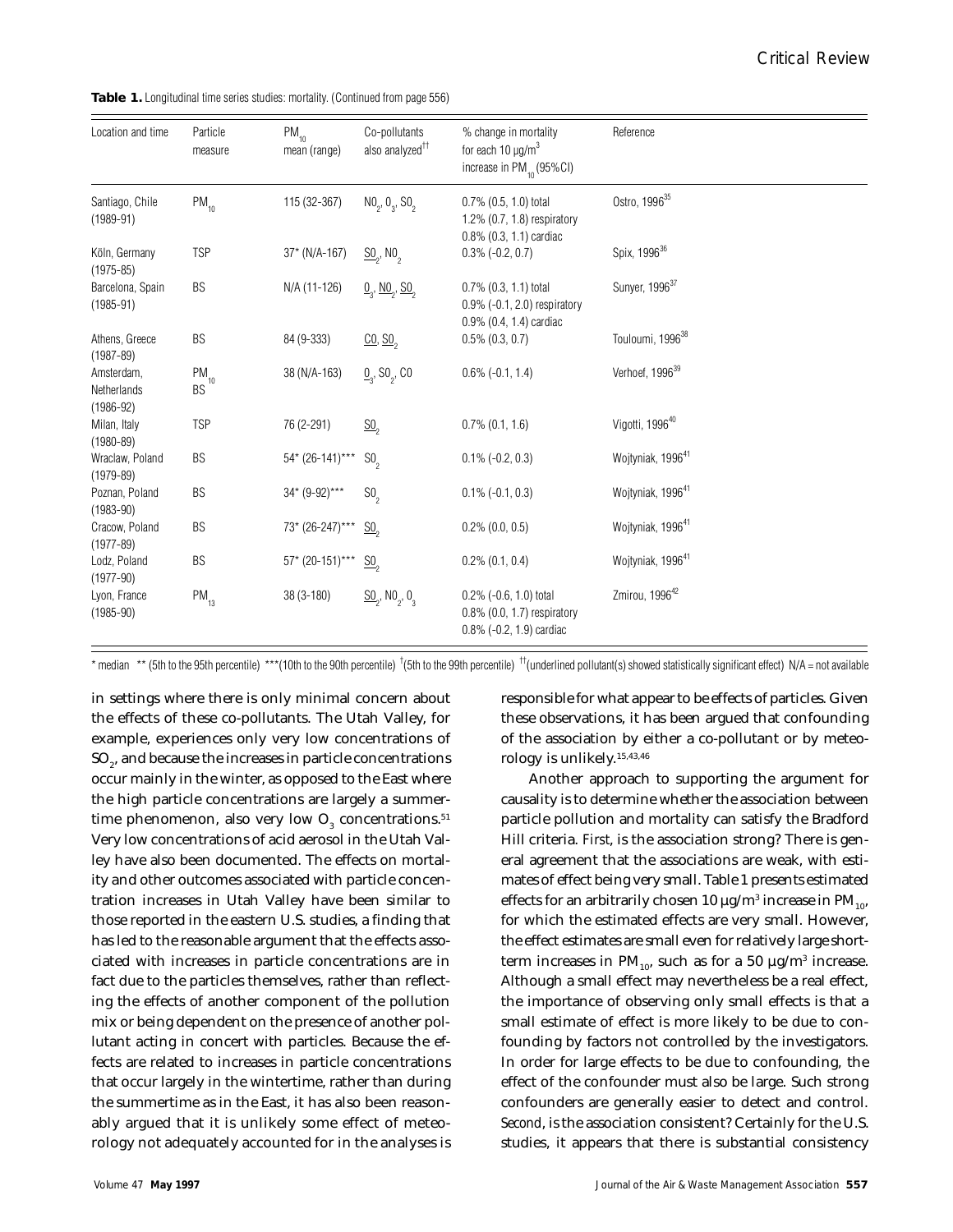across study. Inspection of the estimates for percentage change in mortality for a change in particle concentration as presented in Table 1 gives an impression of consistency, a point that has been forcefully argued by others.15,43,46 *Third*, is the association specific? Table 1 also presents effect estimates for respiratory mortality and for cardiac mortality for those studies where the association with specific causes of death could be investigated. In addition to the associations with total mortality, associations are also present for respiratory and cardiac causes of death. Typically, no associations are present with nonrespiratory and non-cardiac causes of death in these studies. The association with respiratory deaths supports the argument for specificity, as does the lack of association with non-respiratory, non-cardiac deaths. Generally, because of the large number of cardiac deaths, when an association with total mortality is observed, one also expects to observe an association with cardiac mortality. It is not so clear why particle pollution would be associated with cardiac deaths, although hypotheses have been proposed.52,53 Although these hypotheses have merit, it is not known whether they provide some basis for the association. If they do, then the association with cardiac deaths might support the argument for specificity. For now, the association remains somewhat puzzling. There is also some specificity with respect to the age group of the population that is most affected. Studies with the ability to address the association with age have found that the effects are largely limited to the elderly.<sup>25</sup> *Fourth*, does the association exhibit the appropriate temporal relationship? Typically, associations between particle pollution and mortality are reported for increases in both pollution and mortality that occur together on the same day and for increases in mortality that lag behind the particle concentration increases by a day or two. Few study reports explicitly address whether paradoxical associations between particle pollution and mortality are present when mortality precedes the increases in particle concentrations. No paradoxical associations have been observed in those studies where this has been specifically addressed.<sup>54</sup> *Fifth*, does the association exhibit an exposure-response relationship? An exposure-response relationship has been found in most studies where the question has been addressed. In fact, there has been little evidence to support the existence of a threshold concentration below which no association (or exposure-response relationship) is observable (see Line Three in the upcoming section). This observation is unsettling because, if true, it implies that increases in particle concentrations at even the lowest concentrations cause deaths. The observation is also unsettling in that it is not very plausible. This leads to the next criterion. *Sixth*, is the association biologically plausible?

Weak biological plausibility has been the single largest stumbling block to accepting the association as causal. There is no known mechanism whereby exposure to very low concentrations of inhaled particles would produce such severe outcomes as death, even from respiratory disease, and certainly not from cardiovascular disease. As noted above, hypotheses have been proposed to explain how the association with cardiovascular deaths might occur,52,53 but in the absence of data supporting their credibility, these should still very much be viewed as hypotheses. *Seventh*, does the association exhibit coherence? Much has justifiably been made of the array of adverse respiratory health outcomes exhibiting associations with increases in particle concentrations.<sup>52</sup> As further reviewed below, these outcomes range from the least adverse, such as small decrements in lung function, to the most adverse, death. Without such a supporting array of associations, the associations with mortality would be viewed as even more implausible. Even though associations with each of the outcomes in this array could conceivably result from the operation of the same confounding factor, this degree of coherence makes the task of proposing plausible confounders more daunting (seen Line One section [Plausibility]).

According to Bradford Hill, an association need not meet all of the above criteria in order to be causal, or to be considered causal.<sup>4</sup> For example, the criterion of biological plausibility, taken at face value, assumes that our current paradigm will not change as new information becomes available. What is implausible today may be quite plausible tomorrow. Many examples are available of unquestionably causal associations that have not met the criterion for biological plausibility, or other criteria. The association between particle pollution and mortality seems to satisfy many, although not all, of the Bradford Hill criteria.<sup>5</sup> However, agreement is not consistent on this issue.<sup>44</sup> Criticisms of these arguments for causality will be reviewed in the Line One section.

The recently reported series of European mortality studies does not present a consistent picture that particles are having an effect on mortality or that particles are the critical component of the pollution mix responsible for the adverse health effects (Table 1).32,33,36-38,40-42,55 This contrast with the U.S. studies may have important implications either with respect to population susceptibility, pollutant mix, or study methodology (see Line Two [Geography] section).

*Hospitalizations.* The recent time series studies of hospitalizations are summarized in Table 2.33,40,50,56-67 Many of the observations and arguments made above regarding the mortality time series studies can also be made for the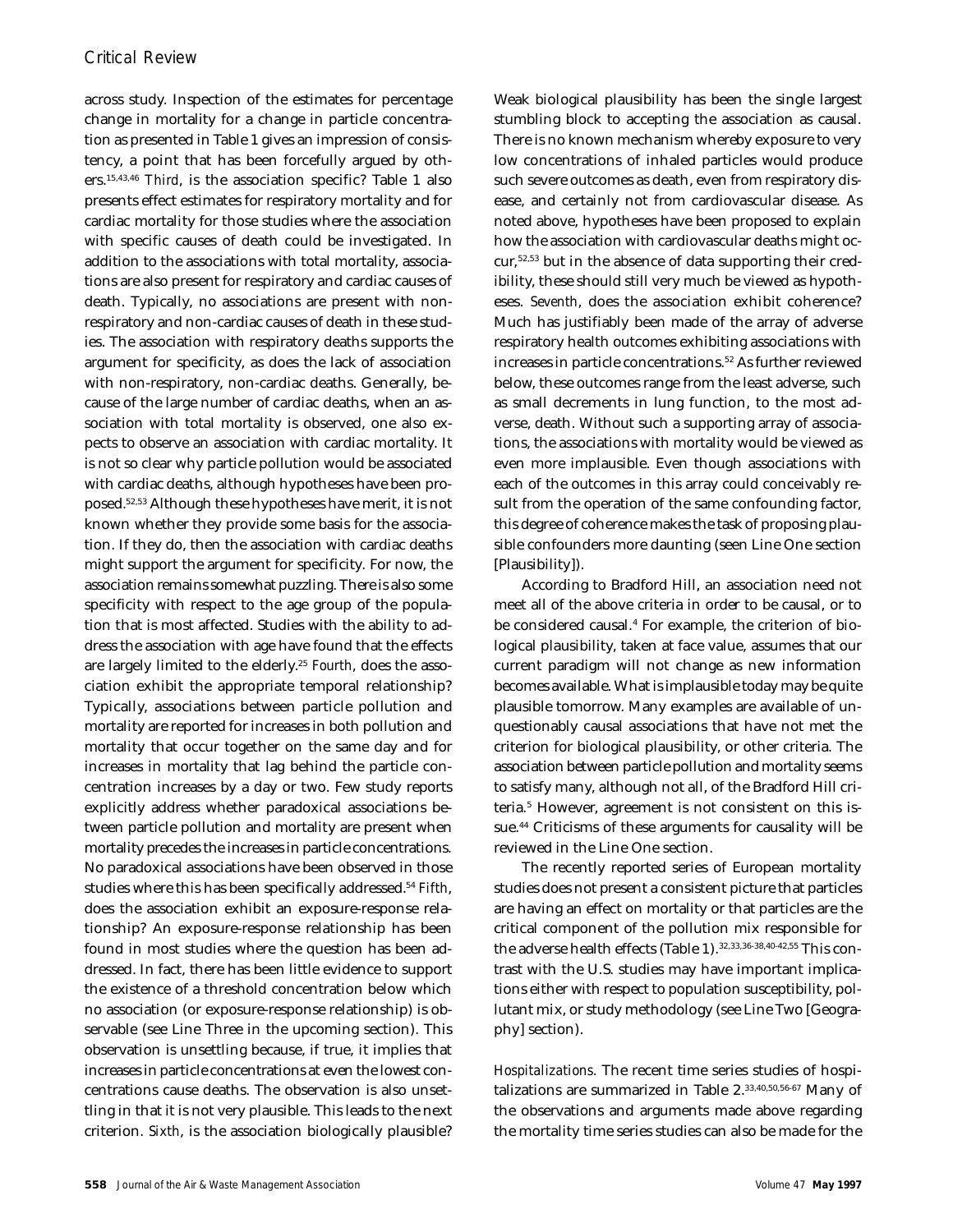hospitalization time series studies. The U.S. and Canadian studies are reasonably consistent in showing statistically significant associations between short-term increases in particle concentrations and increases in daily hospitalizations for respiratory illnesses. Recent reviews of these hospitalization studies are available.<sup>15,43,49</sup> As for the mortality studies, associations are seen in a variety of settings that differed with respect to the pollutant mix and the season of the year when particle concentrations are highest. Some coherence to the association between particle pollution and deaths from cardiac disease is provided by finding associations in a few studies between particle pollution and hospitalizations for cardiac disease,<sup>59</sup> as would be expected if the association with cardiac deaths is causal. When exposure-response relationships have been evaluated, as for mortality, there is little evidence to support the presence of a threshold concentration below which no adverse effects are detectable.

The recent European studies assessing the association between short-term increases in particle concentrations and increases in respiratory hospitalizations have also not shown effects as consistently, nor been able to attribute the effects specifically to the particle component of the pollution mix, as those from the United States and Canada (Table 2).33,65-67 As for mortality, the reasons for these differences are not known.

*Emergency room visits.* The few time series studies performed in which emergency room visits were used as the health outcome are summarized in Table 3.54,68-72 As for the hospitalization data, effects are observed for respiratory emergency visits. Exposure-response relationships, when examined, have not detected a lower concentration threshold. Results of the European study performed in Barcelona are consistent with the results of the U.S. studies.

*Respiratory symptoms/lung function.* Most U.S. and European studies have been interpreted as showing particleassociated effects on both increases in respiratory symptoms and decreases in level of lung function, although there are exceptions (Tables 4 and  $5$ ).<sup>73-85</sup> The data also indicate that those with pre-existing respiratory illness, particularly asthma, are more susceptible to having respiratory symptoms and reductions in level of lung function following increases in particle concentrations.<sup>77,82</sup>

#### **3. Longitudinal Cohort Data**

*Mortality.* Results from the few cohort studies on particleassociated health effects have been interpreted as showing adverse particle effects for the outcomes studied (Table 6). The two cohort studies of mortality, in which mortality rates across cities were compared, represent a significant advance over earlier cross-sectional studies in which mortality rates across communities were also compared. $91,92$ In earlier cross-sectional studies, lack of data from individual study subjects on potential risk factors for mortality, such as cigarette smoking, on individuals in the studies made it impossible to account for a host of potential confounding factors that differed across cities and that could have caused the observation of spurious associations. The cohort studies made use of valuable data from individuals on several potentially important risk factors for mortality, namely, cigarette smoking, occupational exposures, and socio-economic status. These data allowed the investigators to control for the effects of these risk factors in assessing the association between particle concentrations and mortality. Clearly the success of the attempt to control for the effects of other risk factors depends on being able to both identify and measure the important factors. In order for the reported cohort study findings to be convincing, a good case needed to be made that no important unmeasured risk factors were present that could have accounted for the differences in mortality across city. Because it is easier to postulate that such confounders were in fact present for these cohort studies than for the time series studies,<sup>44</sup> the cohort studies do not present as compelling a case for causality.

Apart from the ability to control for factors that could not be controlled in earlier studies, two additional aspects of these cohort studies of mortality have contributed to their influence. First, the results support an argument that the effects of particles on mortality are not simply the result of "harvesting," where the effect of exposure to increases in particle concentrations would be to merely advance the date of death by a few days of those whose deaths are imminent. Any exposure that results in death must necessarily result in advancing the date of death from the time individuals would have died in the absence of the exposure; in this sense, then, "harvesting" must always occur. The time frame over which this "harvesting" occurs determines how seriously we view the impact of the exposure. Exposures that advance the date of death by merely a few days would be viewed as having a less significant impact than exposures that advance the date of death by a few years. If death is advanced by only a few days, a comparison of mortality rates across cities that experience different particle concentrations would detect no differences in mortality associated with differences in particle concentration. However, for sample populations followed for years, if the exposure advances the date of death by a few years, there is a possibility that the cohort study would detect this advance in death date as a difference in mortality rates across the cities. The fact that differences in mortality related to particle concentrations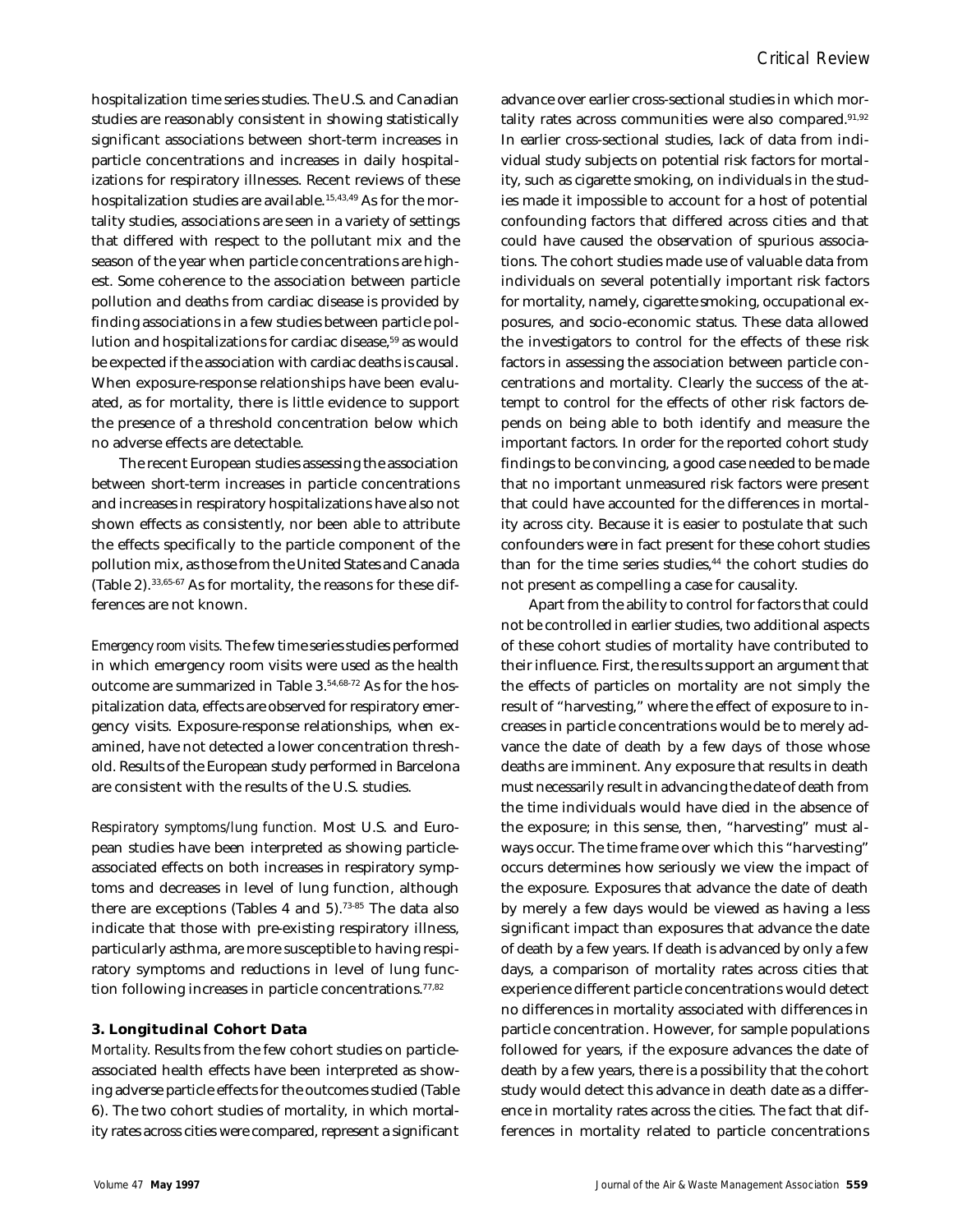were observed in both of the cohort mortality studies supports the notion that particle exposure does not merely result in advancing the date of death by only a few days. Second, the results of these cohort mortality studies have been used to support arguments for effects of *chronic exposure* and for the occurrence of *chronic effects.* Neither of these arguments are well supported by these studies. The annual average concentration of fine particles (PM<sub>2.5</sub>) and other particle measures were used to reflect particle

**Table 2.** Longitudinal time series studies: hospitalizations.

| Location and time                         | Particle                     | $PM_{10}$<br>measure mean (range)* | Co-pollutants<br>also analyzed                               | % change in hospitalizations<br>for each 10 $\mu$ g/m <sup>3</sup><br>increase in PM <sub>10</sub> (95%CI) | Reference                         |
|-------------------------------------------|------------------------------|------------------------------------|--------------------------------------------------------------|------------------------------------------------------------------------------------------------------------|-----------------------------------|
| New York City, NY<br>$(1988 - 89)$        | $SO_a$                       | N/A                                | $\underline{0}_3$                                            | 1.9% (0.4, 3.4) asthma<br>1.0% (0.2, 1.8) respiratory                                                      | Thurston, 1992 <sup>57</sup>      |
| Buffalo, NY<br>$(1988 - 89)$              | $SO_a$                       | 36 (N/A-136)                       | $\underline{0}_3$                                            | 2.1% (-0.6, 5.0) asthma<br>2.2% (0.6, 3.8) respiratory                                                     | Thurston, 1992 <sup>57</sup>      |
| southern Ontario<br>$(1983 - 88)$         | $SO_{\Lambda}$               | 21 (N/A-50)**                      | $\underline{0}_3$                                            | 1.1% (0.8, 1.5) respiratory<br>0.9% (0.6, 1.2) cardiac                                                     | Burnett, 1994 <sup>58</sup>       |
| Minneapolis, MN<br>$(1986 - 89)$          | $PM_{10}$                    | 36 (18-58)**                       | $\underline{0}_3$                                            | 4.5% (1.8, 7.5) COPD (age 65+)<br>1.6% (0.2, 2.9) pneumonia (age 65+)                                      | Schwartz, 1994 <sup>60</sup>      |
| Birmingham, AL<br>$(1986 - 89)$           | $PM_{10}$                    | 45 (19-77)**                       | $0\over 3$                                                   | 2.4% (0.8, 4.1) COPD (age 65+)<br>1.8% (0.7, 2.8) pneumonia (age 65+)                                      | Schwartz, 1994 <sup>61</sup>      |
| Toronto, Canada<br>$(1986 - 88)$          | $PM_{10}$<br>SO <sub>4</sub> | 33 (N/A-96)                        | $\underline{0}_{3}$ , SO <sub>2</sub>                        | 2.1% (-0.8, 5.1) asthma<br>3.4% (0.4, 6.4) respiratory                                                     | Thurston, 1994 <sup>56</sup>      |
| Tacoma, WA<br>$(1988-90)$                 | $PM_{10}$                    | 37 (14-67)**                       | $\underline{0}_{3}$ , S0 <sub>2</sub>                        | 1.9% (0.6, 3.2)                                                                                            | Schwartz, 1995 <sup>62</sup>      |
| New Haven, CT<br>$(1988 - 90)$            | $PM_{10}$                    | 41 (19-67)**                       | 0, 50,                                                       | $1.2\%$ (0.0, 2.5)                                                                                         | Schwartz, 1995 <sup>62</sup>      |
| Spokane, WA<br>$(1988-90)$                | $PM_{10}$                    | 46 (16-83)**                       | $\underline{0}^3$                                            | 1.6% (0.7, 2.5) respiratory (age 65+)<br>1.0% (-0.3, 2.4) pneumonia<br>5.0% (-1.1, 11.5) COPD              | Schwartz, 1996 <sup>63</sup>      |
| Cleveland, OH<br>$(1988-90)$              | $PM_{10}$                    | 43 (19-72)**                       | $\underline{0}_{3}$ , SO <sub>2</sub>                        | $1.1\%$ $(0.1, 2.2)$                                                                                       | Schwartz, 1996 <sup>64</sup>      |
| Paris, France<br>$(1987 - 92)$            | $PM_{13}$<br>BS              | 51 (19-137)***                     | $0_{2}$ , $\underline{SO}_{2}$ , $\underline{NO}_{2}$        | 0.4% (0.0, 0.8) respiratory<br>$-0.5\%$ ( $-1.3, 0.4$ ) COPD<br>$-0.3\%$ ( $-1.0, 0.5$ ) asthma            | Dab, 1996 <sup>33</sup>           |
| London, England<br>$(1987 - 88, 91 - 92)$ | BS                           | $15(6-27)$ *                       | $\underline{0}_{3}$ , S0 <sub>2</sub> , N0 <sub>2</sub>      | 1.0% (-0.5, 2.5) respiratory (age 65+)                                                                     | Ponce de Leon, 1996 <sup>65</sup> |
| Helsinki, Finland<br>$(1987 - 89)$        | <b>TSP</b>                   | 42 (N/A)                           | $\underline{0}_{3}$ , $\underline{SO}_{2}$ , NO <sub>2</sub> | no association for asthma                                                                                  | Pönkä, 1996 <sup>66</sup>         |
| Amsterdam, Netherlands BS<br>$(1977-89)$  |                              | $11(1-37)^{*}$                     | $0_{2}$ , SO <sub>2</sub> , NO <sub>2</sub>                  | 1.2% $(-3.7, 6.4)$ respiratory (age 65+)<br>3.9% (-2.1, 10.2) COPD                                         | Schouten, 1996 <sup>67</sup>      |
| Rotterdam, Netherlands<br>$(1977 - 89)$   | BS                           | $26(6-61)$ *                       | $\underline{0}_{3}$ , S0 <sub>2</sub> , N0 <sub>2</sub>      | $-4.4\%$ ( $-11.6$ , 3.4) asthma<br>$0.9\%$ (-1.8, 3.6) respiratory (age 65+)<br>2.2% (-1.3, 5.8) COPD     | Schouten, 1996 <sup>67</sup>      |
| Milan, Italy<br>$(1980 - 89)$             | <b>TSP</b>                   | 76 (2-291)                         | $\underline{\text{SO}}_2$                                    | $0.4\%$ (-0.1, 0.7) respiratory (age 65+)                                                                  | Vigotti, 1996 <sup>40</sup>       |

exposure in these studies. This in no way argues for the observed effects being due to an exposure occurring over an extended period of time rather than to the effects of short-term concentration increases on acute risk of death and, in turn, on the observed mortality rates. Either long-term exposure or acute exposure could result in the same observed effects on mortality in these studies. Such an interpretation has implications as to whether it is reasonable to propose a longterm average standard, such as an annual average standard, in addition to a 24-hour standard (see Line Four section). Similarly, while the studies show increases in mortality rates associated with particle concentrations, they provide no evidence that particle exposure resulted in a chronic condition that caused the differences in total, respiratory, and cardiovascular mortality observed. In both studies an association was observed between living in a city

\*(5th to the 95th percentile) \*\*(10th to the 90th percentile) \*\*\*(5th to the 99th percentile) N/A = not available

with higher particle concentrations and increased risk of dying from lung cancer. If this association was not due to residual confounding from cigarette smoking or another factor, since the timing of death from lung cancer would not necessarily be expected to be significantly advanced by particle exposure, it can be inferred that the difference was due to the different lung cancer rates in the communities. These data on lung cancer support the argument for an association between particle exposure and development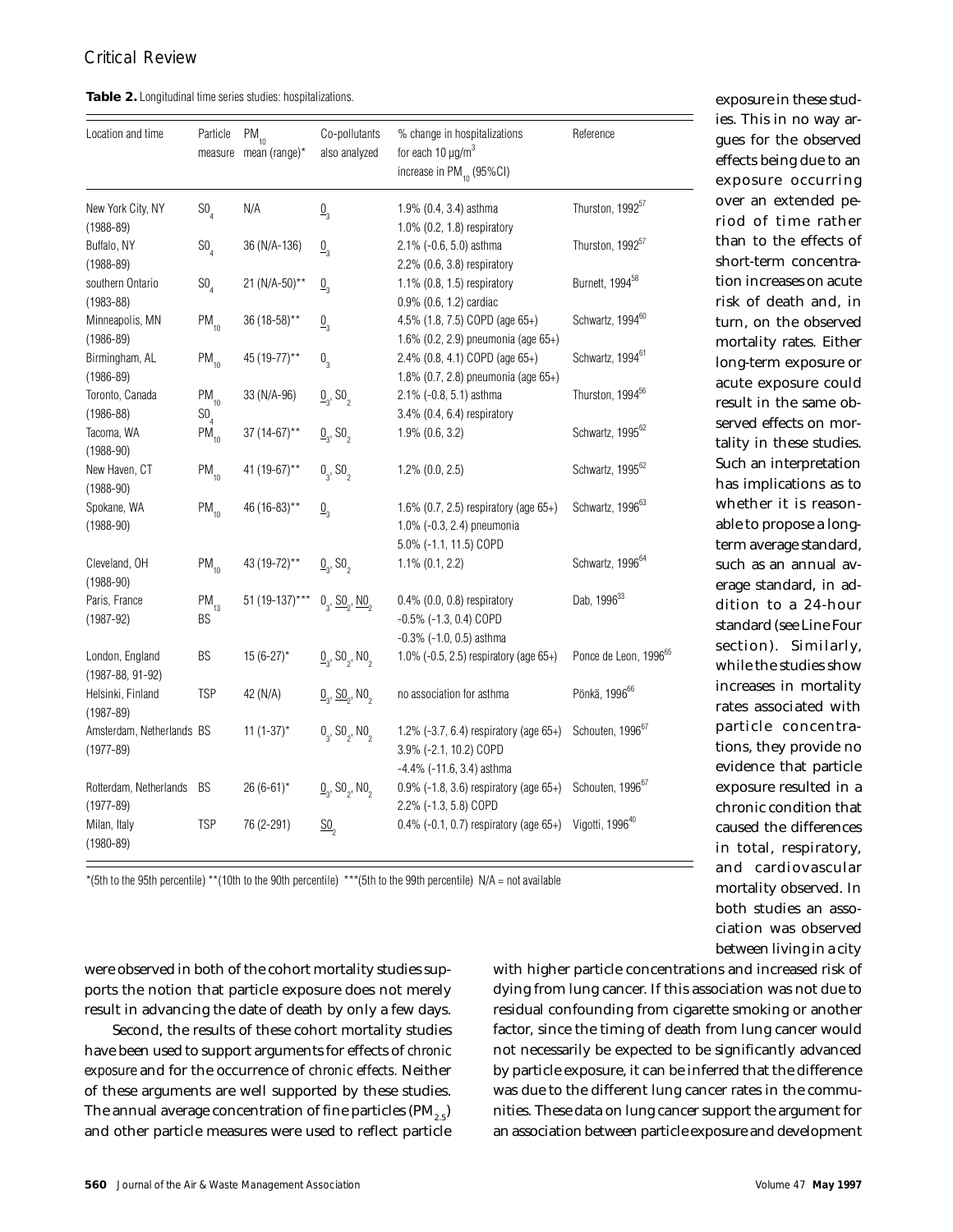**Table 3.** Longitudinal time series studies: emergency visits.

| Location and time                 | Particle<br>measure                                | $PM_{10}$<br>mean (range) $*$ | Co-pollutants<br>also analyzed                   | % change in emergency visits<br>for each 10 $\mu$ g/m <sup>3</sup><br>increase in PM <sub>10</sub> (95%CI) | Reference                    |
|-----------------------------------|----------------------------------------------------|-------------------------------|--------------------------------------------------|------------------------------------------------------------------------------------------------------------|------------------------------|
| Steubenville, OH<br>$(1974 - 77)$ | <b>TSP</b>                                         | 86 (8-383)                    |                                                  | $\underline{SO}_2$ , NO <sub>2</sub> , CO, O <sub>2</sub> 0.5% (0.0, 1.0) respiratory                      | Samet, 1981 <sup>70</sup>    |
| Vancouver, BC<br>Canada           | $SO_{\Lambda}$<br>CoH                              | 13 (N/A-58)                   | $\underline{SO}_{2}$ , $0_{3}$ , NO <sub>2</sub> | associated with total respiratory Bates, 1990 <sup>(1</sup><br>and asthma visits                           |                              |
| Seattle, WA<br>$(1989 - 90)$      | $PM_{10}$                                          | $30(6-103)$                   | $SO_2, O_3$                                      | $3.4\%$ (0.9, 6.0) asthma                                                                                  | Schwartz, 1993 <sup>72</sup> |
| Barcelona, Spain<br>$(1985 - 89)$ | <b>BS</b>                                          | 54 (44-84*)                   | $\underline{\text{SO}}_{2}$                      | 2.3% (1.4, 3.2) COPD                                                                                       | Sunyer, 199374               |
| southern WA<br>(1991)             | $PM_{10}$                                          | 40 (3-1,689)                  | none                                             | $0.4\%$ $(0.3, 0.4)$ bronchitis                                                                            | Hefflin, 1994 <sup>73</sup>  |
| Montreal, Canada<br>(1993)        | $PM_{10}$ , PM <sub>2.5</sub> ,<br>SO <sub>4</sub> | 22 (N/A-51)                   |                                                  | $0_{\gamma}$ , acid aerosol 7.3% (2.0, 12.6)<br>respiratory (age $65+$ )                                   | Delfino, 1997 <sup>72a</sup> |

\* 25-75th percentiles in winter

of a chronic condition. Because cigarette smoking is such a strong predictor of death from lung cancer, this finding needs to be replicated with very good control for cigarette smoke exposure.

*Respiratory symptoms and illnesses.* The incidence of respiratory illnesses and symptoms has also been studied using a cohort design (Table 6). A series of reports on a cohort study of Seventh Day Adventists in California have described an association between exposures to higher concentrations of ambient particles and ozone with new reports of chronic respiratory symptoms.93-95 The value of this cohort is enhanced by the rarity of cigarette smoking in this population, as well as perhaps by relatively little variability in other potential confounding factors.

## **4. Other Longitudinal Data**

A few studies have used longitudinal designs that differed from both the time series designs and the cohort designs (Table 6). These other longitudinal studies have been used for studying associations with hospitalizations,  $96,97$  functional limitations (limitation of activity<sup>98</sup> or absenteeism<sup>99</sup>) and with level of lung function $84,100$  (Table 6), and for mortality associated with air pollution "episodes."<sup>101</sup>

A potentially extremely valuable type of longitudinal study is one in which a significant change in particle concentrations occurs through extraordinary means. These types of studies can be viewed as "natural experiments." For example, a major source of particle emissions in the Utah Valley is a steel mill.<sup>96,97</sup> The mill closed for one year because of a labor strike. Ambient particle concentrations fell for reasons unrelated to the normal mechanisms that influenced concentration changes. Potential confounding by these mechanisms could therefore largely be ignored, especially if these were similar during periods with the steel mill operating and closed. It was observed that hospital admissions for respiratory conditions (pneumonia, bronchitis, and asthma) were increased in years when the mill was in operation relative to the period when it was closed, especially for children age 5 and younger. Of importance, this pattern was not

consistently present for neighboring counties in Utah.<sup>97</sup> Two potential confounding factors have been suggested to explain these observations.<sup>51</sup> The first, that economic hardship accompanying the steel mill closure resulted in reduced access to medical care, has been successfully refuted. The second, that the years preceding and following the mill closure coincided with years of increased viral respiratory infections that typically occur on a cyclical basis (often biannually), was a serious possibility. The strongest argument against that possibility was the absence of a parallel pattern of respiratory hospitalizations in the neighboring counties which would also have been expected to experience a similar biannual pattern of hospitalizations if the viral epidemic hypothesis was credible.

#### **5. Cross-sectional Data**

Cross-sectional studies are not now commonly used in the study of particle effects because of at least two limitations. First, as briefly discussed earlier when discussing the mortality cohort studies, in a cross-sectional study there is only a limited ability to control for confounding factors if the study is performed using data from databases generated for other purposes. For example, vital statistics data are often used to compare mortality rates across communities, with the investigators having no access to individual data on cigarette smoking. Second, it is costly to improve upon such a study by collecting data from individuals on potential confounding factors that should be controlled. Cross-sectional studies have been used primarily for studying effects on the prevalence of respiratory symptoms $102,103$  and on level of lung function,  $104$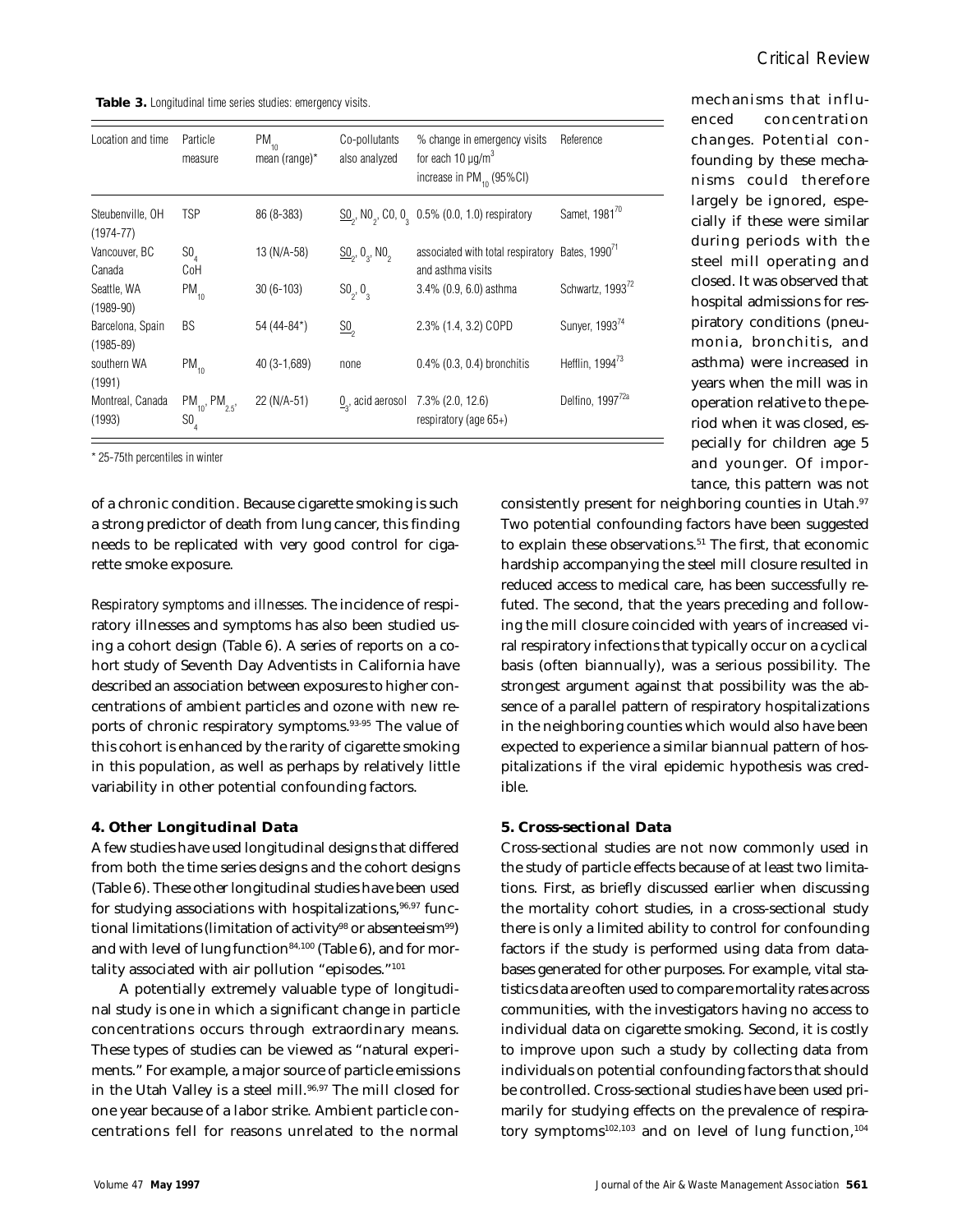## **Table 4.** Longitudinal time series studies: respiratory symptoms.

| Location<br>and time                              | Particle<br>measure                                    | $PM_{10}$<br>mean (range)         | Co-pollutants<br>also analyzed                                                         | Population<br>group                     | Symptom*                   | % change in symptom<br>for each 10 $\mu$ g/m <sup>3</sup><br>increase in PM <sub>10</sub> (95%CI) | Reference                                 |
|---------------------------------------------------|--------------------------------------------------------|-----------------------------------|----------------------------------------------------------------------------------------|-----------------------------------------|----------------------------|---------------------------------------------------------------------------------------------------|-------------------------------------------|
| Chestnut Ridge, PA<br>$(1980 - 81)$               | CoH                                                    | $21(6-72)$                        | $SO_2$ , NO <sub>2</sub> , O <sub>3</sub>                                              | children                                | LRI<br>URI                 | 10.0% (-2.6, 24.3)<br>$-3.8\%$ ( $-9.5, 2.5$ )                                                    | Vedal, 198774                             |
| Denver, CO                                        | $PM_{2.5}$                                             | $37(1-122)$                       | acid aerosol                                                                           | asthmatics                              | asthma<br>cough<br>dyspnea | $1.4\%$ (0.0, 2.9)<br>3.4% (-10.3, 17.0)<br>7.0% (-10.9, 24.8)                                    | Ostro, 1991 <sup>75</sup>                 |
| Utah Valley, UT<br>$(1989 - 90)$                  | $PM_{10}$                                              | 46 (11-195)                       | none                                                                                   | children                                | LRI<br>URI                 | $5.1\%$ (1.1, 9.3)<br>$3.7\%$ $(0.7, 6.8)$                                                        | Pope, 199176                              |
|                                                   |                                                        |                                   |                                                                                        | asthmatics                              | LRI<br>URI                 | $0.2\%$ (-4.2, 4.8)<br>$-0.2\%$ $(-4.2, 4.0)$                                                     | Pope, 199277                              |
| Utah Valley, UT<br>$(1990 - 91)$                  | $PM_{10}$                                              | 76 (7-251)                        | none                                                                                   | symptomatic<br>children<br>asymptomatic | LRI<br>URI<br>cough<br>LRI | 4.8% (1.5, 8.3)<br>3.7% (0.6, 6.9)<br>$2.4\%$ (-1.8, 6.8)<br>5.2% (2.3, 8.2)                      |                                           |
|                                                   |                                                        |                                   |                                                                                        | children                                | URI<br>cough               | $-0.2\%$ ( $-4.9, 4.7$ )<br>$3.4\%$ (-0.1, 7.0)                                                   | Ostro, 1993 <sup>78</sup>                 |
| Southern CA<br>$(1978 - 79)$<br>Six U.S. Cities   | CoH,<br>SO <sub>4</sub>                                | 34 (8-147)<br>$30**$ (113***-117) | $\underline{0}$                                                                        | adults                                  | LRI<br>URI<br>LRI          | 5.9% (-1.9, 14.3)<br>$2.7\%$ (-2.5, 8.2)<br>15.2% (6.3, 24.9)                                     | Schwartz, 199479                          |
| $(1984 - 88)$                                     | $PM_{10}$                                              |                                   | $\underline{\text{SO}}_2$ , NO <sub>2</sub> , $\underline{\text{O}}_3$<br>acid aerosol | children                                | URI<br>cough               | $6.9\%$ (-0.7, 15.0)<br>$8.6\%$ (2.2, 15.4)                                                       |                                           |
| Uniontown, PA<br>(1990)                           | $PM_{2.5}$<br>$\mathsf{PM}_{_{10}}$<br>SO <sub>4</sub> | 36 (N/A-83)                       | 0, 50,<br>acid aerosol                                                                 | children                                | cough                      | $9.3\%$ (1.6, 17.6)                                                                               | Neas, 1995 <sup>80</sup>                  |
| State College, PA<br>(1991)                       | $PM_{2.1}$<br>$\mathsf{PM}_{_{10}}$<br>SO <sub>4</sub> | 32 (N/A-83)                       | $0_{3}$ , SO <sub>2</sub><br>acid aerosol                                              | children                                | cough                      | 9.9% (3.7, 16.4)                                                                                  | Neas, 1996 <sup>81</sup>                  |
| Port Alberni, BC<br>Canada<br>$(1990 - 92)$       | $PM_{10}$                                              | $27(1-158)$                       | none                                                                                   | non-asthmatic<br>children               | LRI<br>URI<br>cough        | 2.4% (-12.0, 19.1)<br>1.7% (-8.6, 13.0)<br>4.4% (-7.3, 17.6)                                      | Vedal, 1997 <sup>82</sup>                 |
|                                                   |                                                        |                                   |                                                                                        | asthmatic<br>children                   | LRI<br>URI<br>cough        | $-1.3\%$ ( $-11.7, 8.7$ )<br>$-0.8\%$ $(-8.0, 7.1)$<br>8.3% (1.9, 19.7)                           |                                           |
| Wageningen,<br>Netherlands<br>$(1990 - 91)$       | $\mathsf{PM}_{_{10}}$                                  | N/A (0-175)                       | $\underline{SO}_{\circ}$ , NO                                                          | symptomatic<br>children                 | cough<br>wheeze            | $0.7\%$ (-0.2, 1.6)                                                                               | Roemer, 199383                            |
| Four Cities,<br>Netherlands<br>$(1987 - 90)$      | $PM_{10}$<br>$\mathsf{S0}_4$                           | 45 (14-126)                       | $\underline{\text{SO}}_2$ , NO <sub>2</sub>                                            | children                                | LRI<br>URI<br>cough        | $-1.4\%$ ( $-9.5, 7.5$ )<br>$0.6\%$ (-3.6, 5.0)<br>$1.0\%$ (-4.2, 6.5)                            | Hoek, 1994 <sup>84</sup>                  |
| Deurne, Netherlands<br>(1989)                     | $PM_{10}$<br>$\mathsf{S0}_4$                           | 48 (13-124)                       | $NO_{3}$ , $O_{3}$                                                                     | children                                | LRI<br>URI<br>cough        | $-0.3\%$ $(-3.4, 2.9)$<br>$-0.2\%$ ( $-1.6, 1.2$ )<br>$-0.2\%$ ( $-1.9, 1.6$ )                    | Hoek, 1995 <sup>85</sup>                  |
| Basel and Zurich,<br>Switzerland<br>$(1985 - 86)$ | <b>TSP</b>                                             | N/A                               | $NO_2$ , $O_3$ , $SO_2$                                                                | children                                | URI                        | 2.5% (0.4, 4.9)                                                                                   | Braun-<br>Fahrländer, 1992 <sup>82a</sup> |

 $*$  URI = upper respiratory illness  $*$  (median)

 $LRI = lower$  respiratory illness \*\*\* (10th percentile)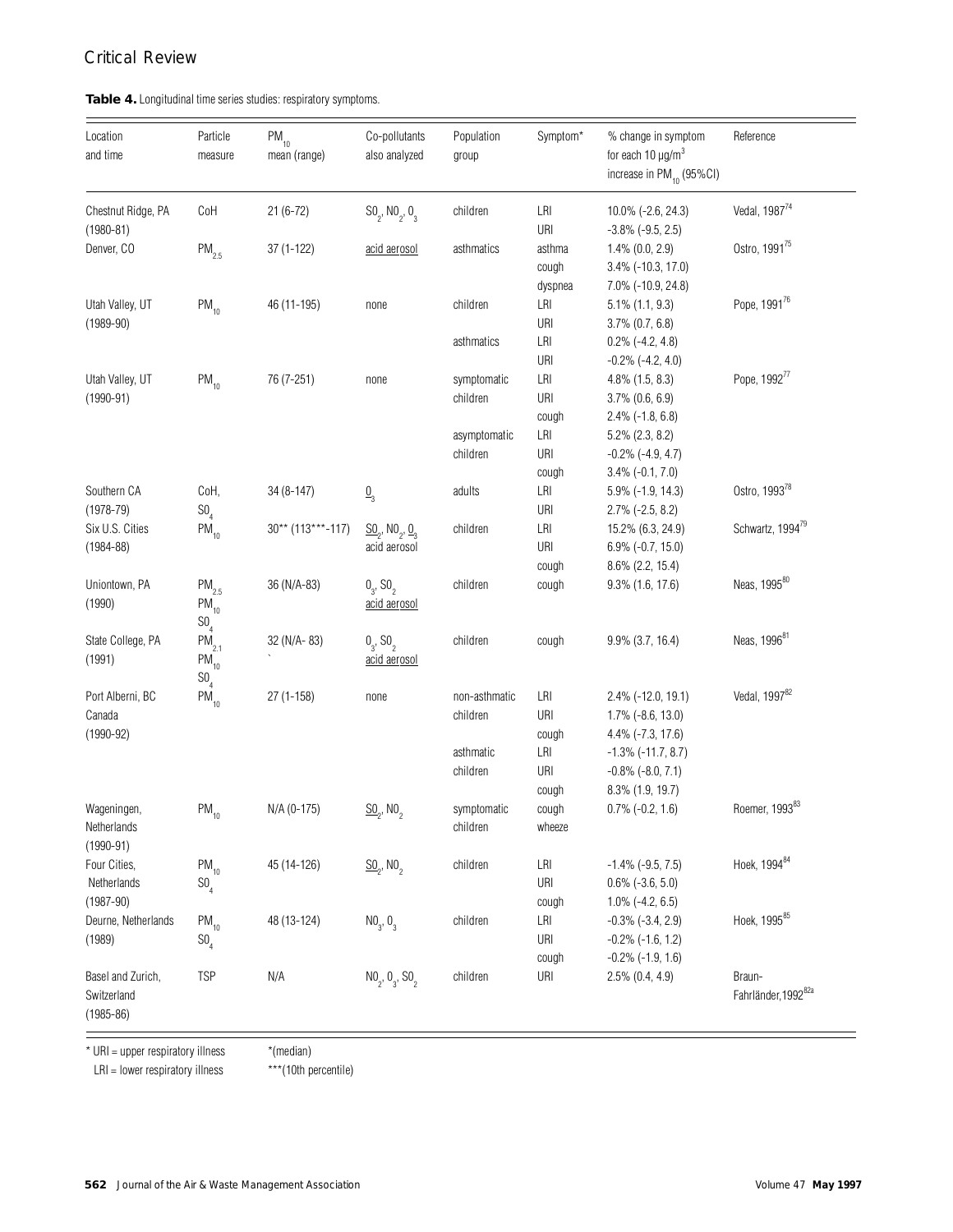**Table 5.** Longitudinal time series studies: lung function.

| Location<br>and time                      | Particle<br>measure                                    | $PM_{10}$<br>mean (range) | Co-pollutants<br>also analyzed                        | Lung Function<br>measure | Population<br>group         | % change in lung function<br>for each 10 $\mu$ g/m <sup>3</sup><br>increase in $PM_{10}$ (95%CI) | Reference                     |
|-------------------------------------------|--------------------------------------------------------|---------------------------|-------------------------------------------------------|--------------------------|-----------------------------|--------------------------------------------------------------------------------------------------|-------------------------------|
| Utah Valley, UT<br>$(1989 - 90)$          | $PM_{10}$                                              | 46 (11-195)               | none                                                  | PEF                      | children<br>asthmatics      | $-0.25\%$ ( $-39, -10$ )<br>$-0.05\%$ ( $-22, .13$ )                                             | Pope, 1991 <sup>76</sup>      |
| Utah Valley, UT<br>$(1990-91)$            | $PM_{10}$                                              | 76 (7-251)                | none                                                  | PEF                      | asymptomatic<br>symptomatic | $-0.04\%$ $(-.09, -.02)$<br>$-0.06\%$ ( $-.12, -.00$ )                                           | Pope, 199277                  |
| Uniontown, PA<br>(1990)                   | $PM_{2.5}$<br>$\mathsf{PM}_{_{10}}$<br>SO <sub>4</sub> | 36 (N/A-83)               | $\underline{0}_{3}$ , SO <sub>2</sub><br>acid aerosol | PEF                      | children                    | $-0.10\%$ ( $-.20, -.00$ )                                                                       | Neas, 1995 <sup>80</sup>      |
| State College, PA<br>(1991)               | $PM_{2.1}$<br>$PM_{10}$<br>SO <sub>4</sub>             | 32 (N/A-83)               | $0_{3}$ , SO <sub>2</sub><br>acid aerosol             | PEF                      | children                    | $-0.04\%$ ( $-.12, -.03$ )                                                                       | Neas, 1996 <sup>81</sup>      |
| Port Alberni, Canada<br>$(1990 - 92)$     | $PM_{10}$                                              | $27(1-158)$               | none                                                  | PEF                      | non-asthmatic<br>children   | $0.01\%$ ( $-.29, .31$ )                                                                         | Vedal, 199782                 |
|                                           |                                                        |                           |                                                       |                          | asthmatic<br>children       | $-0.18\%$ ( $-0.35$ , $-0.01$ )                                                                  |                               |
| Wageningen, Netherlands BS<br>$(1990-91)$ | $PM_{10}$                                              | $N/A (0-175)$             | $NO_2$ , $O_3$ , $SO_2$                               | PEF                      | symptomatic<br>children     | $-0.09\%$ ( $-0.20, 0.01$ )                                                                      | Roemer, 1993 <sup>83</sup>    |
| Austria<br>(1991)                         | SO <sub>4</sub><br>$PM_{10}$                           | 9(N/A)                    | acid aerosol<br>$0\overline{0}$                       | FEV <sub>1</sub>         | FEV,                        | $-0.62\%$ ( $-1.34, .00$ )                                                                       | Studnicka, 1995 <sup>88</sup> |

\*FEV = forced expiratory volume in 1 second

 $PEF = peak$  expiratory flow

although the rare mortality study has also made use of this design (see Table 6).<sup>105</sup>

## **Experimental Data**

Data generated from the toxicological studies and the experimental human studies will not be reviewed in detail here. Several reviews of these data have been published recently106,107 in addition to the review presented in the U.S. Environmental Protection Agency (EPA) criteria document.<sup>108</sup>

*Human experimental studies.* Studies to be briefly reviewed in this section include controlled studies performed with human subjects in a laboratory setting. Such studies have almost exclusively been limited to those assessing the effects of acid aerosol on level of lung function. Further, because subjects with more severe respiratory or cardiac impairment cannot reasonably be expected to participate in such studies, study findings can only be generalized to a relatively healthy subset of the population.

Most studies have investigated the effects of acid aerosol in mild asthmatics, and results have been variable. The most substantial effects at a relevant concentration were seen in a relatively early study in which mild reductions in airflow in adolescent mild asthmatics with exercise were produced following chamber exposure to a concentration of 100  $\mu$ g/m $^3$  of sulfuric acid aerosol. $^{109}$  In an even earlier study, no reductions in airflow in a similar sample of asthmatics could be produced by sulfuric acid aerosol in concentrations 10 times higher than those used in the above study.<sup>110</sup> Others have produced small reductions in measures of airflow in asthmatics following exposure to sulfuric acid aerosol, but only in relatively high concentrations.111,112 However, even these findings have not been consistent.<sup>113</sup> More recent studies by some of the same investigators have failed to show adverse effects on level of lung function in exercising asthmatics, 114,115 although it was suggested that acid aerosol exposure could potentate the response of asthmatics to ozone exposure.<sup>115</sup> Studies using other acid species, or acid species with lower hydrogen ion concentrations for a given mass, have not added significantly to the information obtainable from the studies above. Studies of acid aerosol challenge in normal subjects have generally been negative.

 Experimental non-acidic particle exposure studies are essentially lacking. Ferric sulfate challenges have been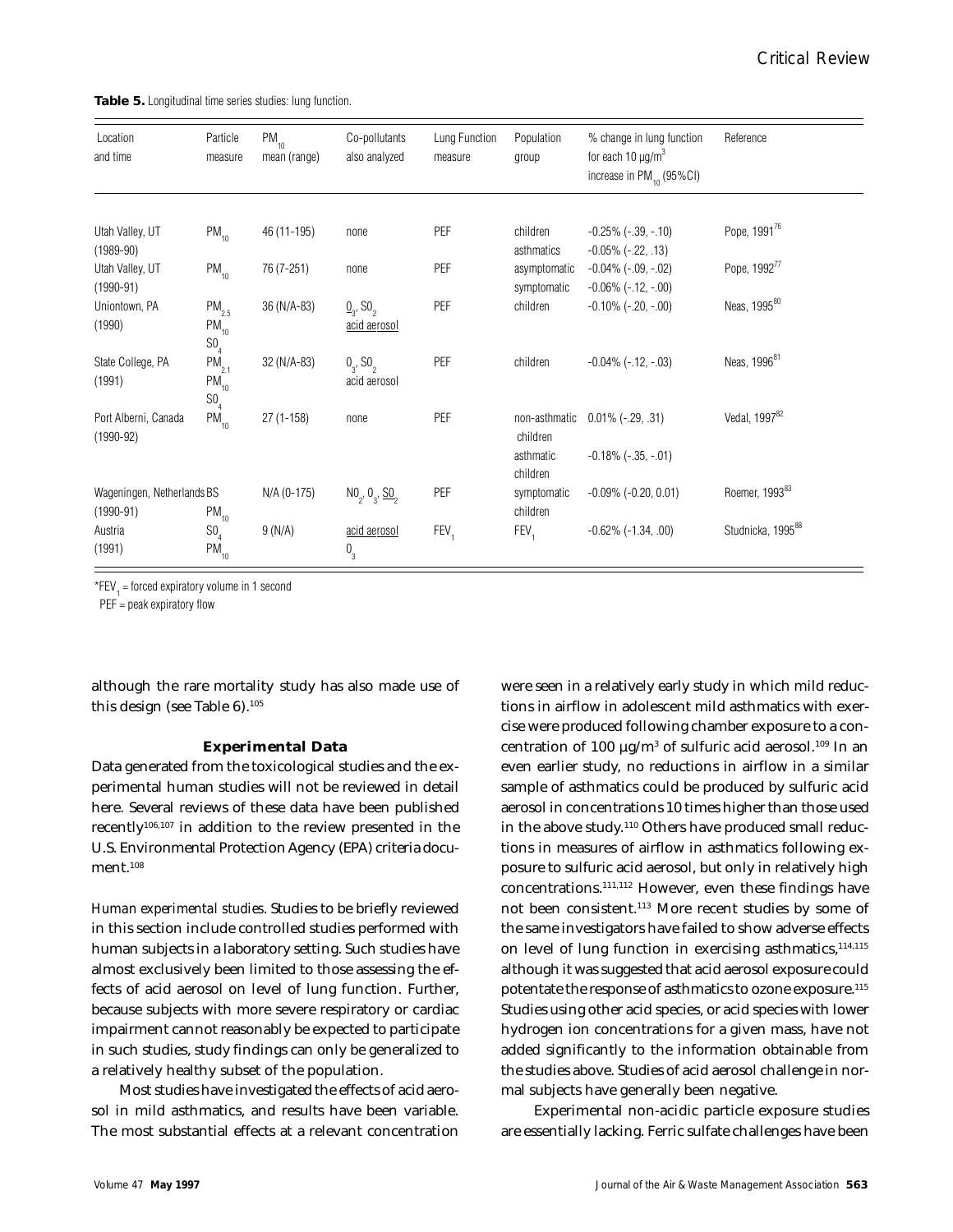| Table 6. Other study designs and outcomes: selected studies. |  |  |  |  |  |
|--------------------------------------------------------------|--|--|--|--|--|
|--------------------------------------------------------------|--|--|--|--|--|

|                                                        |                                              |                           |                                                       |                                      |                                                                                                  | animal studies                                             |
|--------------------------------------------------------|----------------------------------------------|---------------------------|-------------------------------------------------------|--------------------------------------|--------------------------------------------------------------------------------------------------|------------------------------------------------------------|
| Location and time                                      | Outcome                                      | Design                    | Particle<br>measures                                  | Reference                            | Increased particles<br>concentrations associated with:                                           | have provided<br>some support                              |
| Steubenville, OH<br>$(1978 - 79)$                      | lung function                                | longitudinal              | <b>TSP</b>                                            | Dockery, 198286                      | reduced FVC* in children                                                                         | for the plausi-<br>bility of the epi-                      |
| U.S.A.<br>(1980)                                       | mortality                                    | cross-sectional           | $PM_{2.5}$ , SO <sub>4</sub><br>TSP, PM10             | Ozkaynak, 1987 <sup>105</sup>        | increased mortality                                                                              | demiological<br>observations.                              |
| Six U.S. Cities<br>$(1980 - 81)$                       | lung function<br>and respiratory<br>symptoms | cross-sectional           | $PM_{2.5}$ , SO <sub>4</sub><br>TSP, PM <sub>15</sub> | Dockery, 1989 <sup>102</sup>         | increased bronchitis symptoms<br>in children but not lung function                               | Preliminary<br>findings of a<br>study of the               |
| California<br>$(1976 - 81)$                            | activity restriction                         | longitudinal              | $PM_{2.5}$                                            | Ostro, 1989 <sup>98</sup>            | restriction of activity                                                                          | relative lung<br>toxicity of am-                           |
| Utah Valley, UT<br>$(1985 - 88)$                       | hospital admissions                          | longitudinal              | $PM_{10}$                                             | Pope, 1989 <sup>96</sup><br>& 199197 | increased respiratory hospitalizations                                                           | bient particles<br>of varying sizes                        |
| Utah Valley, UT<br>$(1985 - 90)$                       | school absenteeism                           | longitudinal              | $PM_{10}$                                             | Ransom, 199299                       | increased school absenteeism in children                                                         | in rats have re-<br>cently been re-                        |
| Six U.S. Cities<br>$(1974 - 91)$                       | mortality                                    | longitudinal<br>cohort    | $PM_{2.5}$ , SO <sub>4</sub>                          | Dockery, 199391                      | increased mortality from lung cancer<br>or cardiopulmonary disease                               | ported. <sup>117</sup> Am-<br>bient particles              |
| Seattle, WA<br>$(1988 - 90)$                           | lung function                                | longitudinal<br>cohort    | nephelometry                                          | Koenig, 1993 <sup>100</sup>          | reduced FVC* in children with<br>asthma only                                                     | in Washington,                                             |
| Salt Lake City, UT<br>$(1987 - 89)$                    | lung function                                | longitudinal              | $PM_{10}$                                             | Pope, 1993 87                        | reduced FVC* in subjects with COPD*                                                              | D.C., were col-<br>lected and frac-                        |
| California<br>$(1977 - 87)$                            | respiratory<br>symptoms                      | longitudinal<br>cohort    | TSP, visibility                                       | Abbey, 199593,94,95                  | development of respiratory symptoms                                                              | tionated into<br>particles of the                          |
| U.S.A.<br>$(1982 - 89)$                                | mortality                                    | longitudinal<br>cohort    | $PM_{2.5}$                                            | Pope, 199592                         | increased mortality from lung cancer and<br>cardiopulmonary disease                              | following diam-<br>eter size ranges:                       |
| 24 U.S. and<br><b>Canadian Cities</b><br>$(1988 - 91)$ | respiratory<br>symptoms                      | cross-sectional           | $PM_{2.1}$ , SO <sub>4</sub> ,<br>acid aerosol        | Dockery, 1996 <sup>103</sup>         | recent bronchitis in children                                                                    | $<1.7, 1.7-3.7,$<br>and $3.7-20 \mu m$ .<br>Broncho-alveo- |
| 24 U.S. and<br><b>Canadian Cities</b><br>$(1988 - 91)$ | lung function                                | cross-sectional           | $PM_{2.1}$ , SO <sub>4</sub> ,<br>acid aerosol        | Raizenne, 1996 <sup>104</sup>        | reduced FVC* in children                                                                         | lar lavage fol-<br>lowing tracheal                         |
| Four Cities,<br>Netherlands<br>$(1987 - 90)$           | lung function                                | longitudinal              | $PM_{10}$                                             | Hoek. 1994 <sup>84</sup>             | decreased PEF <sup>*</sup> in children                                                           | instillation of<br>the particles<br>showed<br>evi-         |
| London, England<br>(1991)                              | mortality,<br>hospitalization                | episode<br>(longitudinal) | BS                                                    | Anderson, 1995 <sup>101</sup>        | increased mortality and<br>respiratory hospitalization -<br>but not different from control areas | dence of great-<br>est injury in the<br>animals receiv-    |

relative lung toxicity of ambient particles of varying sizes in rats have recently been reported.117 Ambient particles in Washington, D.C., were collected and fractionated into particles of the following diameter size ranges: <1.7, 1.7-3.7, and 3.7-20 µm. Broncho-alveolar lavage following tracheal instillation of the particles showed evidence of greatest injury in the animals receiving particles in the smallest size fraction. These smallest par-

experimental

\*FVC = forced vital capacity PEF = peak expiratory flow COPD = chronic obstructive pulmonary disease

carried out in normal and asthmatic subjects, with no significant effects on level of lung function being produced in either group.<sup>116</sup> The human experimental data have not provided convincing evidence for adverse effects of particle exposures under realistic exposure conditions.<sup>106</sup> The relevance of the human experimental data will be greatly enhanced as techniques for generating the complex mix of particles present in ambient air are applied in these experimental settings.

*Toxicological animal studies.* Preliminary reports of recent

ticles also contained the highest sulfate, transition metal, and acid content. Interestingly, washing of these smaller particles with water attenuated the injury, suggesting that chemical composition of the particle surface was important.

Preliminary data have also supported the epidemiological findings that subjects with pre-existing respiratory disease are particularly susceptible to the effects of particles. Animal models of pulmonary hypertension<sup>118,119</sup> and of chronic bronchitis<sup>120</sup> have been used to show that lung injury following particle exposure is especially pro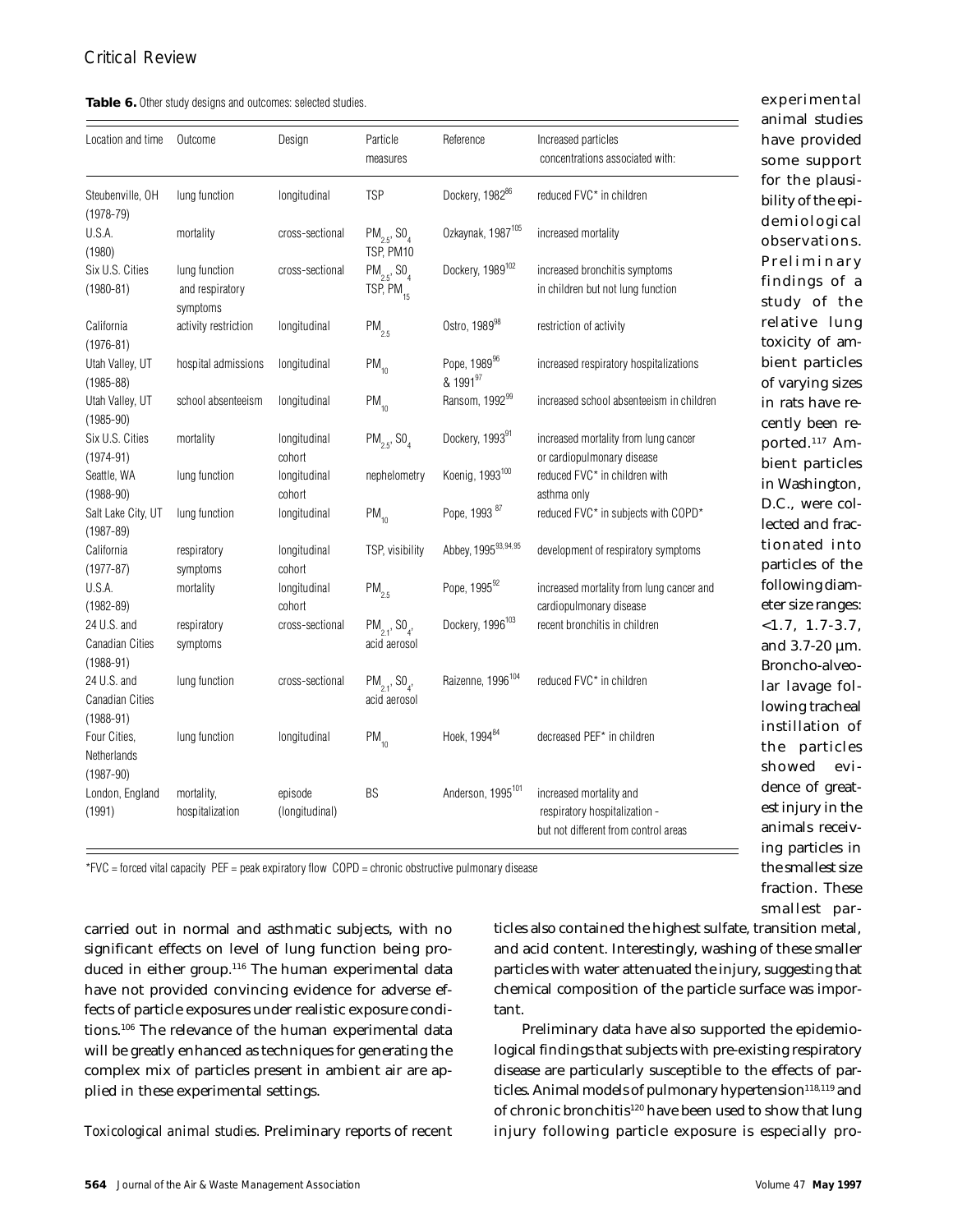nounced in the subsets of diseased rats. The observed lags in the epidemiological studies between the increases in particle exposure and health outcomes might support the notion that particles incite an inflammatory reaction that appears to occur during the deposition and initial processing of inhaled particles, rather than later as the particles are further processed.<sup>121</sup> Inflammation may be related to the ability of particles to induce formation of free oxygen radicals, which in turn may depend on the particle concentration of surface-complexed iron (Fe<sup>3+</sup>).<sup>122-124</sup> The toxicological studies are making a start at identifying specific particle components or features and elucidating mechanisms that may be responsible for the health effects attributed to particle exposure in the observational studies.

## **LINES THAT DIVIDE**

## **Introduction**

In this section, three timely issues relating to the health effects of ambient particle pollution will be discussed, each represented by a dividing line. The *first line* represents the division between health researchers who believe that the health studies provide strong evidence in favor of a causal relationship between ambient particle concentration increases and adverse health effects and those who do not. The *second line* represents the division of particles into more and less pathogenic particles based on differences in particle size or chemical composition, differences that also produce divisions based on geographical lines. The *third line* represents the particle concentration cut-point defined by an ambient air quality standard.

## **Line One: The Health Studies**

## **1. Criticisms**

Many criticisms of the methods used in the studies reviewed have been put forward by air pollution health researchers. These criticisms can be grouped into the following categories: (1) inadequate analytic methods, (2) misclassification of the exposure, and (3) inadequate control for confounding factors.

The most analytically challenging of the study designs used in studying the effects of ambient particles is undoubtedly the longitudinal or time series study of the relationship between short-term increases in particle concentrations and the acute health outcomes. Although confounding by subject characteristics that do not vary over the period of such a study, such as cigarette smoking status, for example, should not bias the effect estimates, potential confounding by factors that do vary over time is equally troublesome. Confounding possibly can lead to attributing the effects of another pollutant to particles, or to obtaining an invalid effect estimate for particles. Factors that vary over substantially different time spans than the particle concentrations can also introduce bias in the time series studies.<sup>64,125</sup> Therefore, long-term trends or cycles in the particle concentrations or health outcomes need to be controlled in any analysis.

The two main approaches that have been used in dealing with confounding by time-varying covariates is either to attempt to remove effects of these factors from the health outcome and the pollution time series before analyzing the exposure-outcome association, or to attempt to control for their effects by incorporating the time-varying covariates into the same models in which the association is analyzed. The choice of approach taken seems to be determined more by the investigator's familiarity with the respective analytical techniques than by the relative merits of the techniques. One point in favor of incorporating the covariates into the same models is to allow estimation of the covariate effects, which for some covariates such as those defining meteorology, may also be of interest.

Another potential complication in analyzing these longitudinal studies of acute effects is that the outcome data may be serially correlated; that is, correlated over time. For example, the mortality rate on any given day may be more similar for two days if one day immediately succeeds the other than if the days are more separated in time. Such data are therefore not independent. Since independence of observations is an assumption that underlies statistical inference, lack of independence can significantly affect the interpretation of analytic results largely by affecting the estimated standard errors and thereby the level of statistical significance.

An additional potential analytic problem is poor model specification, with the models selected failing to reflect important features of the data. One way in which a model could be poorly specified is if it did not reflect the presence of interaction, also known as effect modification, in the data. One common issue in air pollution epidemiology is whether the effects of an air pollutant vary across season. Models that do not allow for such variability, either by incorporating interaction terms in the models that allow the estimated effect of particle pollution to vary by season, or by estimating separate models for each season, may misrepresent the effect of air pollution.

Misclassification of exposure would seem to be an obvious major problem in studies in which attempts are made to define exposure of a population over a large urban area from only a few monitoring sites, and sometimes from only one monitoring site. Not only do particle concentrations vary spatially over an urban area, with use of only a few sites not adequately reflecting that variability, but more seriously, concentrations measured at fixed, cen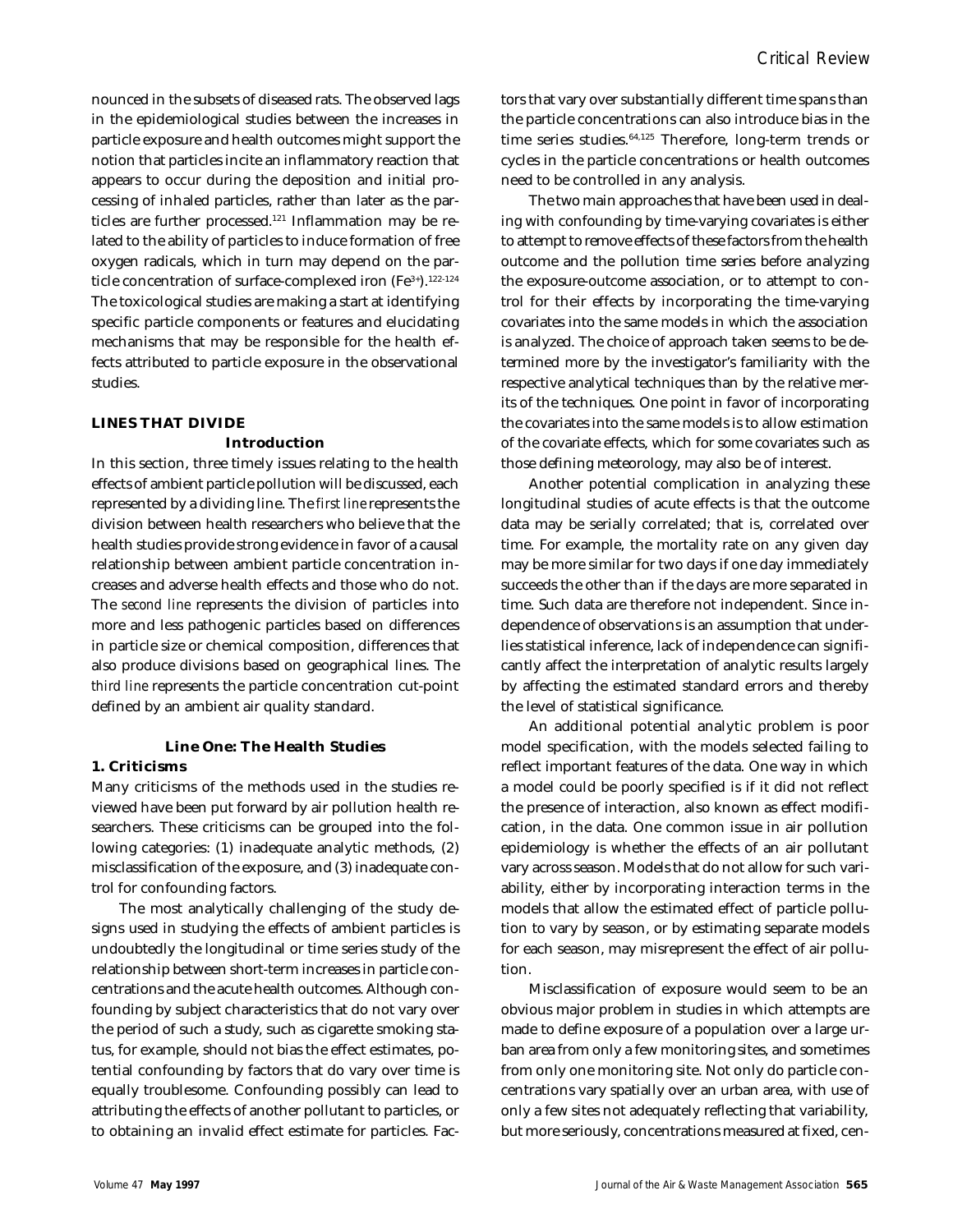tral monitoring sites do not adequately represent exposures of a population that spends the large majority of time indoors. While it has been argued that the correlation between ambient and personal particle concentrations is higher over time within an individual compared to average ambient and personal concentrations over time averaged across individuals, and that it is the former correlation that is relevant to time series studies, $126$  significant misclassification must still be present. The often used argument that non-differential exposure misclassification can only result in biasing an effect estimate toward the null value of no effect is not relevant. First, this notion leads to the absurd conclusion that in any study in which measurement error in the exposure measure is present, which must be commonplace, the effect of the exposure is *always* underestimated. It has been clarified that the effect of biasing an effect measure to the null value refers to the true measure of an effect, not to the estimate of an effect that is derived from our statistical analyses.127,128 Finally, it is now understood that measurement error in the exposure in settings where several covariates are considered (which is nearly universal), with each covariate also being measured with some error, can result in biasing the estimates of effect in *any* direction.<sup>129-132</sup> Therefore, measurement error in the exposure therefore cannot be relied upon to result in conservative effect estimates; sometimes the true effect will be overestimated and sometimes underestimated in an unpredictable fashion.

The longitudinal investigation into the effects of particle pollution on mortality has prompted criticism of the methods used, which are based on the entire array of potential criticisms outlined earlier in this review. Sometimes this has taken the form of reanalyzing a similar data set that formed the basis of a previously reported study in order to attempt to point out methodologic deficiencies in the earlier study. The mortality data from Steubenville, OH, have been reanalyzed,<sup>25</sup> as have the data from Philadelphia, PA26,132 and Utah Valley.134 Findings of these repeat analyses have been interpreted as showing that the results of the initial analyses were neither as consistent as initially reported nor as convincing in demonstrating that the observed effects were attributable to the particle component of the pollution mix.

Reports of the several analyses of the Philadelphia mortality data, and the accompanying editorials and letters, exemplify well the controversy.21,26,135-138 Results of the initial analysis of the Philadelphia data were reported as showing a statistically significant association between shortterm increases in ambient particle concentrations (as measured by TSP) and daily mortality.<sup>21</sup> Time-varying factors such as temperature, the co-pollutants (in this case  $\mathrm{SO}_2$ ), and long-term trends in the data were controlled in the

analyses. It was concluded that the estimate of effect for TSP was largely unaffected by control for  $\mathrm{SO}_2$  while the effect of SO $_{\tiny 2}$  was greatly diminished following control for TSP. This implied that the effects of TSP were independent of those due to other pollutants; that is, that the effect of TSP was not confounded by a co-pollutant. The associations were strongest for respiratory and cardiac causes of death and for those 65 years of age and older. No association was observed for control causes of death. Results of two subsequent analyses were reported and were interpreted as being at variance with the findings of the original report. One reported that the findings were sensitive to the choice of model used to analyze the data; importantly, it was not clear which models were superior.<sup>133</sup> The second reported that the associations observed were dependent on the season of the year, and that this aspect of the data should be reflected in the models chosen to analyze the data. $^{26}$  Further, when two prominent co-pollutants, SO $_{\rm 2}$  and  $\mathrm{O}_{_{3^{\prime}}}$  were included in the analysis, no statistically significant effects were observed for TSP in any season, but that statistically significant effects were seen for  $\mathrm{O}_3^{}$  in the summer and for SO $_{\rm z}$  in every season except summer.

These reports were followed by a series of editorials and letters. The initial editorial that accompanied the second reanalysis of the Philadelphia data was supportive of the argument that the modification of the particle effect by season on the year should be reflected in the modeling strategy.<sup>135</sup> Further, singling out particle pollution as the primary cause of the observed mortality effects based on a model that included both TSP and SO $_{\tiny 2}$  was asking too much of a statistical model. That is, the original investigators were criticized for taking a "biostatistical" approach to interpreting the data. In a commentary paper responding to the reanalyses of the Philadelphia data the original investigators criticized the reanalyses as examples of data "overmodeling" (that is, including several highly correlated factors [in this case the air pollutants] in the same model, and stratifying the analyses by season).<sup>136</sup> Also, by not placing the findings of the Philadelphia analyses in the context of the extensive epidemiologic work on air pollution, specifically on particles, these researchers were "not seeing the forest for the trees." In a letter response to this commentary it was argued that even in the "forest" of studies, in no single study was it possible to single out particle pollution as the prime culprit.<sup>137</sup> The authors responded by reasonably arguing that it is possible to exclude a confounding effect of a co-pollutant by performing studies in settings where co-pollutants are not present.<sup>138</sup> For example, the studies from Los Angeles<sup>12</sup> and Utah, $^{20}$  where SO $_{\textrm{\tiny{2}}}$  concentrations are very low and ozone concentrations are low in the winter, particle-associated effects were still observed. The suggestion that carbon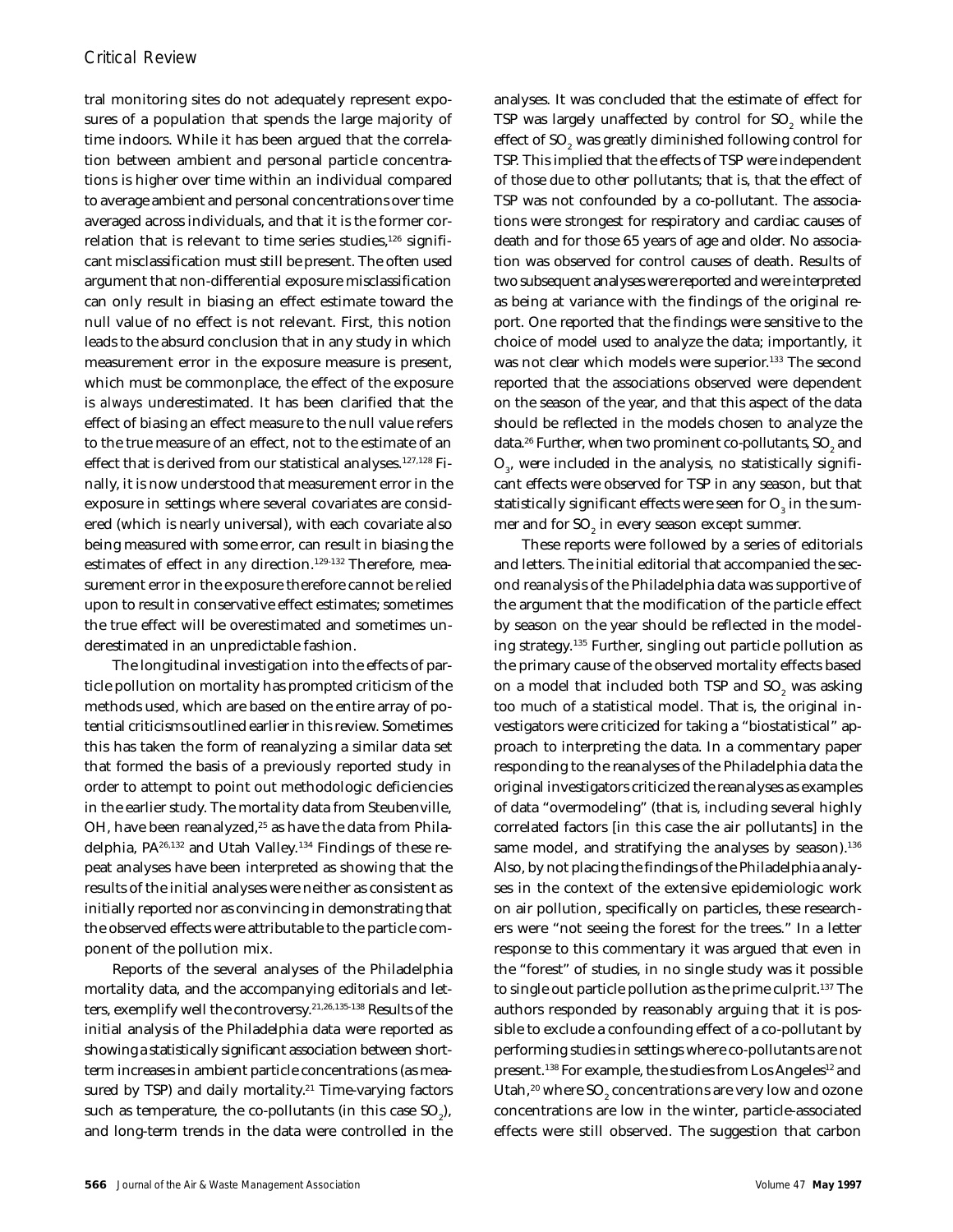monoxide may be acting as the confounding co-pollutant in these settings does not seem plausible.

Some points can be distilled from this debate. First, the modifying effect of season probably should be accounted for in the observational studies, either through stratification by season or by attempting to incorporate the particle-season interaction into a unified model. Second, the absence of an adequate biological context has placed great emphasis on statistical models in attempting to attribute the effects of air pollution to particles specifically, models which may not be up to the task. Third, it is unlikely that a co-pollutant is confounding the effects of particle pollution in every single setting where an observational study has been performed.

The array of methodologic criticisms prompted the Health Effects Institute (HEI) to fund a series of analyses of the same data sets used for some of the major American longitudinal epidemiological studies of particle effects on mortality. Some of these analyses have now been completed for Philadelphia.<sup>139</sup> The investigators found that the originally reported findings seemed to be valid and were not very sensitive to the choice of modeling approaches to the analysis. However, the conclusion that these data could not distinguish the effects of particles from those of other pollutants, namely SO $_{\textrm{\tiny{\it 2}}}$ , was supported by the results of these additional reanalyses. Concerns about misspecification of the form of the meteorological covariates were allayed by analyses incorporating alternative specifications in the models.<sup>140</sup> These alternative specifications did not improve upon the ability of the models to detect the air pollution effects (see section on Plausibility).

Although the following distinction is overly simplistic, and does the respective investigators some injustice, the debate has features that are reminiscent of the "pragmatic" and "biostatistical" approaches to interpreting study results.<sup>9</sup> Rather than identifying investigators as belonging to one camp or the other, it seems more useful to apply this distinction to specific instances where a "pragmatic" or "biostatistical" stance is taken. A single investigator or group of investigators may exhibit both characteristics, sometimes at different times, or sometimes even in the same report. It should be noted that this distinction is not intended to impugn biostatisticians, because, in the sense intended, biostatisticians can take a "pragmatic" approach and non-biostatisticians can take a "biostatistical" approach. The findings of observational studies have played a central role in the deliberations of policymakers attempting to determine whether, and at what concentrations, specific components of air pollution have contributed to ill health. With policy focused on the individual components of a pollutant mix, researchers, including epidemiologists, have also attempted to focus on the effects of individual pollutants.<sup>135</sup> It is unusual for a scientific report on an epidemiological study of air pollution health effects not to include mention of current ambient air quality standards and the role that the study findings play in either supporting the current standards, or most commonly, in arguing for more restrictive standards. While there is nothing inherently wrong with making such policy recommendations, one runs the risk of letting the demands of policy not only determine the focus of scientific inquiry but also mold the form that interpretations of studies take. Studies then have a tendency to become pieces in the "mosaic" being built to make a specific case for a policy change and the epidemiologists become "pragmatists," rather than contributing to our understanding of disease. As noted earlier, the tendency to take the other approach, the "biostatistical" approach, is prompted by the lack of an adequate biological context in which to frame the study conclusions.

A more basic issue than those raised by the methodological criticisms discussed above concerns that of biological plausibility and the nature of the association between the pollution concentration and health outcomes increases. If one accepts for the moment that the observational studies present a consistent and coherent picture of particle-induced health effects, there is little argument that the observational findings would not allow a stronger case for causality if they were complemented by relevant experimental animal and human data and by some understanding of the mechanisms by which particles exert their effects.106,107,141

#### **2. Attempting an Alternative Hypothesis**

It has been argued, given the consistency and coherence of the series of observational studies, that the burden of proof has been shifted to those who maintain that the observational findings do not reflect a causal association.<sup>47,142</sup> One could ask, then, whether it is possible to make a good case that the findings do not reflect a cause and effect association that is equally, or even more, plausible than the case for causality. Besides the relative lack of relevant, supporting experimental data to enhance plausibility, a case against causality can be based on the following observations: (1) similar associations between increases in particle concentrations and the adverse health effects are found at *any* range of particle concentrations studied, (2) similar associations are observed across settings where the source and chemical composition of the particles differ, (3) the health outcomes associated with particle concentration increases are not very specific, given the associations observed for cardiovascular and other outcomes, and (4) there must be significant misclassification of exposure that results from using central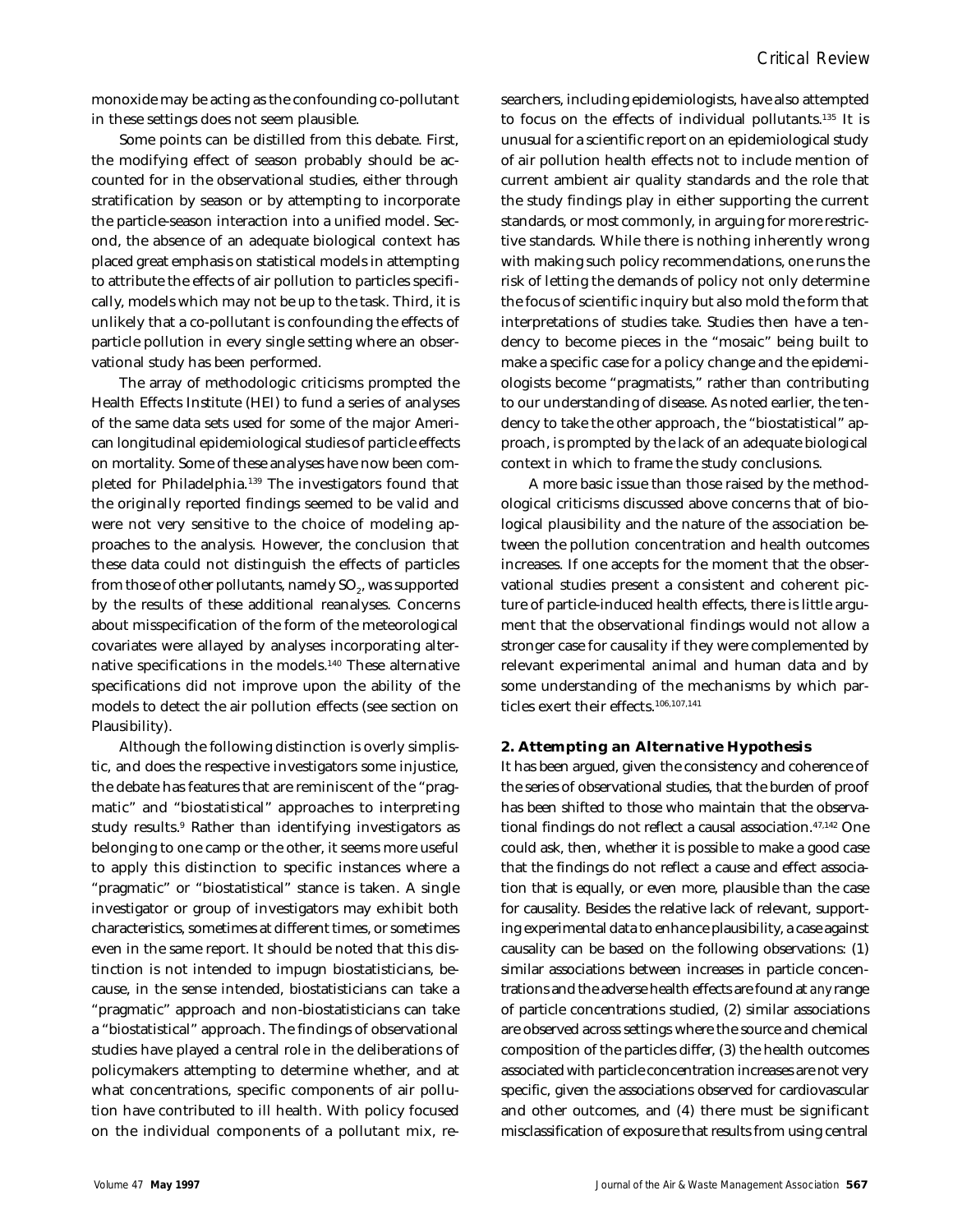monitors of ambient particle concentrations for populations that spend the vast majority of time indoors.

Mortality effects are observed across settings where particle concentrations differ by an order of magnitude. In many studies, when the analyses are stratified by season, the strongest associations are observed during seasons with the lowest particle concentrations. In studies in Port Alberni, British Columbia, estimates of effect on level of lung function and on respiratory symptoms were similar during the winter when particle concentrations were relatively high and during the spring when they were very low.82 Short-term variations in ambient particle concentrations, at both relatively high and low concentrations, are therefore often observed to have similar effects. While it is conceivable that variation in particle concentrations at low levels results in similar adverse effects as variation at high levels, it seems equally plausible, if not more plausible, that the phenomenon of short-term variability in particle concentrations is reflecting temporal variability in another factor or process.

Observing similar associations in settings with different sources of particle emissions has been used to argue that the effects are related to particles generated by combustion processes, regardless of the specific composition differences of these particles. Particle mixes may be composed predominantly of particles from automobile combustion, industrial emissions, wood burning, or coal burning, as well as transported particles. It is surprising that the effects of such heterogeneous particles are similar. It seems equally plausible that whatever contributes to the day-to-day variability in particle concentrations in these different settings, if it also affects health it is confounding the particle-health effects association in every setting.

Exposure to toxic agents need not necessarily result in one specific health effect (again, the effects of cigarette smoke come readily to mind). However, when unexpected associations are observed, in addition to attempting to conjure up plausible explanations as to why an agent may be toxic to another organ system, the possibility of uncontrolled confounding needs to be seriously revisited. Alternative mechanistic hypotheses,<sup>52,53</sup> as well as the notion that those who are dying cardiovascular deaths in fact have respiratory problems,<sup>141</sup> have been proposed to explain the unexpected associations with cardiovascular outcomes. Recently, short-term increases in particle concentrations, as well as concentrations of other air pollutants, were observed to be associated with increased risk of pre-term deliveries.<sup>143</sup> Again, mechanistic explanations for the association were proposed. Seasonal variation in early pregnancy loss has been documented.<sup>144</sup> Similarly, an association with death from cerebrovascular accidents

(strokes) has been reported.<sup>142</sup> Although these associations may in fact be due to particle exposure, when yet another unexpected association is observed, more serious consideration of the likelihood of confounding is indicated.

A case has been made that what appears to be significant exposure misclassification in the particle epidemiology studies is really not as significant as it appears.<sup>145</sup> For the time series studies the important measure is the shortterm concentration *change*, not the absolute concentration on any given day. The correlation between individual exposure and ambient concentration over time is interpreted to be reasonable.<sup>126</sup> Also, if exposure to submicronic particles is the most critical exposure because they gain ready access to the indoor environment, misclassification of them may not be serious. Although indoor submicronic particle count concentrations may correlate with ambient concentrations, they are much lower.<sup>146</sup> Exposure misclassification remains a serious concern. It is possible that ambient particle concentrations are a better measure of a factor for which exposure is not as badly misclassified as the particle exposure measure itself.

Short-term variability in particle concentrations is caused by short-term changes in meteorological factors and changes in local particle emission rates, and, in some settings, variability due to changes in long-range particle transport. In an urban setting where there is little short-term variability in emission rates, the primary determinant of concentration variability is presumably variability in meteorological factors and particle transport. Meteorology clearly influences the health outcomes of interest.<sup>142-151</sup> Both high and low extremes of temperature are strongly associated with mortality, including respiratory and cardiovascular mortality. Variable lags between the changes in temperature and mortality are present. Associations are also present in cities such as Seattle, WA, where the climate is moderate in all seasons.<sup>151</sup> Temperature effects on blood pressure might be one mechanism whereby effects on cardiovascular outcomes might be mediated,<sup>152</sup> but others are also plausible. Two cities may experience very different absolute particle concentrations as a result of very different particle emission rates and, possibly, topography. Short-term variability in the particle concentrations in both cities is determined by shortterm changes in meteorology, which also affect the health outcomes. An observed association between short-term changes in particle concentrations and adverse health effects in each of these cities could therefore be a spurious association, with some feature of meteorology serving as the unifying confounding variable. Such a factor could also explain the apparent unimportance of the chemical composition of the com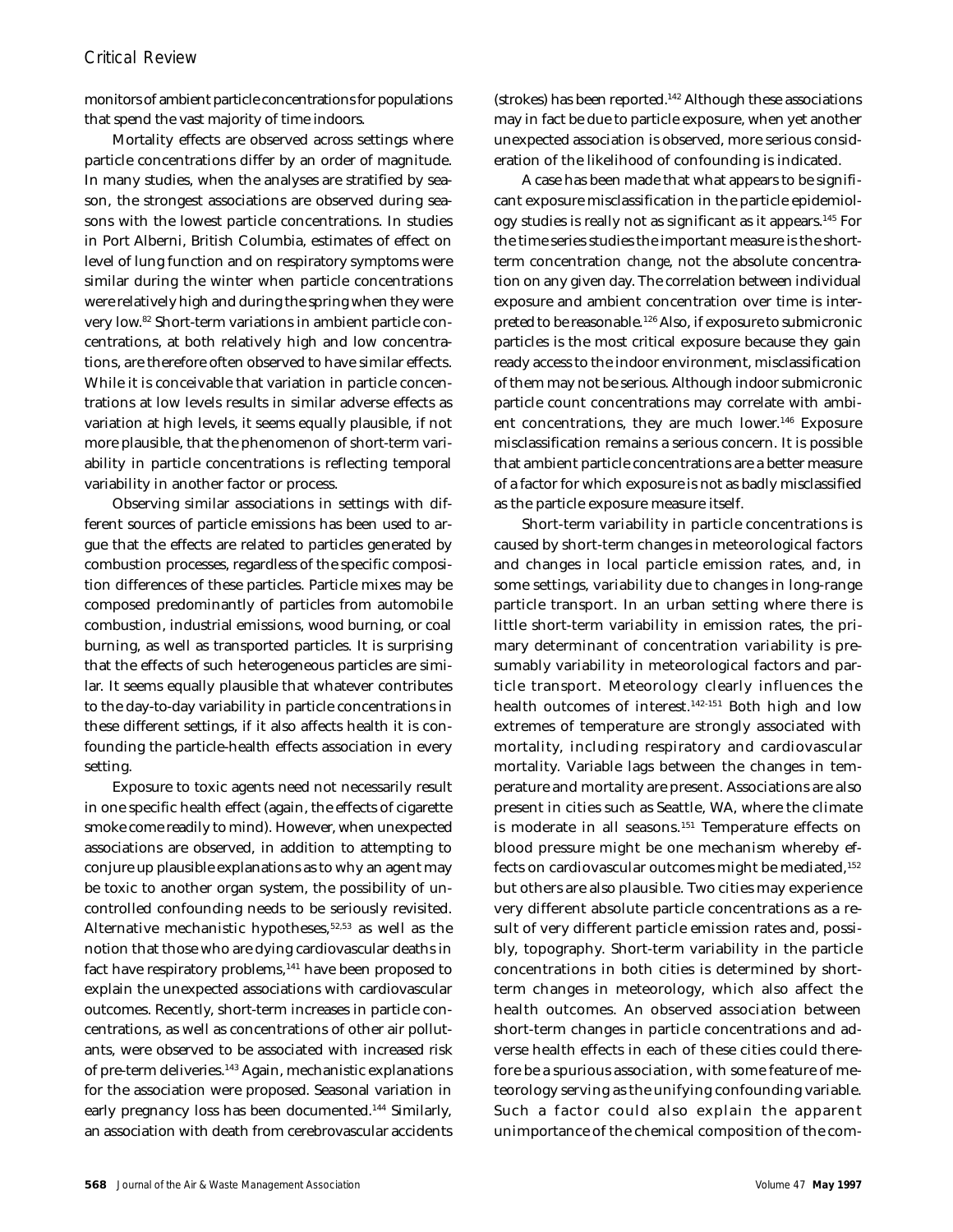bustion particle, explain the somewhat surprising associations with cardiovascular and pregnancy outcomes, and explain why such apparent misclassification of exposure results in relatively consistent associations.

For this hypothesis to be plausible, attempts to control for the effects of the relevant changes in meteorology in the observational studies must have been inadequate. Because of the very reasonable concern that meteorologic factors could confound the association between particles and ill health, investigators have attempted to be rigorous in controlling for the potential effects of meteorology. Typically, this takes the form of adding variables for temperature, often humidity, and sometimes other meteorological factors to the regression models.<sup>64</sup> It is possible that such approaches still allow confounding of the association by these or other features of meteorology. Another approach to controlling the effects of meteorology has been the use of empiric "nonparametric" functions (generalized additive models or LOESS smooths) that require few distibutional assumptions and are flexible in reflecting nonlinearities in the exposure-response relationships. Again, unless the appropriate meteorological factors are included in the models and are adequately specified, residual confounding is still possible. Given the small sizes of the estimates of effect for particle pollution, even a small degree of confounding may be critical.

As part of the ongoing series of studies supported by the Health Effects Institute (HEI) aimed at improving understanding of the association between particle pollution and mortality, the investigators evaluated alternatives to controlling for the effects of meteorology.<sup>140</sup> Synoptic weather categories have been proposed as an improvement in previous relatively crude approaches to capturing those meteorological features that are important in influencing health outcomes.<sup>153</sup> Incorporating synoptic weather categories into the regression models used in analyzing the Philadelphia mortality data to control for the potential confounding effects of meteorologic factors did not result either in improvement in the models predicting mortality or in affecting the estimates of effect of the particle concentrations on mortality. It is perhaps not surprising that the synoptic weather variables did not perform better, since they are constructed as composite variables made up of a host of individual meteorologic features, some of which (such as wind speed and direction, for example) might not be expected to influence the health outcomes. Therefore, although the synoptic weather variables may generally improve upon cruder approaches to summarizing the features of meteorology, they may not provide any improvement in better specifying those meteorological features that are relevant for influencing health, or those features that determine changes in particle concentrations. That is, the aspect of meteorology that might be acting as the confounding factor may not yet be well specified in these analyses. Results of the planned future HEI analyses of the data from other U.S. sites will provide an opportunity to further assess alternatives for specifying the effects of meteorology.

It is often argued, as noted earlier, that observing consistent associations between particle pollution and adverse health effects in settings where the highest particle concentrations occur in different seasons with very different meteorological features is a strong argument against the potential for confounding caused by some feature of meteorology.<sup>46</sup> However, since meteorology affects health in settings with very different meteorology, as long as shortterm variability in particle concentrations is partly determined by changes in meteorology, even if these features are not the same for all settings, uncontrolled meteorologic factors could still act as confounders. This is particularly relevant when the estimates of effect are as small as those estimated in the observational studies. It seems then, given all of the above arguments, that a case can still be made that some meteorologic factor or factors can be acting as a confounding factor and provide a plausible explanation for the apparent particle-related health effects. The challenge now for those who see any merit in this hypothesis is to propose some meteorological factors that have either not been considered, or are more likely poorly specified, as in the observational studies.

## **Line Two: The Particles**

#### **1. Particle Size**

The recent EPA proposal to include standards for fine inhalable particles  $(PM_{25})$  was based on an extensive review in which a strong case was made for considering the fine particle fraction to be more pathogenic than the coarse fraction of the inhalable particle fraction.154 Although associations of  $PM_{2.5}$  concentration with several health outcomes have been evaluated in many observational studies, most have not been able to evaluate in parallel the association with the coarse inhalable particle fraction (CP). These studies are therefore unable to directly assess the relative impacts of the fine and coarse fractions. Fortunately, in a few studies the investigators had access to measurements of both inhalable and coarse fraction concentrations, and were able to evaluate their relative impacts. Although the findings of these are not entirely consistent, a good case can be made that the fine fraction is more pathogenic than the coarse fraction. The strongest evidence is based on findings reported recently on six U.S. cities.<sup>145</sup> Daily mortality in these cities was strongly associated with short-term increases in  $PM_{2.5}$  concentrations and only weakly associated with increases in CP.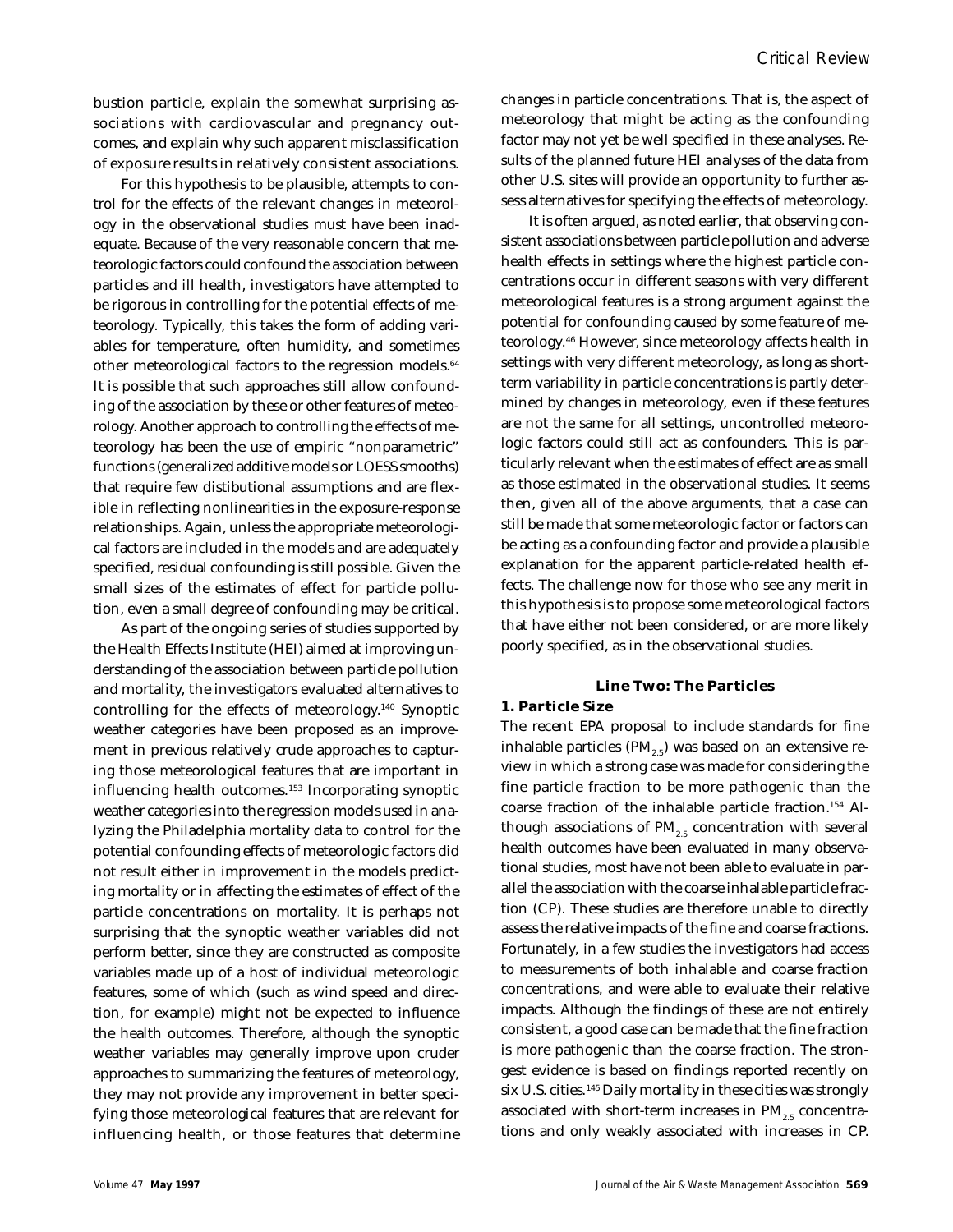Further, even the apparent weak association with CP seemed to be influenced by one of the cities in which concentrations of  $PM_{2.5}$  and CP were highly correlated, implying that the apparent association with CP in that city was in fact reflecting the impact of  $PM_{2.5}$ , and that the weak overall association of mortality with CP was in fact attributable to  $PM_{2.5}$ .

In an earlier study of only two of these six cities with a shorter period of follow-up, effects of both  $PM_{2.5}$  and CP were observed.19 However, a preliminary report on a recent analysis of Philadelphia mortality data<sup>155</sup> and a report on respiratory hospitalizations in Toronto<sup>56</sup> both described effects that were restricted to the  $PM_{2.5}$  concentrations, with no effects associated with concentrations of CP. A much earlier study of asthmatics in Denver observed no associations between increases in either  $PM_{2.5}$  or CP and exacerbation of asthma.<sup>73</sup>

A recent report of a "western" study from Anchorage, AK, may be the only study that casts doubt on the notion that the health effects attributed to  $PM_{10}$  are largely attributable to the PM<sub>2.5</sub> fraction of combustion-derived particles (see Geography section).<sup>156</sup> It was argued that since there are no major industrial sources of particle emissions in Anchorage and no significant residential wood burning, the major source of particles is resuspended dust from road sanding and from volcanic dust. Reportedly, 80% of the  $PM_{10}$  is in the CP fraction, with most of that being silica. The median  $PM_{2.5}$  to  $PM_{15}$  ratio was 0.26. All of this suggests that most of the  $PM_{10}$  measured in Anchorage is composed of relatively large, crustal particles. The health study investigated the association between short-term increases in  $PM_{10}$  and daily office visits to a health maintenance organization. Associations were observed for visits for upper respiratory illness and for asthma. At face value this observation suggests that crustal particles in the CP size range can cause adverse health effects, although it is conceivable that the fine particle fraction was still the most pathogenic fraction. Doctor visits is an outcome not often used for the purpose of investigating the effects of air pollution. One difficulty is that it is not always possible to distinguish scheduled from unscheduled visits using retrospectively collected data. Since only unscheduled visits are relevant for assessing the effect of short-term concentration increases, only a fraction of the doctor visits provide useful data. It was not clear from this report whether scheduled visits could be distinguished from unscheduled visits. Further work in settings such as Anchorage is needed in order to confirm these findings. A weak but statistically significant association between dust storms and increased emergency room visits for respiratory illness was observed in an earlier study performed in southern Washington State (see Table 3), another western location, which also suggests that crustal (non-combustion) particles in the CP fraction can result in some adverse effects.<sup>71</sup>

A case has been made that the *ultrafine* particle fraction (particles smaller than  $0.1 \mu m$ ) within the fine particle fraction is the most pathogenic and is largely responsible for the particle-associated findings reported in the observational studies.157 This case is based on both theoretical arguments and animal experimental data. The theoretical argument is based on the mathematical relationship that combined particle surface area for a given mass concentration increases exponentially as the diameter of the particles decreases. If particle surface area is the primary determinant of particle pathogenicity, then the smaller the particles for a given mass concentration the greater the pathogenic effect. It is not clear that combined surface area is a critical determinant of pathogenicity. Further, the fact that surface area increases given the above assumptions may not be relevant if significant exposure to ultrafine particles does not occur. It is observed that the mass concentration of ambient ultrafine particles is much lower than the mass concentration of larger particles.158 Therefore, the combined ultrafine particle surface area is much smaller than would be predicted for equivalent mass concentrations. Even the count concentration of the ultrafine fraction tends to decrease as particle size decreases below 0.1 µm.<sup>159</sup> Given the propensity of particles within the ultrafine fraction to rapidly agglomerate into larger particles, significant numbers of ultrafine particles may not reach the portions of the lung that are susceptible to ultrafine particle effects. Recent work on human autopsy lungs has shown that only low concentrations of ultrafine particles are resident in human lungs,<sup>160</sup> implying either that ultrafine particles do not reach those portions of the lung, or if they do, they disappear either because they are soluble or are transported.

Toxicological studies in animal models using high concentrations of aggregates of ultrafine particles have demonstrated that ultrafine particles can cause lung injury as reflected by increases in alveolar and interstitial inflammation<sup>161</sup> and increased lung fibrosis;<sup>162</sup> but in these models the exposure to ultrafine particles did not cause death. Using an ingenious method of generating ultrafine particles that allowed more realistic concentrations of *unaggregated* ultrafine particles to be used, exposed rats developed lung inflammation as measured by increased white blood cells in a lung wash (bronchoalveolar lavage), and the rats died as a result of bloody fluid exuding into the lung (hemorrhagic pulmonary edema).<sup>157</sup> It was argued that the ultrafine particle count concentrations that were generated was only one order of magnitude higher than concentrations that can be observed in urban air.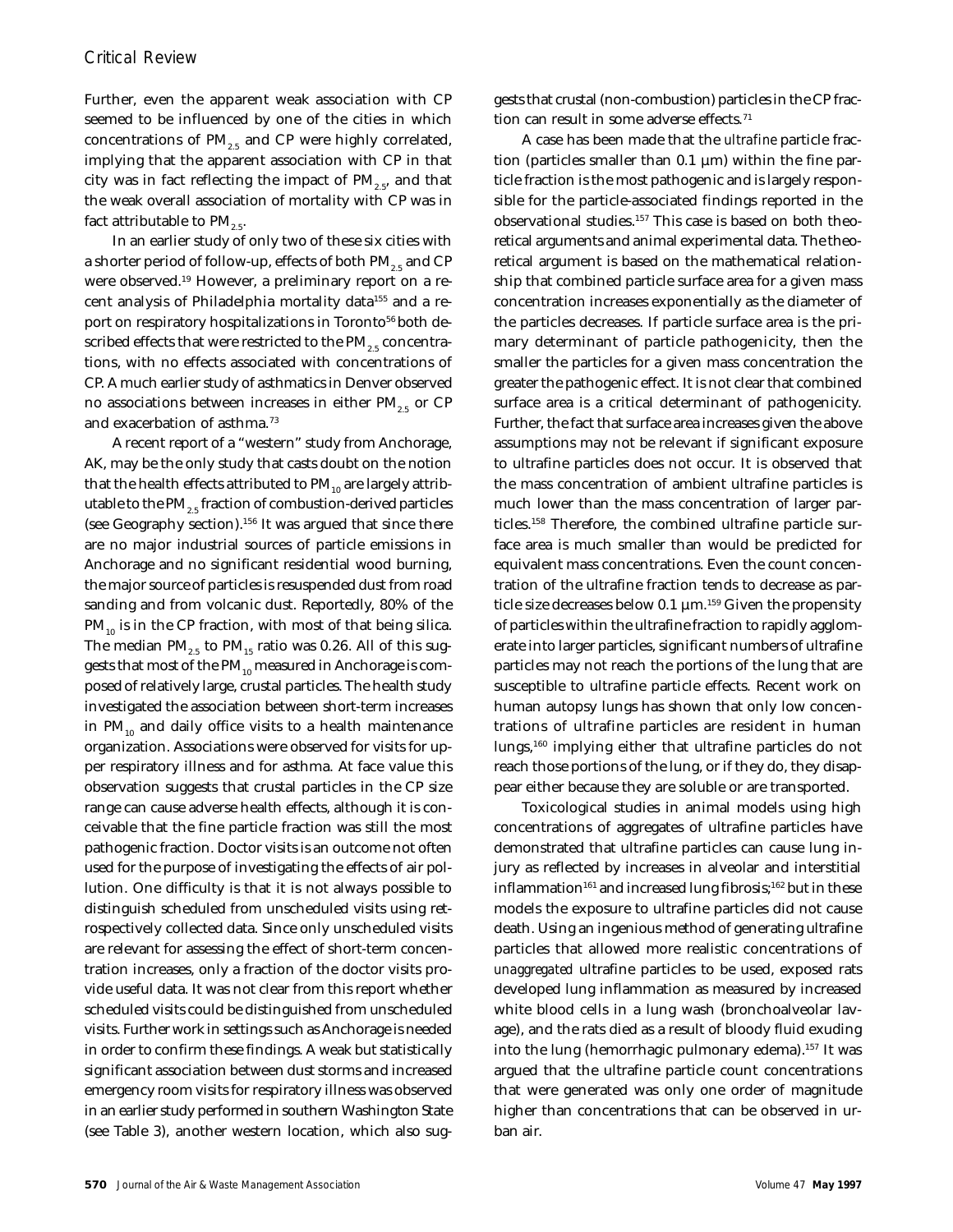*Critical Review*

There are very few epidemiological data that bear on the issue of the role of ultrafine particles. Data presented in preliminary form have been contradictory. A report from Erfurt, Germany, documented associations between ultrafine particle counts and reductions in level of peak expiratory flow (PEF) in adults with asthma that were interpreted as being stronger than those associated with  $\text{PM}_{_{10}\cdot^{90}}$  No significant association was found between increases in ultrafine counts and level of PEF in asthmatic children in Finland, although increases in  $PM_{10}$  were associated with PEF.<sup>89</sup>

In order for ultrafine particles to "explain" the health effects attributed to larger particles in the observational studies, concentrations of ultrafine particles must be strongly correlated with concentrations of the larger particles. If the same combustion source that produces larger particles in the  $PM_{10}$  fraction in a setting is also the source of the ultrafine particles, one might expect the  $PM_{10}$  and ultrafine concentrations to be highly correlated. This is the likely explanation for the strong correlations between ultrafine particle counts and  $PM_{10}$  concentration measured in Erfurt, Germany, as reported in abstract form.<sup>90</sup> In the study from Finland, also reported in abstract form, ultrafine counts were only weakly correlated with  $PM_{10}$ concentrations.<sup>89</sup> Toxicological research using relevant concentrations of ultrafine particles and data on actual human exposures to ultrafines, in addition to further epidemiological study, will be necessary before ultrafine particles can be implicated in contributing to particle-associated health effects.

#### **2. Particle Composition**

The evidence favoring a role for particle composition in determining the health effects of ambient particles is not as convincing as the evidence for a role for particle size. Although particles emitted from combustion processes seem to be more consistently pathogenic than crustal particles,<sup>71</sup> it is not clear that this difference is not merely due to the fact that combustion particles are predominantly in the fine inhalable fraction, whereas crustal particles predominate in the coarse fraction; that is, the difference in the observed effects of combustion and crustal particles may relate to differences in particle size rather than particle composition. Nevertheless, it seems reasonable to suspect that chemical composition is one feature of particles that determines pathogenicity. The role of *particle acidity* has been investigated most extensively. Neither the experimental studies nor the epidemiological studies have been convincing in demonstrating a critical role for particle acidity. Initial human chamber exposure studies showed that exposure to acid aerosol caused a small reduction in level of lung function in adolescent asthmatics.108,163 However, more recent work has failed to reproduce this finding even in adolescent asthmatics.<sup>114,115</sup> Subjects without asthma do not appear to experience adverse effects on level of lung function from acid aerosol exposure.

The epidemiological data on acid aerosol effects are conflicting. Arguments have been made that support a critical role for acid aerosol in causing the dramatic increase in mortality associated with the London fog of 1952.164 Airborne acidity was associated with more measures of adverse effects than were concentrations of  $PM_{2.5}$ or  $\mathrm{SO}_4$  in a panel study of asthmatics in Denver, Colorado.75 In a time series study of respiratory hospitalizations in Toronto, levels of statistical significance were highest for associations of hydrogen ion concentration with total respiratory and asthma hospitalizations than for other measures of particle concentration.<sup>56</sup> More recent results reported in preliminary form were interpreted as showing a similar picture for mortality.<sup>164</sup> However, no associations between increased concentrations of acid aerosol and either respiratory symptom reporting in children<sup>79</sup> or mortality<sup>144,154</sup> have been reported by others. In a large cross-sectional study of children in 24 U.S. and Canadian cities, increases in symptom prevalence<sup>103</sup> and reduced level of lung function<sup>104</sup> were associated with increased concentrations of acid aerosol. Similar associations were also observed for concentrations of SO $_{\textrm{\tiny{4}}}$  and PM $_{\textrm{\tiny{2.5'}}}$ which were highly correlated with the acid aerosol concentrations. Therefore, the effects could not be specifically attributed to the acid aerosol component of the particles. Given that the estimated effects associated with particles are similar irrespective of the presence of acid aerosol, and the conflicting findings of the epidemiological studies in settings with acid aerosol, arguments for an important role of acid aerosol in producing the effects of particles are not convincing.

#### **3. Geography**

*North America: East vs. West.* Most of the areas in the United States that have been designated "nonattainment" areas with respect to the EPA  $PM_{10}$  standards promulgated in 1987 are in the western states. Of the 70 areas designated in 1990 as nonattainment areas, at least 50 (71%) were in western states.166 In 1993, five areas were classified as "serious nonattainment" areas; all were in western states. Based on monitoring data from 1993 to 1995, of the 41 regions not meeting the current EPA standards, 31 (76%) were regions in the western states, and another five were in mid-western states.<sup>167</sup> Only five (12%) were in the eastern United States. Of the 167 sites estimated to not meet the proposed EPA PM<sub>2.5</sub> standard, only 44 (26%) are in western states.<sup>168</sup> This reversal is clearly welcomed by west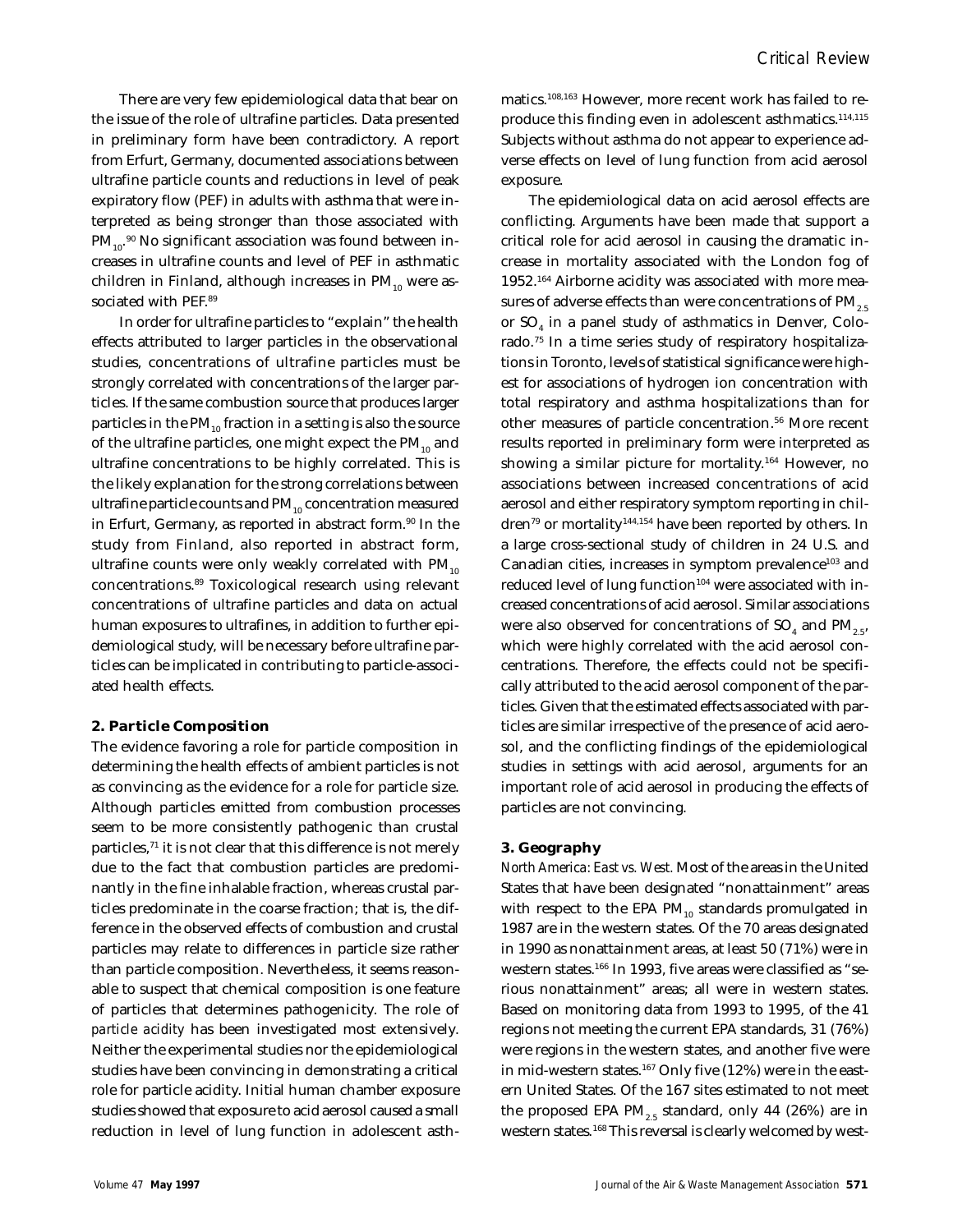ern states as obviously are results from the lesser contribution of  $PM_{2.5}$  to  $PM_{10}$  in western states. Emission sources for airborne particles are typically quite different in nonwestern and western states, with fugitive dust (which consists of a relatively large proportion of particle mass in the CP fraction) being a significant source of  $PM_{10}$  in western states. If particles in the CP range are less pathogenic than smaller particles (see below), then the newly proposed standards appropriately lessen the burden of the western states whose largest contibutor to  $PM_{10}$  is fugitive dust.

The particle characteristics that distinguish non-western and western states in the United States also distinguish the non-western and western provinces in Canada. A recent report described a study in Canada in which 19 sites across Canada underwent serial particle concentration measurements with simultaneous measurement of TSP,  $\text{PM}_{10}$ ,  $\text{PM}_{2.5}$ , CP, and sulfate concentrations.<sup>169</sup> Prairie sites in Calgary, Edmonton (comparable to typical western states), and Winnipeg (north of the mid-western states) had the lowest  $PM_{25}$  contribution to  $PM_{10}$  and had, apart from one site in Montreal sited in a heavy traffic area, the highest CP concentrations. The crustal source of these particles was reflected in the relatively high silica content of the particles. Interestingly, the sites on the west coast of Canada (Vancouver and Victoria in British Columbia) had relatively high PM<sub>2.5</sub> concentrations, and therefore large ratios of PM<sub>2.5</sub> to  $PM_{10}$ . Sulfate concentrations were markedly lower in the prairie provinces and the west coast, reflecting the relative absence of SO<sub>2</sub> emissions in those regions.

Interest in attempting to attribute the effects of particles to the *acid aerosol* component reflects to some extent the weight of observational studies performed in settings where acid aerosol concentrations are relatively high, such as the eastern parts of the United States and Canada. Since observations of particle-associated health effects from settings that experience only low concentrations of acid aerosol, such as in the western United States, are seemingly as valid as those performed in settings with high acid aerosol concentrations, it has been reasonably argued that the acid aerosol component is not critical for particle effects to occur. Nevertheless, the vast majority of animal and human experimental particle studies have been studies of acid aerosol effects. It seems that a more concerted effort to study the effects of more relevant types of particles, given the almost total reliance of the argument for causality on the observational data, would have better addressed the uncertainties left by the observational studies. Recent and ongoing experimental work is now attempting to make up for lost time.

the recent observational studies on particle pollution health effects performed in Europe (most notably, the APHEA series of studies) did not consistently show associations between increases in particle concentrations and relevant health outcomes (Table 1). Effect estimates were also generally smaller than those estimated in the U.S. studies. In addition, these findings did not strongly implicate the particle component of the pollutant mix as being specifically responsible for the health effects. Possible explanations for these differences include different susceptibility of the populations to pollution effects, differences in pollutant mix or particle composition, or differences in study methodology.

It is not obvious that any methodological differences in either the pollution exposure or mortality measures, or differences in statistical methodology, account for the divergent findings between these European and U.S. studies.<sup>55</sup> Another possible explanation is that the resident population in these European cities is somehow less susceptible to the health impacts of exposure to particles, with the "surviving" populations being relatively hardy. There is no evidence to support that conjecture, and if that were the case, it is unclear why similar dynamics would not prevail in many of the American cities that have been studied as well. If the pollution mix is critical for observing an effect of particles at comparable particle concentrations, then the argument that the particle exposure itself is the critical exposure in the American studies is weakened.

Recent European studies reported before the APHEA series of studies had observed associations between particle concentration increases and mortality (Table 1). In Erfurt, East Germany, a city with high emissions from coal burning, an association between increases in TSP and mortality was observed for the one-year period (1988- 1989) when TSP measurements were available, a year when no significant association between SO $_{\textrm{\tiny{2}}}$  and mortality was observed.<sup>28</sup> Subsequent ambient air monitoring in Erfurt documented high concentrations of  $PM_{10}$ , but relative to North American levels, low concentrations of acid aerosol.<sup>170</sup> It was argued that the acid aerosol component was not important in determining particle toxicity. It is possible, and even likely given the monitoring data from Erfurt and elsewhere, that the particle mix in Europe is very different from that in the eastern parts of North America. It may be that some of the inconsistent findings of particle-associated health effects in the APHEA studies are due to differences in the particles. Only further study will determine whether this is the case.

## **Line Three: The Standards 1. The EPA Proposals**

*North America vs. Europe.* As noted earlier, the findings of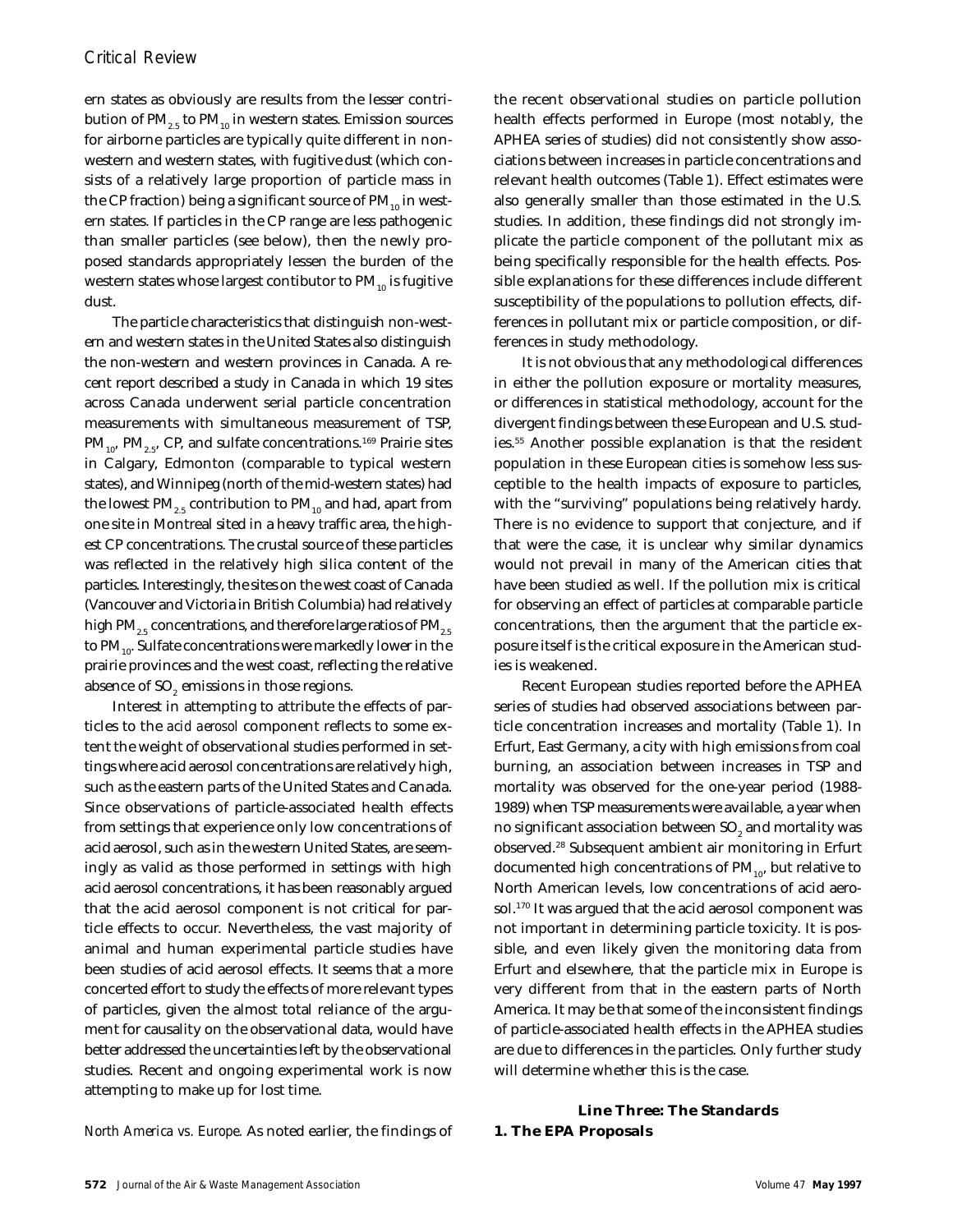At this point, the discussion regarding whether the observed associations between increases in particle air pollution concentrations and adverse health outcomes reflect causal relationships will, for the purpose of setting policy, be assumed to be settled in favor of causality. The issue now is how the health data can best be used to set ambient air quality standards that will protect the public health.

The EPA has recently proposed changes to the U.S. National Ambient Air Quality Standards (NAAQS) for both particulate matter and ozone.<sup>170</sup> For particulate matter, these proposed standards include the addition of standards for fine particles ( $PM_{2.5}$ ): an annual average concentration of 15  $\mu$ g/m $^3$  and a 24-hour average concentration of 50 µg/m<sup>3</sup> . The proposed changes to the NAAQS carry on two traditions in setting particle pollution standards: definition of a concentration cut-point and definition of both an annual and a 24-hour standard.

*Cut-point.* A concentration cut-point implies that the chosen concentration has some meaning, either in terms of the significance of the health effects that occur above that concentration, or in terms of the certainty with which particle pollution effects have been demonstrated above it. The first implies the existence of a threshold concentration below which no, or less significant, health effects are caused by particle exposure. However, the large majority of relevant observational health studies provides no evidence that such a threshold can be identified. Many exposure-response plots for several of the health outcomes have been presented in the literature, sometimes plotting effects by quantile of particle concentration as estimated using regression indicator variables for the quantiles (Figure 1(a)), or using smoothed nonparametric estimates (Figures 1(b) and (c)). Most of these plots indicate a relatively linear relationship with no obvious threshold particle concentration below which no relationship is apparent. The recent reanalysis of the Philadelphia mortality data for the Health Effects Institute indicated that some nonlinearity in the exposure-response relationship was present, although for deaths for those 65 years of age or older, the subset for which most of the particle effect was present, any alinearity occurred at only the very low and very high TSP concentrations for which much fewer data were available (Figure 1(d)). The epidemiological data therefore provide little evidence to support the presence of a lower particle concentration threshold.

Estimates of exposure-response relationships from epidemiological data, however, should be interpreted cautiously. More specifically, identification of thresholds from epidemiological data, even when present, is difficult. First, a linear exposure-response relationship does not imply that *individuals* do not respond at a certain threshold concentration. In a population study composed of individuals with definite but different concentration "thresholds," the population estimate of response, which is a composite of these individual responses, would show a threshold only at concentrations below which no significant individual responses occurred. If some very sensitive individuals provide data, then effects may be observable at very low concentrations, even though the large majority would experience no effects until much higher concentrations are reached. Second, misclassification of the exposure tends to produce a smooth exposure-response relationship even when a threshold type relationship is present.<sup>172</sup> With non-differential misclassification, where true exposure is as likely to be underestimated as overestimated, one could imagine that even if a true population threshold were present at some concentration, the threshold would be blurred by observing effects below the threshold in individuals whose *measured* exposure is below the threshold, but whose true exposure is above it. Third, confounding effects of other factors that may not be adequately controlled can also distort an exposure-response relationship. The interpretation of the exposure-response relationships presented for particle-associated health effects should be cautious, given the measurement error in the particle exposure and the likelihood of some residual confounding. Obviously such concerns complicate attempts to define a particle concentration cut-point for setting standards.

*Averaging period.* The motivation for proposing both an annual and a 24-hour standard bears examination. The most convincing observational data supporting particleassociated adverse health effects, and the most voluminous, are those generated by the time series studies in which short-term increases in particle concentrations are associated with increases in adverse health outcomes. Proposing a standard for a short-term particle concentration averaging time would seem to naturally follow from such data. As reviewed earlier, there are no data available to support a contention that long-term, lowlevel exposure, apart from repeated short-term concentration increases, results in adverse effects. Also, the evidence supporting the occurrence of chronic effects, even from such repeated short-term exposures, is relatively weak. The recent EPA proposals not only include both the annual and 24-hour standards, but view the annual standard as the primary standard and the 24-hour standard as supplementary.<sup>171</sup> This seems peculiar. Arguments put forward in support of an annual average standard being the primary standard include: (1) there is no evidence that the health effects associated with long-term exposures are driven by short-term concentration in-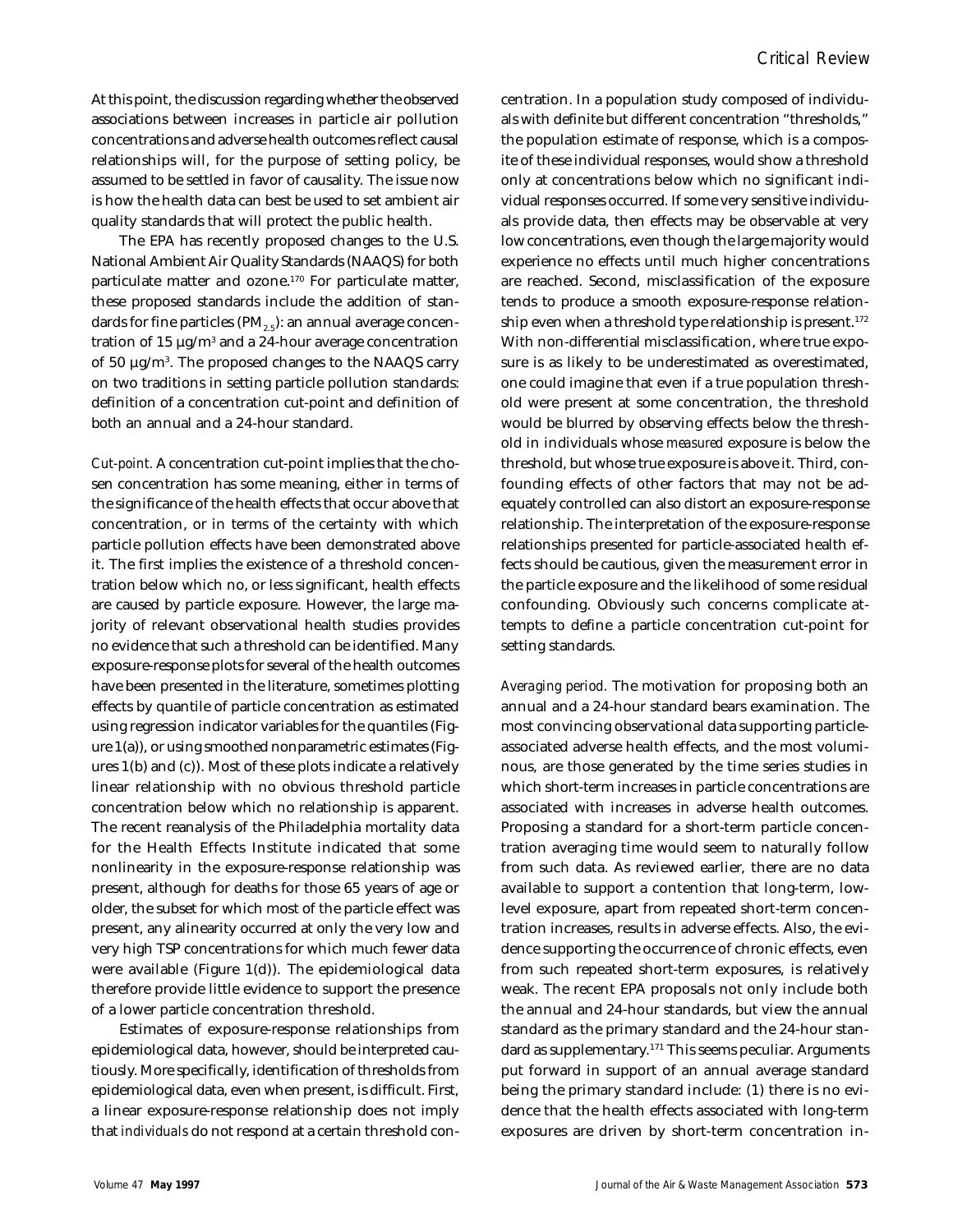

Figure 1. The exposure-response relationships between short-term increases in particle concentrations and daily health outcomes appears reasonably linear with no apparent threshold concentrations. The plots show the estimated relationship between short-term increases in PM<sub>10</sub> (TSP) concentrations and the health outcomes. (a) risk of death in Utah Valley:<sup>20</sup> using indicator variables for quintiles of PM<sub>10</sub> concentration; (b) risk of death in Birmingham, AL:<sup>23</sup> nonparametric smoothed plot; (c) pneumonia hospital admissions in Birmingham, AL:<sup>61</sup> nonparametric smoothed plot with associated 95% confidence interval. Note widening of the confidence interval at both extremes of PM<sub>10</sub> concentration reflecting the relative sparseness of data at the extremes; (d) risk of death in the elderly in Philadelphia, PA:<sup>138</sup> nonparametric smoothed plot with associated 95% confidence interval. Note apparent threshold at a TSP concentration of approximately 70  $\mu$ g/m<sup>3</sup> and a plateau at approximately 140  $\mu$ g/m<sup>3</sup>.

creases, (2) the consistent picture of associations of particles with acute effects is based on time series studies that typically span time periods greater than one year, (3) annual average concentrations are more stable than 24-hour concentrations and will therefore result in risk reduction strategies for any given region that are more consistent, and (4) an annual standard will also provide protection from effects due to short-term concentration increases. None of these arguments is very compelling. While it is true that there is no evidence that chronic health effects are due to short-term concentration increases, as noted, the evidence for the existence of these effects is relatively weak. An argument that there is no evidence that effects exist apart from those caused by repeated exposures to short-term concentration increases

supplementary role of the 24-hour standard is intended to prevent this latter scenario. Nevertheless, the emphasis on the annual average in the EPA proposals remains puzzling.

### **2. Alternative Approaches to Standards**

A number of alternatives to the form of air pollution standard exemplified by the EPA proposal could be considered. Other regulatory or government agencies involved in setting air pollution standards, either in the United States or internationally, typically use a similar form of standard, although some exhibit minor differences. Some shortcomings of a particle standard that focuses on a single cut-point are: (1) there is no straightforward way in which the amount or degree of exceedance above that cut-point

is equally compelling, especially when it is considered that the evidence for acute effects due to short-term concentration increases is relatively strong. The fact that time-series studies last longer than one year does not seem to be relevant. While it is true that an annual average is more stable than a 24-hour average, the choice of a standard should be based on considerations of health protection. The strongest evidence relates to acute effects from shortterm increases, regardless of how unstable these concentration increases are. It is true that an annual standard will impact short-term concentrations. However, it seems that direct control of short-term concentrations is preferable to attempting to control them indirectly, while still allowing potentially harmful short-term concentration increases to occur that might not significantly influence an annual average. The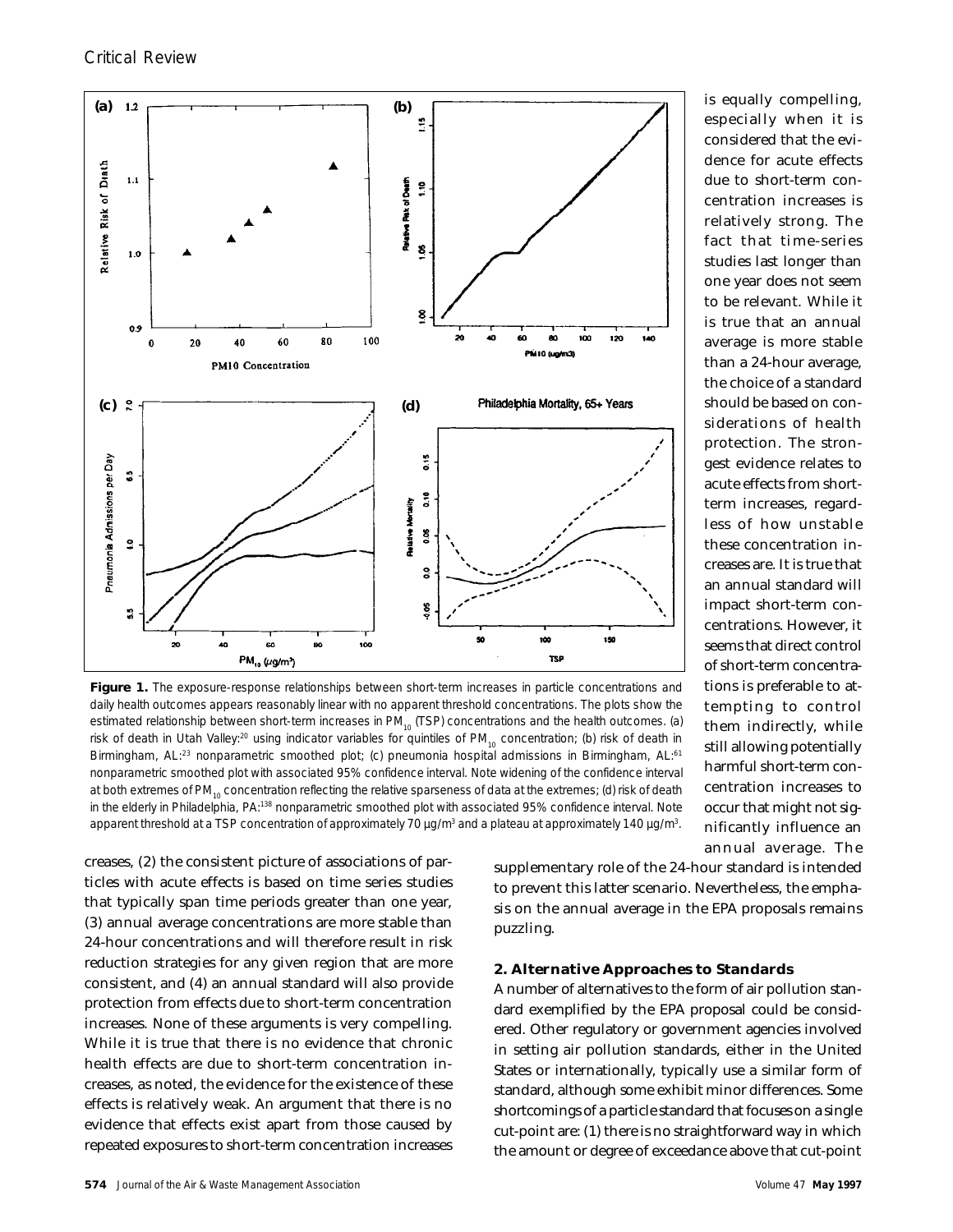can be incorporated, (2) the frequency with which such exceedances of varying degree occur is not easily incorporated, and (3) there is an inordinate emphasis on the specific cut-point chosen, which is difficult to justify given the findings of the relevant health studies. For example, in terms of the adverse health impact, if a 24-hour cutpoint of 50 μg/m<sup>3</sup> is chosen, an exceedance when a concentration of 51  $\mu$ g/m<sup>3</sup> is reached is not as significant as one in which a concentration of  $151 \mu g/m^3$  is reached. Reaching concentrations of 51  $\mu$ g/m $^3$  on only five occasions during the year is not as significant as reaching that concentration on 50 occasions during the year. The health study data suggest that some members of a population will experience adverse health effects at very low particle concentrations. A concentration cut-point is selected to allow a "margin of safety" between that concentration and the point where adverse effects will be experienced. However, it seems difficult to justify the selection of any cut-point, unless it were very low indeed, that would provide such a margin of safety for every member of the population.

One of many possible alternative methods of defining standards that may have merit is described below. This method was selected to overcome the shortcomings of a cut-point type of standard noted above. In addition, it may be desirable to have the form of a standard mirror the form of the exposure-response relationships assumed by the statistical models used in analyzing the health data. This allows direct estimation of the health impacts due to exceedances of the standard, as well as the impacts not prevented by a chosen standard. A final feature of the alternative form of standard is to exhibit transparency of the assumptions used in determining the standard. This allows those assumptions to be readily debated, and focuses the needs for future research that would be required to support changes in, or confirm the selection of, the assumptions.

This alternative to the cut-point type of standard incorporates a mechanism for incrementally accumulating the number and extent of exceedances above a selected particle concentration. The assumptions required for such an approach are: (1) a short-term particle concentration can be identified above which health effects occur, (2) the size of short-term concentration *increase* that causes an acute increase in adverse health effect can be identified, and (3) the exposure-response relationship is linear, at least above a concentration where effects can be identified to occur. The first assumption is required in order to know where the counting of exceedances is to begin. The second assumption is required in order to know what to count as an exceedance. The third assumption is not absolute, and is only required for the specific approach

described below. The health study regression models do not provide guidance in determining the lowest effect level, since the estimated regression coefficients estimate effects down to baseline particle concentrations, although it is risky to apply model estimates to concentrations outside the range of concentrations present in the data used to estimate the coefficients. Similarly, the models provide no guidance in determining how large a concentration increase is required in order for an effect to occur, estimating instead an effect for any concentration increase that is stipulated. For example, although an effect can be estimated for a 1  $\mu$ g/m $^3$  increase in  $PM_{10}$ , there is no evidence, and it is indeed unlikely, that more adverse effects would occur following such a small concentration increase.

First, a  $PM_{10}$  concentration will be proposed above which adverse health effects are observed to occur. Since no such concentration can be confidently identified, some guesswork is needed. Although the health studies provide little evidence to support the existence of a threshold concentration below which no effects of ambient particles occur, inspection of a host of dose-response relationships for several of the health outcomes, generated in a number of ways, would suggest that there is only meager evidence to support occurrence of effects below a PM $_{\rm 10}$  concentration of 20  $\mu$ g/m $^3$ . Because of the limited data available from studies at this low concentration, one can have little confidence that effects are observed below that concentration, even though some dose-response plots suggest that the linear relationship extends below it. It will therefore be proposed that only increases in  $PM_{10}$  concentrations that occur somewhere above a concentration of 20  $\mu$ g/m $^3$  are capable of causing adverse health impacts.

Second, a minimal PM<sub>10</sub> concentration *change* that is required to produce a change in health effects will be proposed. This change should be greater than the variability in the measurement of daily  $PM_{10}$  concentrations. Acceptable measurements of 24-hour  $PM_{10}$  concentrations should be reproducible within 5  $\mu$ g/m $^{3.173}$  The concentration increase chosen should therefore be at least as large as 5  $\mu$ g/m $^3$ . Unfortunately there are no data that specifically address how large a concentration increase is necessary to produce a measurable adverse health impact. The regression models estimate effects for *any* concentration increase, and are therefore of little use for this purpose. One approach might be to divide the range of  $PM_{10}$  concentrations in a particular study, in which a relatively linear exposure-response relationship was observed, into a number of quantiles (say, quintiles). The quantile for which the estimated effects were observed to be greater than, for example, the lowest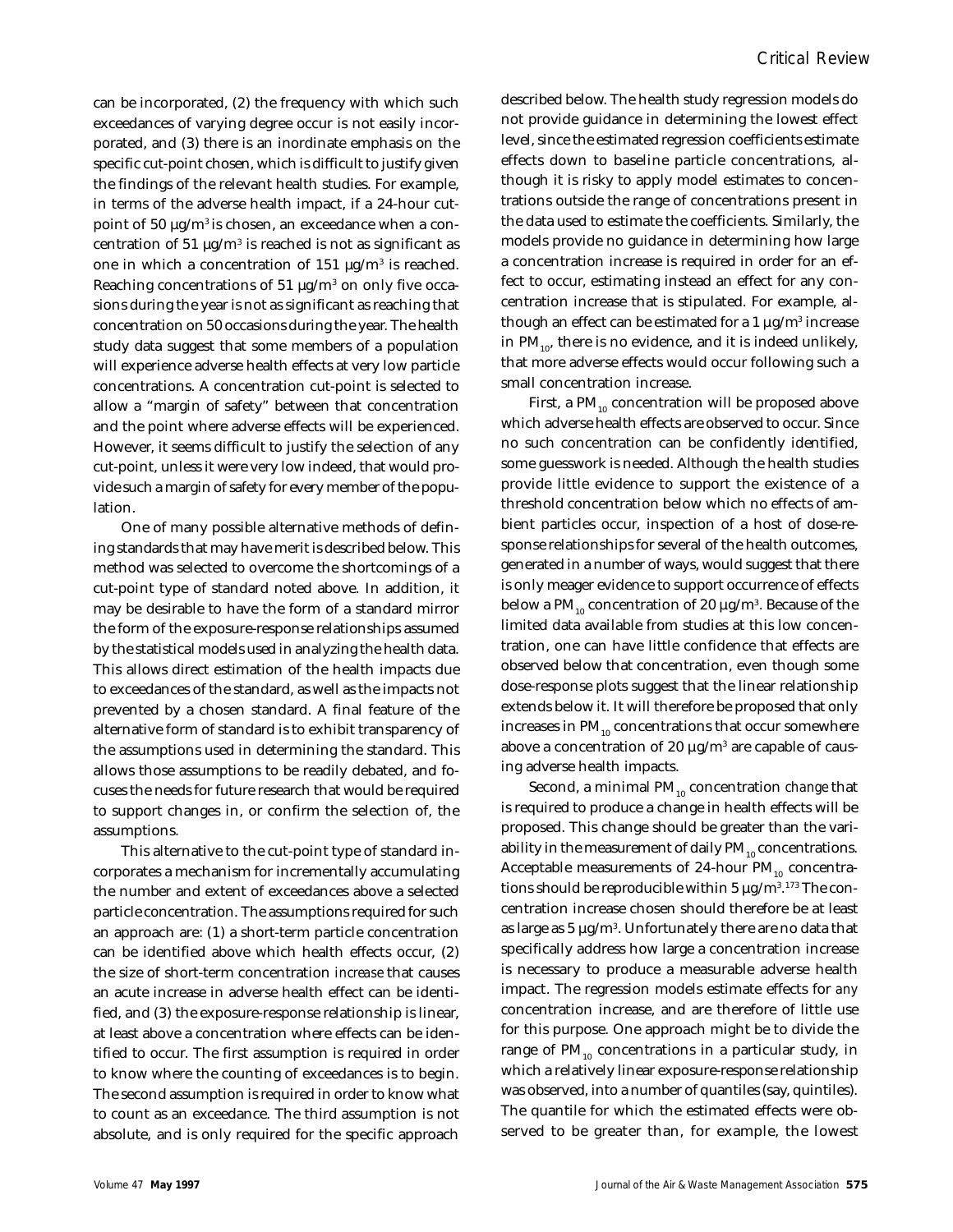

Figure 2. Method used for counting PM<sub>10</sub> "increments." Counting begins at a PM $_{_{10}}$  concentration of 30  $\mu$ g/m $^3$  and increases incrementally for each additional 10 μg/m<sup>3</sup> increase (see text).

quantile, could then be identified. The difference in mean concentration within each of the two quantiles might be taken to be the smallest concentration difference for which a difference in effects is detectable. Unfortunately, for studies in which such results are presented, there is generally never a statistically significant difference between any but the lowest and highest quantiles, either because study power (that is, sample size) is inadequate to allow a real smaller difference to be detected, or the differences in health effects are in fact too small.

Another approach might be to restrict the analysis of data to days with particle concentrations only within the range of interest. This approach is often taken to argue that effects are still observed for  $PM_{10}$  concentrations below the current EPA standards(). However, it is likely that in order for this approach to address the small concentration increases of interest, the amount of data that would be excluded would severely compromise the ability to perform an adequate analysis, particularly when lags between the concentration increases and the health effects are evaluated.

A final approach would be to perform studies in settings where only limited particle concentration increases occur. Limited increases in  $PM_{10}$  concentrations were observed during the spring season in a recently completed panel study of children's respiratory symptoms and level of lung function in Port Alberni, British Columbia.82 Estimated effects on reported cough and level of peak expiratory flow (PEF) in children with asthma were similar to those estimated during the winter when particle concentrations, and particle concentration changes, were greater. When the few days in the spring when  $PM_{10}$  concentrations exceeded 40  $\mu$ g/m $^3$  were excluded from the analyses, no noticeable impact on the effect estimates was seen.

Taken at face value, this finding argues for an effect of particles occurring below a PM $_{10}$  concentration of 40  $\mu$ g/m $^3$ , with relevant concentration increases being less than 40  $\mu$ g/m $^3$ . If one can maintain that effects are not observed below a PM $_{_{10}}$  concentration of 20  $\mu$ g/m $^3$ , and that the observations on symptoms and level of lung function are valid for other health outcomes as well, then effects seem to be observable between concentrations of 20 and 40  $\mu$ g/m $^3$ , implying that a PM $_{10}$  concentration change of 20  $\mu$ g/m $^3$  or less can result in detectable impacts. This line of argument, admittedly weak in this case, could be followed using data from studies in which similar, or even smaller,  $PM_{10}$  increases are observed to argue for a particle concentration change that is required for an impact to be detected.

Using this last approach, and accepting the arguments presented above, a short-term change in  $PM_{10}$  concentration of 5, 10, 15, or 20  $\mu$ g/m $^3$  would be required to effect a change in health outcome. There are no data available that are helpful in selecting which of these is more likely to be correct. For the purpose of this example, a 10  $\mu$ g/m<sup>3</sup> will be selected. A  $PM_{10}$  "increment" will be counted for each 10 μg/m $^3$  daily increase above 20 μg/m $^3$ . Therefore, for a day with a PM $_{10}$  concentration of 30-39  $\mu$ g/m $^3$ , one PM $_{10}$  will be counted; for 40-49  $\mu$ g/m $^3$ , two increments; for 50-59  $\mu$ g/m $^3$ , three increments; and so forth (Figure 2). A day with a PM<sub>10</sub> concentration of less than 30  $\mu$ g/m<sup>3</sup> is not counted. As argued above, even though effects may be occurring above a concentration of 20  $\mu$ g/m $^3$ , an increment of 10  $\mu$ g/m $^3$  is required before an effect is detectable. For example, if one year of monitoring data in a region yielded PM<sub>10</sub> concentrations of less than 30  $\mu$ g/m<sup>3</sup> for 200 days, from 30 to 39  $\mu$ g/m $^3$  for 100 days, from 40 to 49  $\mu$ g/m $^3$  for 50 days, and from 50 to 59  $\mu$ g/m $^3$  for 15 days, the number of  $PM_{10}$  increments would total 245 (that is,  $[100 \times 1] + [50 \times 2] + [15 \times 3]$ . Health impacts can then be estimated for a region with daily  $PM_{10}$  measurements for those impacts for which exposure-response estimates are available. Calculations using this approach for estimating extra deaths due to short-term increases in  $PM_{10}$ for the greater Vancouver region are presented in Table 7, assuming the hypothetical  $PM_{10}$  concentrations above. Similar estimates can be calculated for the other less adverse health effects for which exposure-response relationships are available.

The advantages of an approach that is based on the *degree and frequency* of increases in PM<sub>10</sub> concentrations are that it: (1) is a direct application of the form in which exposure-response relationships are expressed in the relevant epidemiological study reports, (2) allows flexibility in setting standards and objectives based on estimated health impacts, and (3) readily allows modifications in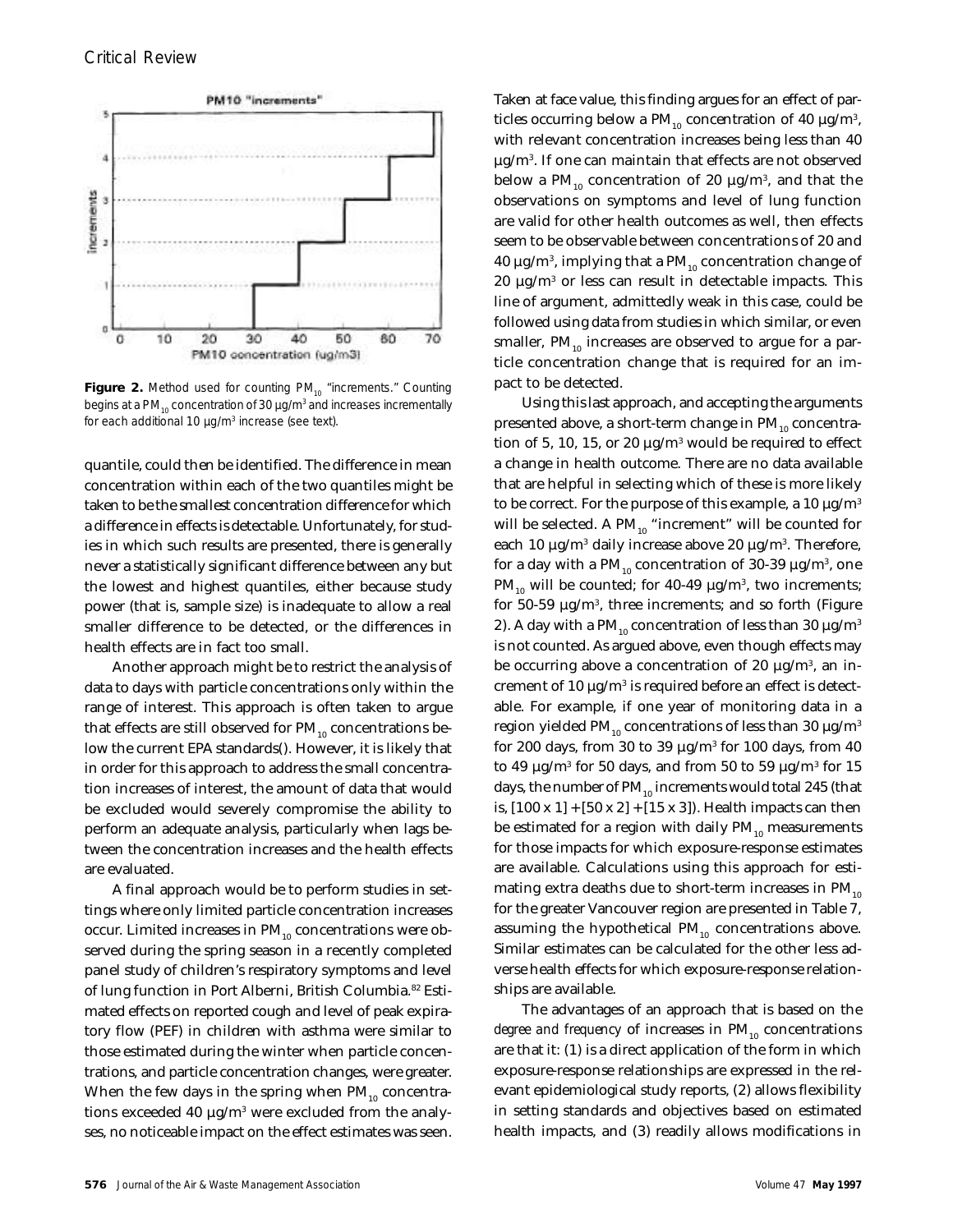defining the particle concentration "increments" based on new evidence, both with respect to the concentration where counting begins and the size of concentration increase that defines the increase in count.

The health impacts estimated using the increments approach are sensitive to the assumptions that are made. For example, if  $PM_{10}$  concentrations in a region rarely exceed 30  $\mu$ g/m $^3$ , but are often above 20  $\mu$ g/m $^3$ , starting the increment count at 20  $\mu$ g/m $^3$  will result in estimating some deaths resulting from increases in particle pollution, whereas if, as above, the increment count only starts at a concentration of 30  $\mu$ g/m<sup>3</sup>, essentially no deaths attributed to particle pollution increases will be estimated. The magnitude of an increment chosen will also affect the impacts estimated, especially for regions where particle concentrations do not vary greatly over the short term. A strictly linear exposure-response relationship is not absolutely required, since conceivably the relationship assigned for an increment could vary as a function of its position on the  $PM_{10}$  concentration scale.

As an alternative to explicitly defining an increment, one could estimate impacts as a *continuous* linear function of  $PM_{10}$  concentration, as implied by the regression models. It should be clear, however, that this approach implicitly assumes an increment for the unit of precision in which the  $PM_{10}$  concentrations are reported. If reported to the nearest  $\mu$ g/m<sup>3</sup>, then the assumed increment is 1  $\mu$ g/m $^3$ . If reported to the nearest 0.1  $\mu$ g/m $^3$ , then an increment of 0.1  $\mu$ g/m<sup>3</sup> is assumed. These assumed increments would need to be justified by presenting arguments that a concentration change of that degree would be expected to have an impact on health.

Setting air quality standards or objectives using this approach requires choosing an increment number above which estimated health impacts are deemed to be unacceptable. This determination might be based on ethical and economic arguments, given that almost any standard chosen will not prevent all health impacts, and might be influenced by the degree of certainty in the impact estimates. For the example provided, it may be decided that the estimated effects on mortality, as well as estimated effects on the other health outcomes, are tolerable and that  $245 \text{ PM}_{10}$ increments in one year is a reasonable "standard." Alternatively, this level of impact may be deemed intolerable, and a lower level of  $PM_{10}$  increments chosen to be more acceptable. The important point is that these policy deliberations, as well as the assumptions, are transparent.

## **CONCLUSIONS**

1. There continues to be basic disagreement on the interpretation of the epidemiological data on health effects associated with increases in particle air pollution. Although a strong case has been presented that this association reflects a causal relationship, plausible alternative explanations for the association can be suggested. The most appealing, because it potentially "explains" the associations between particles and several health outcomes in many settings and at vastly different particle concentrations, as well as the reasons why an apparently poorly measured exposure appears to work so well, is some uncon-

**Table 7.** Estimated acute impact of short-term PM<sub>10</sub> concentration increases on mortality in metropolitan Vancouver, British Columbia, using hypothetical PM<sub>10</sub> data.

| Assumptions                                                                                                                      | Calculations and Impact                                                 |
|----------------------------------------------------------------------------------------------------------------------------------|-------------------------------------------------------------------------|
| • for each 10 $\mu$ g/m <sup>3</sup> increase in daily PM <sub>10</sub><br>(based on reference 19):                              | • each PM <sub>10</sub> increment is associated with:                   |
|                                                                                                                                  | $-$ (31.8 deaths/day) x .010 = 0.32 extra total deaths                  |
| - total mortality increases 1.0%                                                                                                 | - $(2.8$ deaths/day) x $.034 = 0.10$ extra respiratory deaths           |
| - respiratory mortality increases 3.4%<br>- cardiac mortality increases 1.4%                                                     | $-$ (7.7 deaths/day) x .014 = 0.11 extra cardiac deaths                 |
|                                                                                                                                  | • <i>extra</i> deaths due to increases in PM $_{10}$ <i>each year</i> . |
| • baseline deaths per year (per day):                                                                                            |                                                                         |
|                                                                                                                                  | - 0.32 deaths/increment x 245 increments = 78 extra total deaths        |
| $-$ total: 11,625 (31.8)                                                                                                         | - 0.10 deaths/increment x 245 increments = 25 extra respiratory deaths  |
| - respiratory: $1,013$ (2.8)                                                                                                     | - 0.11 deaths/increment x 245 increments = 27 extra cardiac deaths      |
| - cardiac: $2,800$ $(7.7)$                                                                                                       |                                                                         |
| •hypothesized number of daily 10 $\mu$ g/m <sup>3</sup><br>PM <sub>10</sub> increments beginning at 30 $\mu$ g/m <sup>3</sup> ): |                                                                         |
| - 245 per year (see text)                                                                                                        |                                                                         |

trolled feature, or features, of meteorology. Concerns about confounding by such a factor are aggravated by the small size of the estimated particle effects.

2. The observed particle health effects have persisted despite the use of many approaches to control for the effects of meteorology. It is not obvious how these approaches can be significantly improve upon. Nevertheless, given the potential importance of me teorology, future observational studies should explore novel approaches to controlling for all potentially confounding meteorological factors. Further, future studies performed in settings with very low ambient particle concentrations would be valuable in determining whether the exposure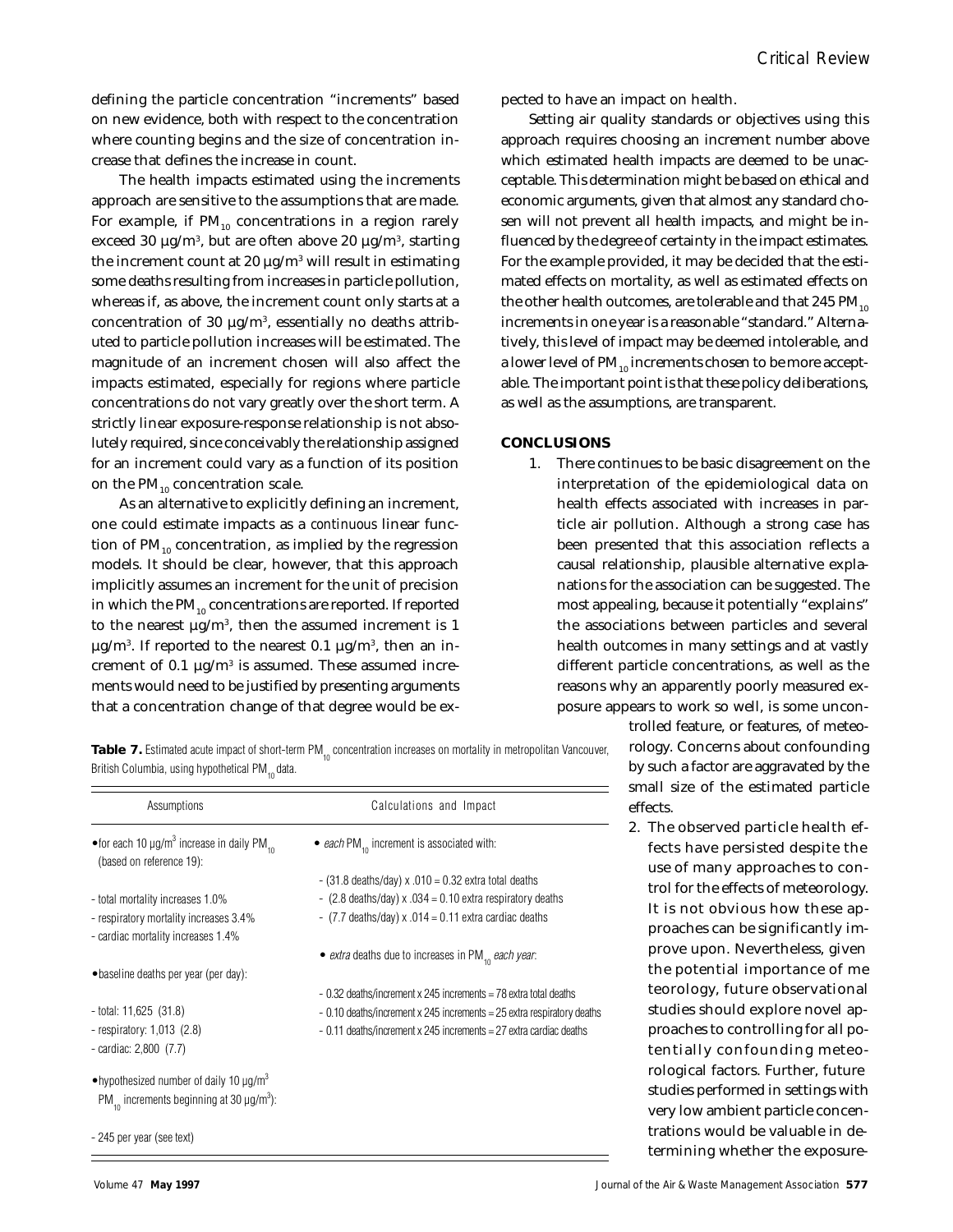response relationships extend to low particle concentrations.

- 3. Measurement error in the particle exposure of indi viduals results in misclassification of ex posure, which can in turn bias the effects estimated from the epidemiological studies in unpre dictable ways. It is not certain whether the impact of this misclassification on the particle-associated health findings has been great or small.
- 4. Issues of confounding and misclassification of exposure compound already serious concerns about the biological plausibility of the observed associations between particle pollution and adverse health effects. Although sometimes it is justifiable to maintain that an association is causal in the absence of supporting experimental data or data on the biological mechanisms involved, in the case of particle-associated health effects such data will be critical in support ing the case for causality.
- 5. Findings from recent European epidemiological studies do not show associations between increases in particle concentrations and increased mortality or increased hospitalizations as consistently as the American studies. The reasons for these less consistent find ingsare not known, although differences in particle composition is one possibility.
- 6. The recent EPA review motivating the proposed changes in the NAAQS for particles has made a strong case for focusing regulatory efforts on the fine inhalable particle fraction ( $PM_{25}$ ). Given the different emission and particle size profiles of "eastern" and "western" ambient particles, the impact of the proposed standards, if implemented, will significantly alter the regional distribution of nonattainment areas in the United States.
- 7. The evidence that the acid aerosol component of the inhalable particles is important in determining particle pathogenicity is not consistent. The pathogenicity of ambient particles in western regions of the United States and Canada, given the very low ambient acid concentrations measured in those regions, is clearly not related to the acid aerosol component.
- 8. Although particles in the ultrafine particle fraction are pathogenic, as demonstrated in experimental studies, it is not clear that the concentrations of ultrafine particles in ambient air contribute significantly to the adverse effects associated with the increases in inhalable particle concentration demonstrated by the epidemiological data.
- 9. Expressing ambient particle standards in terms of concentration cut-points, a tradition carried on in the proposed EPA particle standards, seems out of step

with the findings of the relevant epidemiological studies in which relatively linear increases in health risks are observed in association with increases in particle concentrations. One alternative is to express standards in terms of incremental increases in particle concentration.

10. The proposed EPA standards also carry on the tradition of maintaining both a long-term (annual) standard and a short-term (24-hour) standard. There is no evidence that long-term, low-level exposure to particles, apart from repeated, short-term increases in particle concentrations, is associated with adverse health effects. Even the evidence supporting development of chronic illness following long-term particle exposure, either from repeated exposures to short-term particle concentration increases or from chronic exposures to relatively low concentrations, is weak. There seems, therefore, to be little justification for proposing a long-term ambient particle standard in addition to a short-term standard.

### **REFERENCES**

- 1. Elwood, J.M. *Causal Relationships in Medicine: A Practical System for Clinical Appraisal*; Oxford: Oxford University Press, 1988; p.6.
- 2. Rothman, K.J. *Modern Epidemiology*; Little, Brown and Co: Boston, MA, 1986.
- 3. Bak, P. *How Nature Works: The Science of Self-Organized Criticality*; Copernicus: New York, 1996.
- 4. Hill, A.B. Principals of Medical Statistics, 9<sup>th</sup> ed.; The Lancet Ltd: London, 1971.
- 5. Ostro, B. "The association of air pollution and mortality: examining the case for inference," *Arch. Environ. Health* **1993**; *48*, 336-342.
- 6. "The role of epidemiology in regulatory risk assessment," *Proceedings of the Conference on the Proper Role of Epidemiology in Risk Analysis*; Graham, J.D., Ed.; 1994 Oct 13-14; Boston; MA, Elsevier: Amsterdam 1995.
- 7. Charlton, B.G. "Attribution of causation in epidemiology: chain or mosaic*?," J. Clin. Epidemiol*. **1996**, *49*, 105-107.
- 8. Charlton, B.G. "The scope and nature of epidemiology," *J. Clin. Epidemiol.* **1996**, *49*, 623-626.
- 9. Charlton, B.G. "Should scientists be pragmatists, biostatisticians, or clinical scientists?," *Epidemiol.* **1996**, *7*, 552-554.
- 10. Savitz, D.A. "In defense of black box epidemiology," *Epidemiol.* **1994**, *5*, 550-552.
- 11. Skrabanek, P. "The emptiness of the black box," *Epidemiol.* **1994**, *5*, 553-554.
- 12. Kleinbaum, D.G.; Kupper, L.L.; Morgenstern, H. *Epidemiologic Research: Principles and Quantitative Methods*; Lifetime Learning Publications: Belmont, CA, 1982.
- 13. Morgenstern, H." Uses of ecologic analysis in epidemiologic research," *Am. J. Public Health* **1982**, *72*, 1336-1344.
- 14. Logan, W.P.D. "Mortality in London fog incident," *Lancet* **1953**, *1*, 336-338.
- 15. Dockery, D.W.; Pope, C.A. "Acute respiratory effects of particulate air pollution," *Ann. Rev. Public Health* **1994**, *15*, 107-132.
- 16. Fairley, D. "The relationship of daily mortality to suspended particulates in Santa Clara County," *Environ. Health Perspect*. **1990**, *89*, 159- 168.
- 17. Kinney, P.L.; Ozkaynak, H. "Associations of daily mortality and air pollution in Los Angeles County," *Environ. Res.* **1991**, *54*, 99-120.
- 18. Schwartz, J. "Particulate air pollution and daily mortality in Detroit," *Environ. Res.* **1991**, *56*, 204-213.
- 19. Dockery, D.W.; Schwartz, J., Spengler, J.D. "Air pollution and daily mortality: associations with particulates and acid aerosols," *Environ. Res.* **1992**, *59*, 362-373.
- 20. Pope, C.A., III; Schwartz, J.; Ransom, M.R. "Daily mortality and  $PM_{10}$ pollution in Utah Valley," *Arch. Environ. Health* **1992**, *47*, 211-217.
- 21. Schwartz, J.; Dockery, D.W. "Increased mortality in Philadelphia associated with daily air pollution concentrations," *Am. Rev. Respir. Dis.* **1992b**, *145*, 600-604.
- 22. Schwartz, J.; Dockery, D.W. "Particulate air pollution and daily mortality in Steubenville, Ohio," *Am. J. Epidemiol.* **1992a**, *135*, 12-19.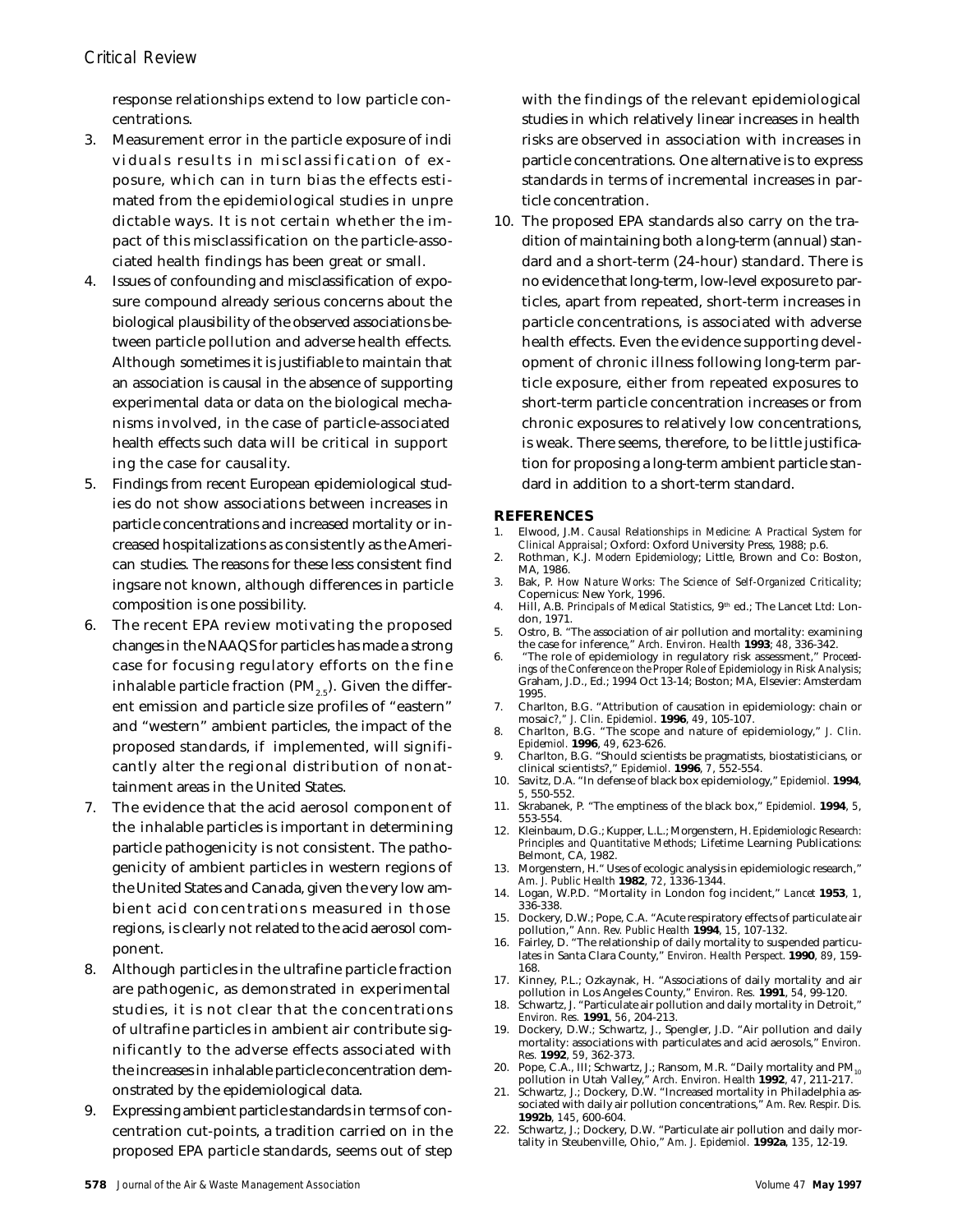- 23. Schwartz, J. "Air pollution and daily mortality in Birmingham, Alabama," *Am. J. Epidemiol.* **1993c**, *137*, 1136-1147.
- 24. Schwartz, J. "Total suspended particulate matter and daily mortality in Cincinnati, Ohio," *Environ. Health Perspect*. **1994**, *102* (Suppl 10), 186-189.
- 25. Moolgavkar, S.H.; Leubeck, E.G.; Hall, T.A.; Anderson, E.L. "Particulate air pollution, sulfur dioxide and daily mortality: a reanalysis of the Steubenville data," *Inhal. Toxicol.* **1995**, *7*, 35-44.
- 26. Moolgavkar, S.H.; Luebeck, E.G.; Hall, T.A.; Anderson, E.L. "Air pollution and daily mortality in Philadelphia," *Epidemiol.* **1995**, *6*, 476- 484.
- 27. Styer, P.; McMillan, N.; Gao, F.; David, J., Sacks, J. "Effect of outdoor airborne particulate matter on daily death counts," *Environ. Health Perspect*. **1995**, *103*, 490-497.
- 28. Spix, C.; Heinrich, J.; Dockery, D.; Schwartz, J.; Völksch, G.; Schwinkowski, K.; Cöllen, C.; Wichmann, H.E. "Air pollution and daily mortality in Erfurt, East Germany, 1980-1989," *Environ. Health Perspect.* **1993**, *101*, 518-526.
- 29. Touloumi, G.; Pockock, S.J.; Katsouyanni, K.; Trichopooulos, D. "Shortterm effects of air pollution on daily mortality in Athens: a timeseries analysis," *Int. J. Epidemiol*. **1994**, *23*, 957-961.
- 30. Xu, X.; Gao, J.; Dockery, D.W.; Chen, Y. "Air pollution and daily mortality in residential areas of Beijing, China," *Arch. Environ. Health* **1994**, *49*, 216-222.
- 31. Saldiva, P.H.N.; Pope, C.A.; Schwartz, J.; Dockery, D.W.; Lichtenfels, J.; Salge, J.M.; Barone, I.; Bohm, G.M. "Air pollution and mortality in elderly people: a time-series study in Sao Paulo, Brazil," *Arch. Environ. Health* **1995**, *40*, 159-163.
- 32. Bachárová, L.; Fandáková, K.; Bratinka, J.; Budinksá, M.; Bachár, J.; Gudába, M. "The association between air pollution and daily number of deaths: findings from the Slovak Republic contribution to the APHEA project," *J. Epidemiol. Comm. Health* **1996**, *50*(Suppl 1), S19- S21.
- 33. Dab, W.; Medina, S.; Quénel, P.; Le Moullec, Y., Le Tertre, A.; Thelot, B.; Monteil, C.; Lameloise, P.; Pirard, P.; Momas, I.; Ferry, R.; Festy, B. "Short term respiratory health effects of ambient air pollution: results of the APHEA project in Paris," *J. Epidemiol. Comm. Health* **1996**, *40*, S42-S46.
- 34. Borja-Aburto, V.H.; Loomis, D.P.; Bangdiwala, S.I.; Shy, C.M.; Rascon-Pacheco, R.A. "Ozone, suspended particulates, and daily mortality in Mexico City," *Am. J. Epidemiol.* **1997**, *145*, 258-268.
- 35. Ostro, B.; Sanchez, J.M.; Aranda, C.; Eskeland, G.S. "Air pollution and mortality: results from a study of Santiago, Chile," *J. Expos. Anal. Environ. Epidemiol.* **1996**, *6*, 97-114.
- 36. Spix, C.; Wichmann, H.E. "Daily mortality and air pollutants: findings from Köln, Germany. *J. Epidemiol. Comm. Health* **1996**, *50*(Suppl 1), S52-S58.
- 37. Sunyer, J.; Castellsagué, J.; Sáez, M.; Tobias, A.; Anto, J.M. "Air pollution and mortality in Barcelona," *J. Epidemiol. Comm. Health* **1996**, *50*(Suppl 1), S76-S80.
- 38. Touloumi, G.; Samoli, E.; Katsouyanni, K. "Daily mortality and "winter type" air pollution in Athens, Greece-A times series analysis within the APHEA project," *J. Epidemiol. Comm. Health* **1996**; *50*(Supp1), S47- S51.
- 39. Verhoeff, A.P.; Hoek, G.; Schwartz, J.; van Wijnen. "Air pollution and daily mortality in Amersterdam," *Epidemiology* **1996**, *7*, 225-230.
- Vigotti, A.M.; Rossi, O.; Bisanti, L.; Zanobetti, Z.; Schwartz, J. "Short term effects of urban air pollution on respiratory health in Milan, Italy, 1980-89," *J. Epidemiol. Comm. Health* **1996**, *50*(Suppl 1), S71- 75.
- 41. Wojtyniak, B.; Piekarski T. "Short term effect of air pollution on the mortality in Polish urban populations-What is different?" *J. Epidemiol. Comm. Health* **1996**, *50*(Suppl 1), S36-S41.
- 42. Zmirou, D.; Barumandzadeh, T.; Falducci, F.; Ritter, P.; Laham, G.; Ghilardi, J-P. "Short term effects of air pollution on mortality in the city of Lyon, France 1985-90," *J. Epidemiol. Comm. Health* **1996**; *50*(Suppl 1), S30-35.
- 43. Pope, C.A.; Dockery, D.W.; Schwartz, J. "Review of epidemiologic evidence of health effects of particulate air pollution," *Inhalat. Toxicol.* **1995**, *7*, 1-18.
- 44. Moolgavkar, S.H.; Luebeck, E.G. "A critical review of the evidence on particulate air pollution and mortality," *Epidemiol.* **1996**, *7*, 420-428.
- 45. Bates, D.V. "Particulate air pollution," *Thorax* **1996**, *51*, S3-S8. 46. Schwartz, J. "Air pollution and daily mortality: a review and meta
- analysis," *Environ. Res.* **1994**, *64*, 36-52.
- 47. Pope, C.A.; Bates, D.V.; Raizenne, M.E. "Health effects of particulate air pollution: time for reassessment?" *Environ. Health Perspect.* **1995**, *103*, 472-480.
- 48. Thurston, G.D. "A critical review of  $PM_{10}$ -mortality time-series studies," *J. Expos. Anal. Environ. Epidemiol.* **1996**, *6*, 3-21.
- 49. Committee on the Medical Effects of Air Pollution. Non-biological particles and health. HMSO, London. 1995.
- 50. Bates, D.V.; Baker-Anderson, M.; Sizto, R. "Air pollution and hospital admissions in southern Ontario: the acid summer haze effect," *Environ. Res.* **1987**, *43*, 317-331.
- 51. Pope, C.A. "Particulate pollution and health: a review of the Utah
- Valley experience*," J. Expos. Anal. Environ. Epidemiol.* **1996**, *6*, 23-34. 52. Bates, D.V. "Health indices of the adverse effects of air pollution: the
- question of coherence," *Environ. Res.* **1992**, *59*, 336-349. 53. Seaton, A.; MacNee, W.; Donaldson, K.; Godden, D. "Particulate air pollution and acute health effects," *Lancet* **1995**, *345*, 176-178.
- 54. Delfino, R.J.; Murphy-Moulton, A.M.; Burnett, R.T.; Brook, J.R.; Becklake, M.R. "Effect of air pollution on emergency room visits for respiratory illnesses in Montreal, Quebec*," Am. J. Respir. Crit. Care Med.* **1997**, *155*, 568-576.
- 55. Katsouyanni, K.; Schwartz, J.; Spix, C.; Touloumi, G.; Zmirou, D.; Zanobetti, A.; Wojtyniak, B.; Vonk, J.M.; Tobias, A.; Pönkä, A.; Medina, S.; Bachiárová, L.; Anderson, H.R. "Short term effects of air pollution on health: a European approach using epidemiologic time series data: the APHEA approach," *J. Epidemiol. Comm. Health* **1996**, *50*(Suppl 1), S12-S18.
- 56. Thurston, G.D.; Ito, K.; Hayes, C.G.; Bates, D.V.; Lippmann, M. "Respiratory hospital admissions and summertime haze air pollution in Toronto, Ontario: consideration of the role of acid aerosols," *Environ. Res.* **1994**, *65*, 271-290.
- 57. Thurston, G.D.; Ito, K.; Kinney, P.L.; Lippmann, M. "A multi-year study of air pollution and respiratory hospital admissions in three New York State metropolitan areas: results for 1988 and 1989 summers," *J. Expos. Anal. Environ. Epidemiol.* **1992**, *2*, 429-450.
- 58. Burnett, R.T.; Dales, R.E.; Raizenne, M.E.; Krewski, D.; Summers, P.W.; Roberts, G.R.; Raad-Young, M.; Dann, T.; Brook, J. "Effects of low ambient levels of ozone and sulfates on the frequency of respiratory admissions to Ontario hospitals," *Environ. Res.***1994**, *65*, 172-194.
- 59. Burnett, R.T.; Dales, R.; Krewski, D.; Vincent, R.; Dann, T.; Brook, J.F. "Associations between ambient particulate sulfate and admissions to Ontario hospitals for cardiac and respiratory diseases," *Am. J. Epidemiol.* **1995**; *142*, 15-22.
- 60. Schwartz, J. "PM10, ozone and hospital admissions for the elderly in Minneapolis-St. Paul," *Arch. Environ. Res.* **1994d**, *49*, 366-373.
- 61. Schwartz, J. "Air pollution and hospital admissions for the elderly in Birmingham, Alabama," *Am. J. Epidemiol.* **1994b**, *139*, 589-599.
- 62. Schwartz, J. "Short term fluctuations in air pollution and hospital admissions of the elderly for respiratory diseases," *Thorax* **1995**, *50*, 531-538.
- 63. Schwartz, J. "Air pollution and hospital admissions for respiratory disease," *Epidemiology* **1996**, *7*, 20-28.
- 64. Schwartz, J.; Spix, C.; Touloumi, G.; Bachárová, L.; Barumamdzadeh, T.; le Tertre, A.; Piekarski, T.; Ponce de Leon, A.; Pönkä, A.; Rossi, G.; Saez, M.; Schouten, J.P. "Methodological issues in studies of air pollution and daily counts of deaths or hospital admissions," *J. Epidemiol. Comm. Health* **1996**, *50*(Suppl 1), S3-S11.
- 65. Ponce de Leon, A.; Anderson, H.R.; Bland, J.M.; Strachan, D.P.; Bower, J. "Effects of air pollution on daily hospital admissions for respiratory disease in London between 1987-88 and 1991-92," *J. Epidemiol. Comm. Health* **1996**, *50*(Suppl 1), S63-S70.
- 66. Pönká, A.; Virtanen, M. "Asthma and ambient air pollution in Helsinki," *J. Epidemiol. Comm. Health* **1996**, *50*(Suppl 1), S59-S62.
- Schouten, J.P.; Vonk, J.M.; de Graaf, A. "Short term effects of air pollution on emergency hospital admissions for respiratory disease: results of the APHEA project in two major cities in the Netherlands, 1977-89," *J. Epidemiol. Comm. Health* **1996**, *50*(Suppl 1), S22-S29.
- Samet, J.M.; Speizer, F.E.; Bishop, Y.; Spengler, J.D.; Ferris, B.G. "The relationship between air pollution and emergency room visits in an industrial community," *J. Air Pollut. Control Assoc.* **1981**, *31*, 236-240.
- Bates, D.V.; Baker-Anderson, M.; Sizto, R. "Asthma attack periodicity: a study of hospital emergency visits in Vancouver," *Environ. Res.* **1990**, *51*, 51-70.
- 70. Schwartz, J.; Slater, D.; Larson, T.V.; Pierson, W.E.; Koenig, J.Q. "Particulate air pollution and hospital emergency room visits for asthma in Seattle," *Am. Rev. Respir. Dis.* **1993a**, *147*, 826-831.
- 71. Hefflin, B.J.; Jalaludin, B.; McClure, E.; Cobb, N.; Johnston, C.A.; Jecha, L.; Etzel, R.A. "Surveillance for dust storms and respiratory diseases in Washington State, 1991*,*" *Arch. Environ. Health* **1994**, *49*, 170-174.
- 72. Sunyer, J.; Sáez, M.; Murillo, C.; Castellsague, J.; Martinez, F.; Anto, J.M. "Air pollution and emergency room admissions for chronic obstructive pulmonary disease: a 5-year study*", Am. J. Epidemiol.* **1993**, *137*, 701-705.
- 73. Perry, G.B.; Chai, H.; Dickey, D.W.; Jones, R.H.; Kinsman, R.A.; Morrill, C.G.; Spector, S.L.; Weiser, P.C. "Effects of particulate air pollution on asthmatics," *Am. J. Public Health* **1983**, *73*, 50-56.
- Vedal, S.; Schenker, M.B.; Munoz, A.; Samet, J.M.; Batterman, S.; Speizer, F.E. "Daily air pollution effects on children's respiratory symptoms and peak expiratory flow," *Am. J. Public. Health* **1987**, *77*, 694- 699.
- 75. Ostro, B.D.; Lipsett, M.J.; Wiener, M.B.; Selner, J.C. "Asthmatic responses to airborne acid aerosols," *Am. J. Public Health* **1991**, *81*, 694- 702.
- Pope, C.A.; Dockery, D.W. "Acute health effects of PM<sub>10</sub> pollution on symptomatic and asymptomatic children" *Am. Rev. Respir. Dis.* **1992**, *145*, 1123-1128.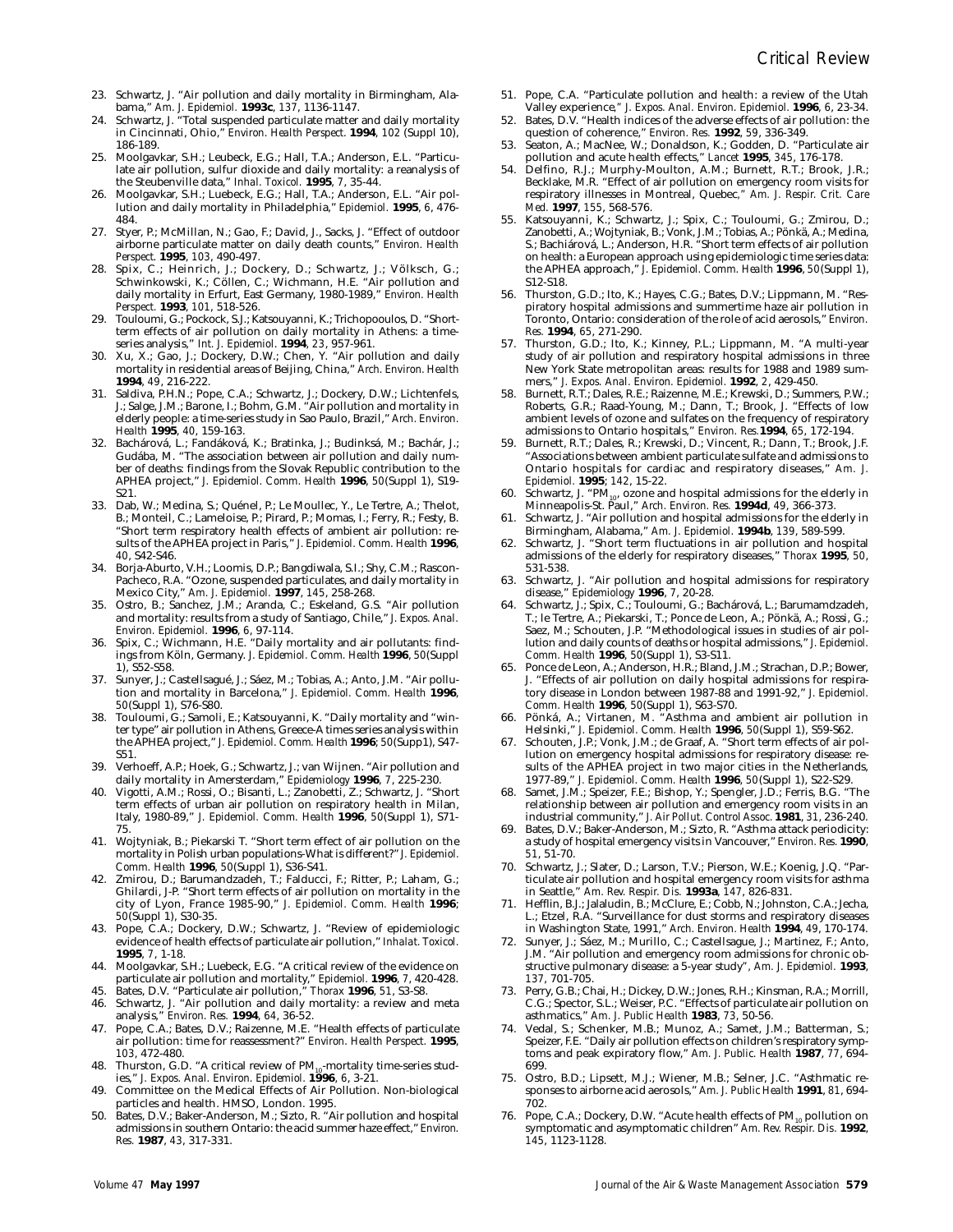- 78. Ostro, B.D.; Lipsett, M.J.; Mann, J.K.; Krupnick, A.; Harrington, W. "Air pollution and respiratory morbidity among adults in southern California," *Am. J. Epidemiol.* **1993**, *137*, 691-700.
- 79. Schwartz, J.; Dockery, D.W.; Neas, L.M.; Wypij, D.; Ware, J.H.; Spengler, J.D.; Koutrakis, P.; Speizer, F.E.; Ferris, B.G., Jr. "Acute effects of summer air pollution on respiratory symptom reporting in children," *Am. J. Respir. Crit. Care Med.* **1994**, *150*, 1234-1242.
- 80. Neas, L.M.; Dockery, D.W.; Koutrakis, P.; Tollerud, D.J.; Speizer, F.E. "The associations of ambient air pollution with twice daily peak expiratory flow rate measurements in children," *Am. J. Epidemiol.* **1995**, *141*, 111-122.
- 81. Neas, L.M.; Dockery, D.W.; Burge, H.; Koutrakis, P.; Speizer, F.E. "Fungus spores, air pollutants, and other determinants of peak expiratory flow rate in children," *Am. J. Epidemiol.* **1996**, *143*, 797-807.
- 82. Vedal, S.; Petkau, J.; White, R.; Blair, J. "Acute effects of ambient inhalable particles in asthmatic and non-asthmatic children," *Am. J. Respir. Crit. Care Med.* (submitted).
- 82a. Braun-Fahrländer, C.; Ackermann-Liebrich, U.; Schwartz, J.; Gnehm, H.P.; Rutishauser, M.; Wanner, H.A. "Air pollution and respiratory symptoms in preschool children," *Am. Rev. Respir. Des.* **1992**, *145*, 42-47.
- 83. Roemer, W.; Hoek, G.; Brunekreef, B. "Effect of ambient winter air pollution on respiratory health of children with chronic respiratory symptoms," *Am. Rev. Respir. Dis.* **1993**, *147*, 118-124.
- 84. Hoek, G.; Brunekreef, B. "Effects of low-level winter air pollution concentrations on respiratory health of Dutch children," *Environ. Res.* **1994**, *64*, 136-150.
- 85. Hoek, G.; Brunekreff, B. "Effect of photochemical air pollution on acute respiratory symptoms in children," *Am. Rev. Respir. Dis.* **1995**, *151*, 27-32.
- 86. Dockery, D.W.; Ware, J.H.; Ferris, B.G., Jr; Speizerm, F.E.; Cook, N.R. "Change in pulmonary function in children associated with air pollution episodes*," J. Air Pollut. Control Assoc.* **1982**, *32*, 937-942.
- Pope, C.A.; Kanner, R.E. "Acute effects of PM10 pollution on pulmonary function of smokers with mild to moderate chronic obstructive pulmonary disease," *Am. Rev. Respir. Dis.* **1993**, *147*, 1336-1340.
- 88. Studnicka, M.J.; Frischer, T.; Meinert, R.; Studnicka-Benke, A.; Hajek, K.; Spengler, J.D.; Neumann, M.G. "Acid particles and lung function in children: a summer camp study in the Austrian Alps," *Am. J. Respir. Crit. Care Med.* **1995**, *151*, 423-430.
- 89. Pekkanen, J.; Timonen, K.L.; Ruuskanen, J.; Reponen, A.; Mirme, A. "Ultrafine and fine particles in urban air and peak expiratory flow among asthmatic children*," Am. J. Respir. Crit. Care Med.* **1996**, *153*, A543.
- 90. Peters, A.; Neas, L.; Tuch, T.; Heinrich, J.; Heyder, J.; Wichmann, H.E. "Contribution of ultrafine particles to short-term effects of air pollution on asthmatics*," Am. J. Respir. Crit. Care Med.* **1996**, *153*, A16.
- 91. Dockery, D.W.; Pope, C.A.; Xu, X.; Spengler, J.D.; Ware, J.H.; Fay, M.E.; Ferris, B.G.; Speizer, F.E. "An association between air pollution and mortality in six U.S. cities," *N. Engl. J. Med.* **1993**, *329*, 1753-1759.
- 92. Pope, C.A., III; Thun, M.J.; Naboodiri, M.M.; Dockery, D.W.; Evans, J.S.; Sepizer, F.E.; Heath, C.W., Jr. "Particulate air pollution as a predictor of mortality in a prospective study of U.S. adults," *Am. J. Respir. Crit. Care Med.* **1995**, *151*, 669-674.
- 93. Abbey, D.E.; Ostro, B.E.; Petersen, F.; Burchette, R.J. "Chronic respiratory symptoms associated with estimated long-term ambient concentrations of fine particulates less than 2.5 microns in aerodynamic diameter (PM<sub>2.5</sub>) and other air pollutants," *J. Expos. Anal. Environ. Epidemiol.* **1995**, *5*, 137-159.
- 94. Abbey, D.E.; Mills, P.K.; Petersen, F.F.; Beeson, W.L. "Long-term ambient concentrations of total suspended particulates and oxidants as related to incidence of chronic disease in California Seventh-Day Adventists," *Environ. Health Perspect.* **1991**, *94*, 43-50.
- 95. Abbey, D.E.; Petersen, F.; Mills, P.K.; Beeson, W.L. "Long-term ambient concentrations of total suspended particulates, ozone, and sulfur dioxide and respiratory symptoms in a nonsmoking population," *Arch. Environ. Health* **1993**, *48*, 33-46.
- 96. Pope, C.A. "Respiratory disease associated with community air pollution and a steel mill, Utah Valley," *Am. J. Public Health* **1989**, *79*, 623-628.
- 97. Pope, C.A. "Respiratory hospital admissions associated with PM pollution in Utah, Salt Lake, and Cache Valleys," *Arch. Environ. Health* **1991**, *46*, 90-97.
- 98. Ostro, B.D.; Rothschild, S. "Air pollution and acute respiratory morbidity: an observational study or multiple pollutants," *Environ. Res*. **1989**, *50*, 238-247.
- 99. Ransom, M.R.; Pope, C.A. "Elementary school absences and PM<sub>10</sub> pollution in Utah Valley," *Environ, Res.* **1992**; *58*, 204-219.
- 100. Koenig; J.Q.; Larson, T.V.; Hanley, Q.S.; Rebolledo, V.; Dumler, K., Checkoway, H.; Wang, S.-Z.; Lin, D.; Pierson, W.E. "Pulmonary function changes in children associated with fine particulate matter," *Environ Res* **1993**, *63*, 26-38.
- 101. Anderson, H.R.; Limb, E.S.; Bland, J.M.; Ponce de Leon, A.; Strachan, D.P.; Bower, J.S. "Health effects of an air pollution episode in London, December 1991," *Thorax* **1995**, *50*, 1188-1193.
- 102. Dockery, D.W.; Speizer, F.E.; Stram, D.O.; Ware, J.H.; Spengler, D.J.; Ferris, B.G. "Effects of inhalable particles on respiratory health of children," *Am. Rev. Respir. Dis*. **1989**, *139*, 587-594.
- 103. Dockery, D.W.; Cunningham, J.; Damokosh, A.I.; Neas, L.M.; Spengler, J.D.; Koutrakis, P.; Ware,. J.H.; Raizenne, M.; Speizer, F.E. "Health effects of acid aerosols on North American children: respiratory symptoms," *Environ. Health Perspect.* **1996**, *104*, 500-505.
- 104. Raizenne, M.; Neas, L.M.; Damokosh, A.I.; Dockery, D.W.; Spengler, J.D.; Koutrakis, P.; Ware, J.H.; Speizer, F.E. "Health effects of acid aerosls on North American children: pulmonary function," *Environ. Health Perspect.* **1996**, *104*, 506-514.
- 105. Ozkaynak, H.; Thurston, G.D. "Associations between 1980 U.S. mortality rates and alternative measures of airborne particle concentrations," *Risk Analysis* **1987**; *7*, 449-461.
- 106. Utell, M.J.; Frampton, M.W. "Particles and mortality: a clinical perspective," *Inhal. Toxicol.* **1995**, *7*, 645-656.
- 107. Schlesinger, R.B. "Toxicological evidence for health effects from inhaled particulate pollution: does it support the human experience?" *Inhal. Toxicol.* **1995**, *7*, 99-109.
- 108. U.S. Environmental Protection Agency. *Air Quality Criteria for Particulate Matter. Vol II*. EPA/600/P-95/0016F, 1996.
- 108. Koenig, J.Q.; Cavert, D.S.; Pierson, W.E. "Effects of inhalation of acidic compounds on pulmonary function in allergic adolescent subjects, *Environ. Health Perspect*. **1989**, *79*, 173-178.
- 110. Sackner, M.A.; Ford, D.; Fernandez, R.; Cipley, J.; Perez, D.; Kwoka, M.; Reinhart, M.; Michaelson, E.D.; Schreck, R.; Wanner, A. "Effect of sulfuric acid aerosol on cardiopulmonary function of dogs, sheep and humans," *Am. Rev. Respir. Dis.* **1978**, *118*, 497-510.
- 111. Utell, M.J.; Morrow, P.E.; Speers, D.M.; Darling, J.; Hyde, R.W. "Airway responses to sulfate and sulfuric acid aerosols in asthmatics: an exposure-response relationship," *Am. Rev. Respir. Dis.* **1983**, *128*, 444- 450.
- 112. Avol, E.L.; Linn, W.S.; Whynot, J.D.; Anderson, K.R.; Shamoo, D.A.; Valencia, L.M.; Little, D.E.; Hackney, J.D. "Respiratory dose-response study of normal and asthmatic volunteers exposure to sulfuric acid aerosol in the submicrometer size range," *Toxicol. Ind. Health* **1988**, *4*, 173-184.
- 113. Linn, W.S.; Avol, E.L.; et al. "Respiratory responses of exercising asthmatic volunteers exposed to sulfuric acid aerosol," *J. Air Pollu. Control Assoc.* **1986**, *36*, 1323.
- 114. Koenig, J.Q.; Covert, D.S.; Pierson, W.E.; Hanley, Q.S.; Rebolledo, V.; Dumler, K.; McKinney, S.E. "Effects of Oxidants Combined with Sulfuric or Nitric Acid on the Pulmonary Function of Adolescents with Asthma"; Health Effects Institute Research Report No. 70, 1994, 1-36.
- 115. Utell, M.J.; Frampton, M.W.; Morrow, P.E.; Cox, C.; Levy, P.C.; Speers, D.M.; Gibb, F.R. "Effects of Sequential Sulfuric Acid and Ozone Exposures on the Pulmonary Function of Adolescents with Asthma"; Health Effects Institute Research Report No. 70, 1994, 37-93.
- 116. Kleinman, M.T.; Linn, W.S.; Bailey, R.M.; Anderson, K.R.; Medway, D.A.; Hackney, J.D. "Human exposure to ferric sulfate aerosol: effects on pulmonary function and respiratory symptoms," *Am. Ind. Hyg. Assoc. J.* **1981**, *42*, 298-304.
- 117. Dreher, K.; Jaskot, R.; Richards, J.; Lehmann, J. "Acute pulmonary toxicity of size-fractionated ambient air particulate matter," *Am. J. Respir. Crit. Care Med.***1996**, *153*, A15.
- 118. Costa, D.L.; Lehmann, J.R.; Frazier, L.T.; Doerfler, D.; Ghio, A. "Pulmonary hypertension: a possible risk factor in particulate toxicity," *Am. J. Resp. Crit. Care Med.* **1994**, *149*, A840.
- 119. Campen, M.J.; Watkinson, W.P.; Lehmann, J.R.; Costa, D.L. "Modulation of residual oil fly ash (ROFA) particle toxicity in rats by pulmonary hypertension and ambient temperature," *Am. J. Respir. Crit. Care Med.* **1996**, *153*, A542.
- 120. Godleski, J.J.; Sioutas, C.; Katler, M.; Koutrakis, P. "Death from inhalation of concentrated ambient air particles in animal models of pulmonary disease," *Am. J. Respir. Crit. Care Med.* **1996**, *153*, A15.
- 121. Ferin, J.; Oberdörster, G.; Penney, D.P. "Pulmonary retention of ultrafine and fine particles in rats," *Am. J. Respir. Cell Molec. Biol.* **1992**, *6*, 535-542.
- 122. Guilianelli, C.; Baeza-Squiban, A.; Boisvieux-Ulrich, E.; Houcine, O.; Zalma, R.; Guennou, C.; Pezerat, H.; Marano, F. "Effect of mineral particles containing iron on primary cultures of rabbit tracheal epithelial cells: possible implication of oxidative stress,"*Environ. Health Perspect*. **1993**, *101*, 436-442.
- 123. Keeling, B.; Li, K.Y.; Churg, A. "Iron enhances uptake of mineral particles and increases lipid peroxidation in tracheal epithelial cells," *Am. J. Respir. Cell Mol. Biol.* **1994**, *10*, 683-688.
- 124. Tepper, J.S.; Lehmann, J.R.; Winsett, D.W.; Costa, D.L.; Ghio, A.J. "The role of surface-complexed iron in the development of acute lung inflammation and airway hyperresponsiveness," *Am. J. Respir. Crit. Care Med.* **1994**, *149*, A839.
- 125. Thurston, G.D.; Kinney, P.L. "Air pollution epidemiology: considerations in time-series modeling," *Inhal. Toxicol.* **1995**, *7*, 71-83.
- 126. Brunekreef, B. "A relation between personal and ambient  $PM_{10}$ *Epidemiol.* **1995**, *6*(4), S44.
- 127. Weinberg, C.R.; Umbach, D.M.; Greenland, S. "When will nondifferential misclassification of an exposure preserve the direction of a trend?," *Am. J. Epidemiol.* **1994**, *140*, 565-571.